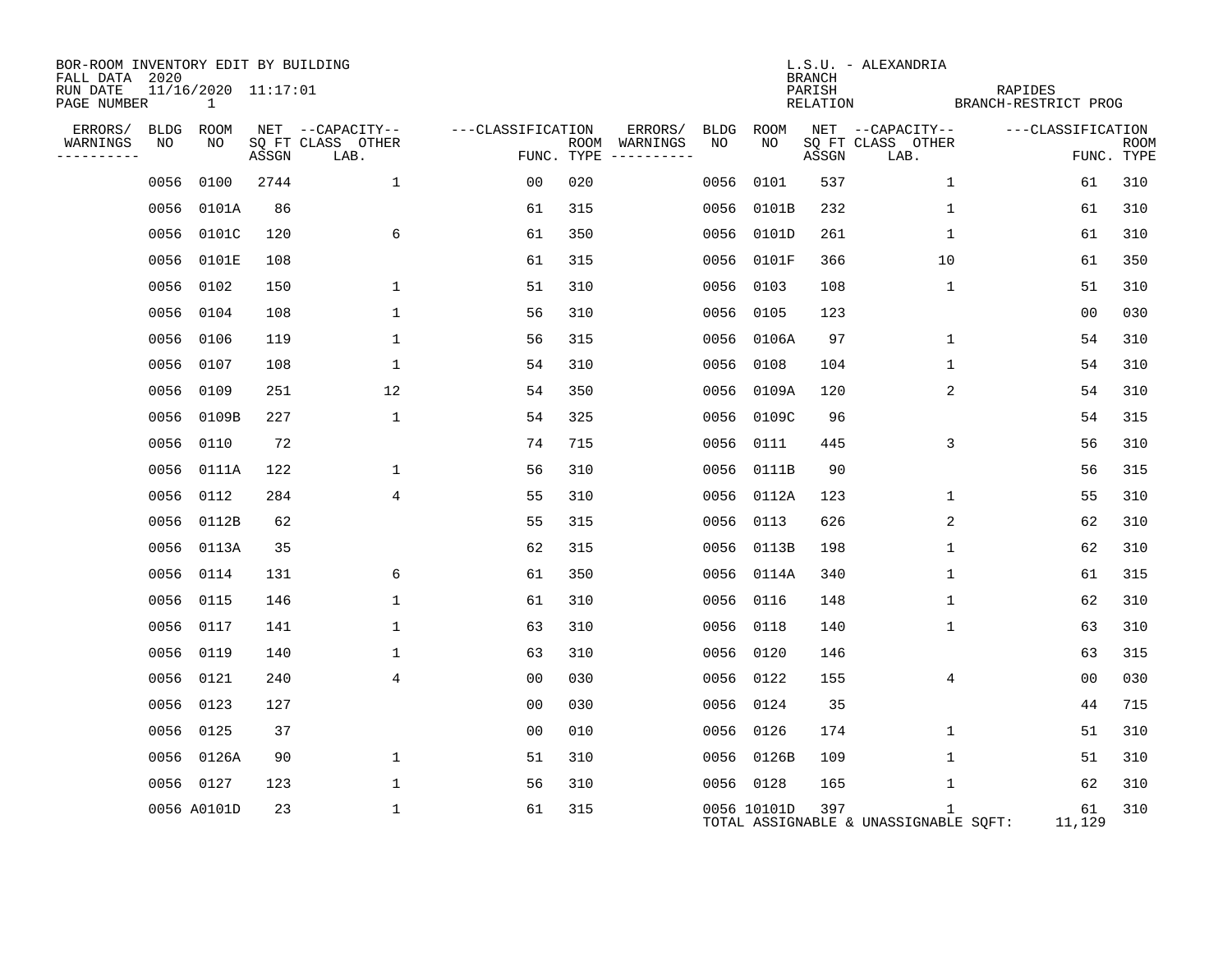| BOR-ROOM INVENTORY EDIT BY BUILDING<br>FALL DATA 2020<br>RUN DATE<br>PAGE NUMBER |                 | 11/16/2020 11:17:01<br>2 |       |                                               |                   |     |                                                 |                 |                                                                                                                       | <b>BRANCH</b><br>PARISH<br>RELATION | L.S.U. - ALEXANDRIA                           |              | RAPIDES<br>BRANCH-RESTRICT PROG             |                    |
|----------------------------------------------------------------------------------|-----------------|--------------------------|-------|-----------------------------------------------|-------------------|-----|-------------------------------------------------|-----------------|-----------------------------------------------------------------------------------------------------------------------|-------------------------------------|-----------------------------------------------|--------------|---------------------------------------------|--------------------|
| ERRORS/<br>WARNINGS<br>----------                                                | BLDG ROOM<br>NO | NO                       | ASSGN | NET --CAPACITY--<br>SQ FT CLASS OTHER<br>LAB. | ---CLASSIFICATION |     | ERRORS/<br>ROOM WARNINGS<br>FUNC. TYPE $------$ | BLDG ROOM<br>NO | NO                                                                                                                    | ASSGN                               | NET --CAPACITY--<br>SO FT CLASS OTHER<br>LAB. |              | ---CLASSIFICATION                           | ROOM<br>FUNC. TYPE |
|                                                                                  |                 |                          |       |                                               |                   |     |                                                 |                 | TOTAL NUMBER CLASSROOMS<br>TOTAL NUMBER COMPUTER CLASSROOMS<br>TOTAL NUMBER LABS 210<br>TOTAL NUMBER SPECIAL LABS 220 |                                     |                                               |              | TOTAL NET ASSIGN SQ. FT. IN ROOM FILE 7,703 |                    |
|                                                                                  | 0057 0101       |                          | 1900  |                                               | 0 <sub>0</sub>    | 020 |                                                 |                 | 0057 0101A 1466                                                                                                       |                                     |                                               |              | 00                                          | 020                |
|                                                                                  | 0057            | 0102                     | 243   | $\mathbf{1}$                                  | 11                | 350 |                                                 |                 | 0057 0103                                                                                                             | 295                                 |                                               | $\mathbf{1}$ | 11                                          | 315                |
|                                                                                  | 0057 0104       |                          | 26    |                                               | 0 <sub>0</sub>    | 010 |                                                 |                 | 0057 0105                                                                                                             | 263                                 |                                               | $\mathbf 1$  | 11                                          | 325                |
|                                                                                  | 0057            | 0106                     | 226   | $\mathbf{1}$                                  | 11                | 310 |                                                 |                 | 0057 0106A                                                                                                            | 41                                  |                                               |              | 11                                          | 315                |
|                                                                                  | 0057 0107       |                          | 57    |                                               | 0 <sub>0</sub>    | 030 |                                                 | 0057 0108       |                                                                                                                       | 146                                 |                                               |              | 11                                          | 315                |
|                                                                                  | 0057            | 0109                     | 137   | $\mathbf 1$                                   | 11                | 310 |                                                 | 0057            | 0110                                                                                                                  | 15                                  |                                               |              | 44                                          | 715                |
|                                                                                  | 0057 0111       |                          | 17    |                                               | 00                | 030 |                                                 |                 | 0057 0112                                                                                                             | 117                                 |                                               | 1            | 11                                          | 310                |
|                                                                                  | 0057            | 0113                     | 117   | 1                                             | 11                | 310 |                                                 | 0057            | 0114                                                                                                                  | 113                                 |                                               | 1            | 11                                          | 310                |
|                                                                                  | 0057 0115       |                          | 114   | 1                                             | 11                | 310 |                                                 | 0057            | 0116                                                                                                                  | 16                                  |                                               |              | 00                                          | 030                |
|                                                                                  | 0057            | 0117                     | 116   | 1                                             | 11                | 310 |                                                 | 0057            | 0118                                                                                                                  | 116                                 |                                               | 1            | 11                                          | 310                |
|                                                                                  | 0057            | 0119                     | 885   | 24                                            | 11                | 140 |                                                 | 0057            | 0119A                                                                                                                 | 13                                  |                                               |              | 11                                          | 315                |
|                                                                                  |                 | 0057 0119B               | 13    |                                               | 11                | 315 |                                                 |                 | 0057 0119C                                                                                                            | 13                                  |                                               |              | 11                                          | 215                |
|                                                                                  |                 | 0057 0119D               | 13    |                                               | 11                | 315 |                                                 | 0057            | 0120                                                                                                                  | 19                                  |                                               |              | 00                                          | 020                |
|                                                                                  |                 | 0057 0120A               | 172   | 5                                             | 0 <sub>0</sub>    | 030 |                                                 | 0057 0121       |                                                                                                                       | 26                                  |                                               |              | 0 <sub>0</sub>                              | 010                |
|                                                                                  | 0057 0122       |                          | 23    |                                               | 0 <sub>0</sub>    | 020 |                                                 | 0057            | 0122A                                                                                                                 | 170                                 |                                               | 3            | 0 <sub>0</sub>                              | 030                |
|                                                                                  | 0057 0123       |                          | 117   | $\mathbf{1}$                                  | 11                | 310 |                                                 | 0057 0124       |                                                                                                                       | 117                                 |                                               | $\mathbf 1$  | 11                                          | 310                |
|                                                                                  | 0057 0125       |                          | 17    |                                               | 00                | 030 |                                                 | 0057 0128       |                                                                                                                       | 253                                 |                                               | 12           | 11                                          | 410                |
|                                                                                  | 0057 0129       |                          | 510   | 18                                            | 92                | 590 |                                                 | 0057 0130       |                                                                                                                       | 536                                 |                                               | 10           | 11                                          | 250                |
|                                                                                  | 0057            | 0131                     | 512   | 36                                            | 92                | 590 |                                                 | 0057 0132       |                                                                                                                       | 509                                 |                                               | 36           | 92                                          | 590                |
|                                                                                  | 0057 0133       |                          | 465   | $\mathbf{1}$                                  | 11                | 310 |                                                 | 0057 0135       |                                                                                                                       | 116                                 |                                               | $\mathbf{1}$ | 11                                          | 310                |
|                                                                                  | 0057            | 0136                     | 116   | 1                                             | 11                | 310 |                                                 | 0057 0137       |                                                                                                                       | 116                                 |                                               | 1            | 11                                          | 310                |
|                                                                                  | 0057 0138       |                          | 116   | $\mathbf 1$                                   | 11                | 310 |                                                 | 0057 0139       |                                                                                                                       | 212                                 |                                               | $\mathbf 1$  | 11                                          | 310                |
|                                                                                  | 0057 0140       |                          | 1229  | 95                                            | 11                | 110 |                                                 | 0057 0141       |                                                                                                                       | 190                                 |                                               |              | 00                                          | 030                |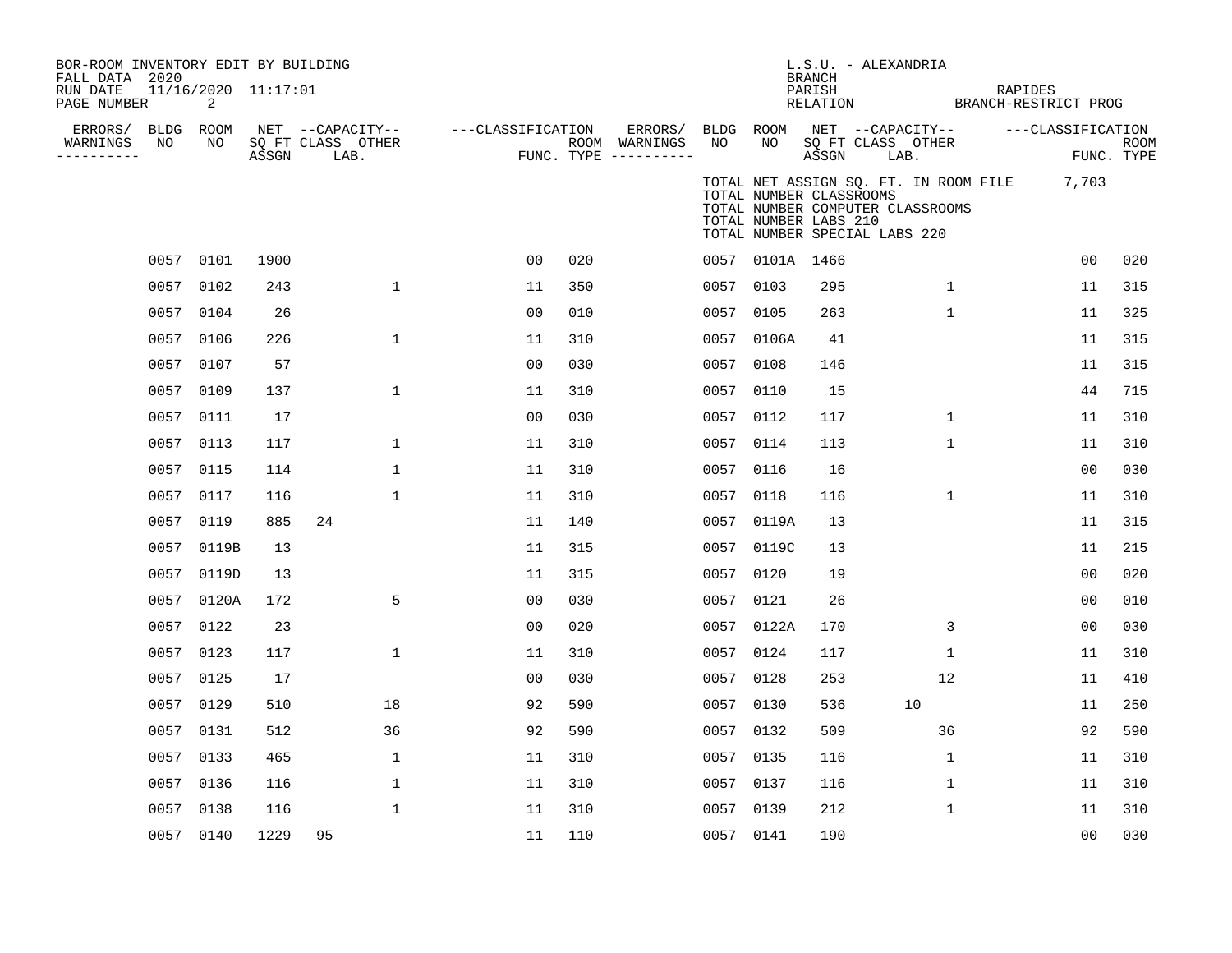| BOR-ROOM INVENTORY EDIT BY BUILDING<br>FALL DATA 2020 |           |                                       |       |                           |                   |     |                                      |           |                                                               | BRANCH | L.S.U. - ALEXANDRIA                                                                                                                                        |              |                                                |                           |
|-------------------------------------------------------|-----------|---------------------------------------|-------|---------------------------|-------------------|-----|--------------------------------------|-----------|---------------------------------------------------------------|--------|------------------------------------------------------------------------------------------------------------------------------------------------------------|--------------|------------------------------------------------|---------------------------|
| RUN DATE<br>PAGE NUMBER                               |           | 11/16/2020 11:17:01<br>$\overline{3}$ |       |                           |                   |     |                                      |           |                                                               | PARISH | RELATION BRANCH-RESTRICT PROG                                                                                                                              | RAPIDES      |                                                |                           |
| ERRORS/                                               | BLDG ROOM |                                       |       | NET --CAPACITY--          | ---CLASSIFICATION |     | ERRORS/                              | BLDG ROOM |                                                               |        | NET --CAPACITY--                                                                                                                                           |              | ---CLASSIFICATION                              |                           |
| WARNINGS<br>--------                                  | NO        | NO                                    | ASSGN | SQ FT CLASS OTHER<br>LAB. |                   |     | ROOM WARNINGS<br>FUNC. TYPE $------$ | NO        | NO                                                            | ASSGN  | SQ FT CLASS OTHER<br>LAB.                                                                                                                                  |              |                                                | <b>ROOM</b><br>FUNC. TYPE |
|                                                       |           | 0057 0141A                            | 30    | 5                         | 00                | 020 |                                      | 0057      | 0142                                                          | 187    |                                                                                                                                                            |              | 00                                             | 030                       |
|                                                       |           | 0057 0142A                            | 30    | 6                         | 0 <sub>0</sub>    | 020 |                                      | 0057      | 0143                                                          | 1204   | 85                                                                                                                                                         |              | 11                                             | 110                       |
|                                                       |           | 0057 0144                             | 230   |                           | 0 <sub>0</sub>    | 020 |                                      |           | 0057 0144A                                                    | 146    |                                                                                                                                                            |              | 63                                             | 315                       |
|                                                       |           | 0057 0145                             | 653   |                           | 11                | 680 |                                      |           | 0057 0146                                                     | 65     |                                                                                                                                                            | $\mathbf{1}$ | 11                                             | 315                       |
|                                                       |           | 0057 0147                             | 140   | $\mathbf 1$               | 11                | 310 |                                      |           | 0057 0148                                                     | 141    |                                                                                                                                                            |              | 0 <sub>0</sub>                                 | 030                       |
|                                                       |           | 0057 0148A                            | 74    |                           | 0 <sub>0</sub>    | 030 |                                      |           | 0057 0149                                                     | 52     |                                                                                                                                                            |              | 11                                             | 315                       |
|                                                       |           | 0057 0150                             | 95    | $\mathbf 1$               | 11                | 310 |                                      |           | 0057 0151                                                     | 12     |                                                                                                                                                            |              | 00                                             | 030                       |
|                                                       |           | 0057 0152                             | 110   | 1                         | 11                | 310 |                                      |           | 0057 0153                                                     | 124    |                                                                                                                                                            | $\mathbf{1}$ | 11                                             | 310                       |
|                                                       |           | 0057 0154                             | 91    | $\mathbf 1$               | 63                | 750 |                                      |           | 0057 0155                                                     | 146    |                                                                                                                                                            |              | 0 <sub>0</sub>                                 | 020                       |
|                                                       |           | 0057 0156                             | 112   |                           | 11                | 325 |                                      |           | 0057 0157                                                     | 276    |                                                                                                                                                            | $\mathbf{1}$ | 63                                             | 310                       |
|                                                       |           | 0057 0158                             | 118   |                           | 0 <sub>0</sub>    | 020 |                                      |           | 0057 0159                                                     | 88     |                                                                                                                                                            |              | 00                                             | 020                       |
|                                                       |           | 0057 0160                             | 98    |                           | 0 <sub>0</sub>    | 020 |                                      |           | 0057 0161<br>TOTAL NUMBER CLASSROOMS<br>TOTAL NUMBER LABS 210 | 36     | TOTAL ASSIGNABLE & UNASSIGNABLE SQFT: 16,277<br>TOTAL NET ASSIGN SQ. FT. IN ROOM FILE<br>TOTAL NUMBER COMPUTER CLASSROOMS<br>TOTAL NUMBER SPECIAL LABS 220 |              | 00 <sub>o</sub><br>10,988<br>2<br>$\mathbf{1}$ | 020                       |
|                                                       |           | 0058 0100                             | 3761  |                           | 0 <sub>0</sub>    | 020 |                                      |           | 0058 0101                                                     | 83     |                                                                                                                                                            |              | 11                                             | 313                       |
|                                                       | 0058      | 0102                                  | 152   | 1                         | 11                | 310 |                                      |           | 0058 0103                                                     | 111    | 1                                                                                                                                                          |              | 11                                             | 310                       |
|                                                       | 0058      | 0104                                  | 109   | $\mathbf 1$               | 11                | 310 |                                      | 0058      | 0105                                                          | 152    |                                                                                                                                                            | $\mathbf{1}$ | 11                                             | 310                       |
|                                                       |           | 0058 0106                             | 106   | $\mathbf{1}$              | 11                | 310 |                                      |           | 0058 0107                                                     | 248    | $\mathbf{1}$                                                                                                                                               |              | 11                                             | 310                       |
|                                                       |           | 0058 0107A                            | 248   | 1                         | 11                | 310 |                                      | 0058      | 0108                                                          | 920    | 24                                                                                                                                                         |              | 92                                             | 590                       |
|                                                       | 0058      | 0108A                                 | 60    |                           | 44                | 710 |                                      | 0058      | 0108B                                                         | 70     |                                                                                                                                                            |              | 44                                             | 710                       |
|                                                       | 0058      | 0109                                  | 1061  | 57                        | 92                | 590 |                                      |           | 0058 0109A                                                    | 126    |                                                                                                                                                            | 2            | 92                                             | 590                       |
|                                                       | 0058      | 0109B                                 | 128   | $\mathbf 1$               | 92                | 590 |                                      |           | 0058 0109C                                                    | 95     |                                                                                                                                                            |              | 00                                             | 020                       |
|                                                       | 0058      | 0109D                                 | 115   | $\mathbf 1$               | 11                | 310 |                                      | 0058      | 0110                                                          | 315    |                                                                                                                                                            |              | 0 <sub>0</sub>                                 | 030                       |
|                                                       | 0058      | 0111                                  | 69    |                           | 0 <sub>0</sub>    | 010 |                                      |           | 0058 0112                                                     | 920    |                                                                                                                                                            |              | 92                                             | 590                       |
|                                                       |           | 0058 0113                             | 182   | 5                         | 0 <sub>0</sub>    | 030 |                                      |           | 0058 0114                                                     | 50     |                                                                                                                                                            |              | 0 <sub>0</sub>                                 | 010                       |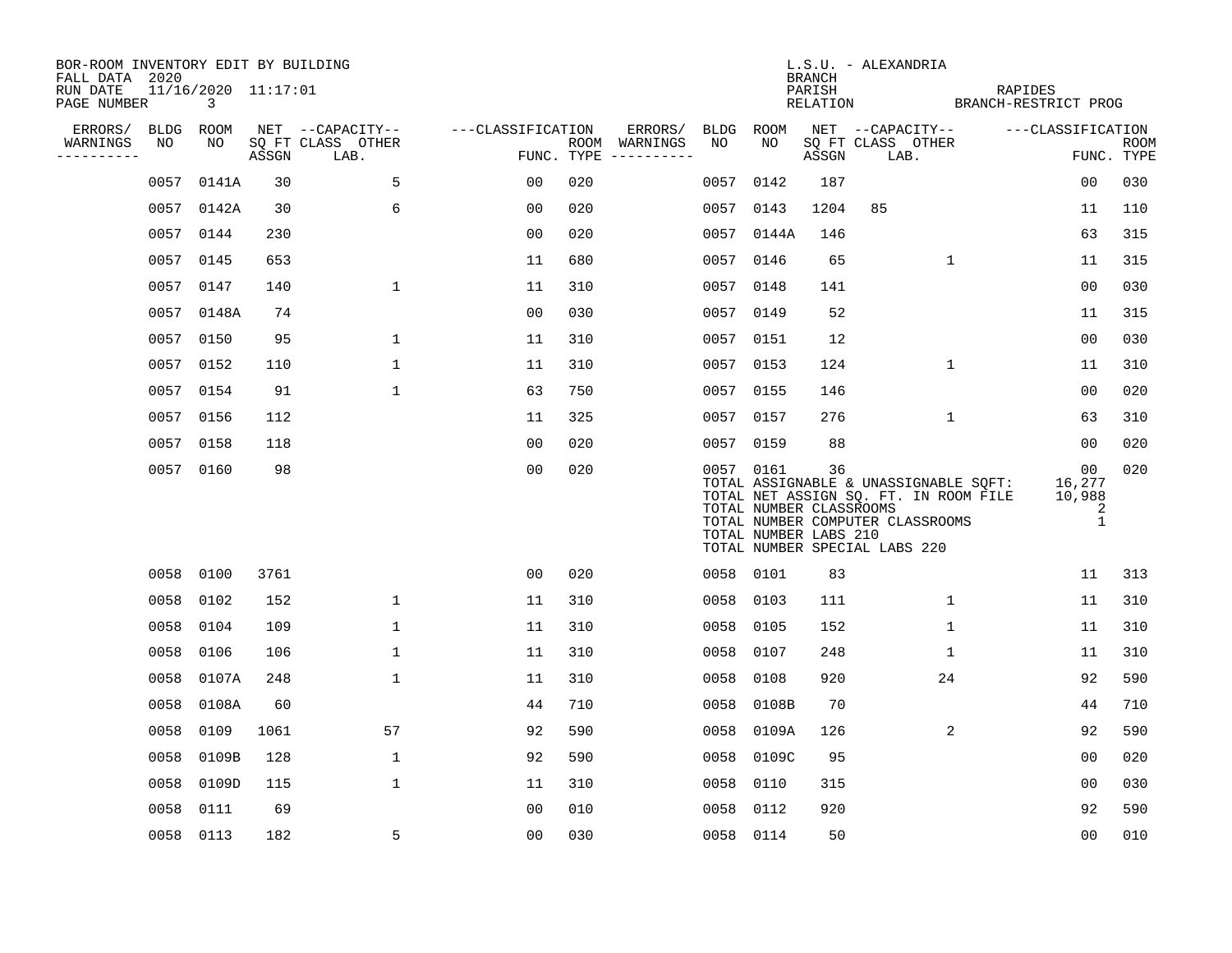| BOR-ROOM INVENTORY EDIT BY BUILDING       |                          |       |                           |                   |     |                                      |      |                                                               |                              | L.S.U. - ALEXANDRIA                                                                                                                                 |         |                        |                    |
|-------------------------------------------|--------------------------|-------|---------------------------|-------------------|-----|--------------------------------------|------|---------------------------------------------------------------|------------------------------|-----------------------------------------------------------------------------------------------------------------------------------------------------|---------|------------------------|--------------------|
| FALL DATA 2020<br>RUN DATE<br>PAGE NUMBER | 11/16/2020 11:17:01<br>4 |       |                           |                   |     |                                      |      |                                                               | BRANCH<br>PARISH<br>RELATION | BRANCH-RESTRICT PROG                                                                                                                                | RAPIDES |                        |                    |
| ERRORS/                                   | BLDG ROOM                |       | NET --CAPACITY--          | ---CLASSIFICATION |     | ERRORS/                              |      | BLDG ROOM                                                     |                              | NET --CAPACITY--                                                                                                                                    |         | ---CLASSIFICATION      |                    |
| WARNINGS<br>NO<br>----------              | NO                       | ASSGN | SQ FT CLASS OTHER<br>LAB. |                   |     | ROOM WARNINGS<br>FUNC. TYPE $------$ | NO   | NO                                                            | ASSGN                        | SQ FT CLASS OTHER<br>LAB.                                                                                                                           |         |                        | ROOM<br>FUNC. TYPE |
| 0058                                      | 0115                     | 184   | $\overline{4}$            | 00                | 030 |                                      | 0058 | 0116                                                          | 192                          |                                                                                                                                                     |         | 11                     | 315                |
| 0058                                      | 0120                     | 155   |                           | 0 <sub>0</sub>    | 020 |                                      | 0058 | 0121                                                          | 155                          |                                                                                                                                                     |         | 0 <sub>0</sub>         | 020                |
| 0058                                      | 0122                     | 27    |                           | 0 <sub>0</sub>    | 020 |                                      | 0058 | 0200                                                          | 3875                         |                                                                                                                                                     |         | 0 <sub>0</sub>         | 020                |
| 0058                                      | 0201                     | 933   |                           | 92                | 590 |                                      | 0058 | 0202                                                          | 108                          | $\mathbf{1}$                                                                                                                                        |         | 92                     | 590                |
| 0058                                      | 0203                     | 108   | 1                         | 92                | 590 |                                      | 0058 | 0204                                                          | 104                          | $\mathbf{1}$                                                                                                                                        |         | 92                     | 590                |
| 0058                                      | 0205                     | 107   | $\mathbf 1$               | 92                | 590 |                                      | 0058 | 0206                                                          | 461                          | 20                                                                                                                                                  |         | 92                     | 590                |
| 0058                                      | 0207                     | 467   |                           | 92                | 590 |                                      | 0058 | 0208                                                          | 371                          |                                                                                                                                                     |         | 00                     | 030                |
| 0058                                      | 0209                     | 179   | 1                         | 11                | 310 |                                      | 0058 | 0209A                                                         | 192                          | $\mathbf{1}$                                                                                                                                        |         | 11                     | 310                |
| 0058                                      | 0210                     | 943   | 55                        | 92                | 590 |                                      | 0058 | 0211                                                          | 557                          | 35                                                                                                                                                  |         | 92                     | 590                |
| 0058                                      | 0212                     | 562   | 32                        | 92                | 590 |                                      | 0058 | 0213                                                          | 457                          | 26                                                                                                                                                  |         | 92                     | 590                |
| 0058                                      | 0214                     | 454   |                           | 92                | 590 |                                      |      | 0058 0220                                                     | 155                          |                                                                                                                                                     |         | 00                     | 020                |
|                                           | 0058 0221                | 155   |                           | 0 <sub>0</sub>    | 020 |                                      |      | 0058 0222<br>TOTAL NUMBER CLASSROOMS<br>TOTAL NUMBER LABS 210 | 27                           | TOTAL ASSIGNABLE & UNASSIGNABLE SQFT:<br>TOTAL NET ASSIGN SQ. FT. IN ROOM FILE<br>TOTAL NUMBER COMPUTER CLASSROOMS<br>TOTAL NUMBER SPECIAL LABS 220 |         | 00<br>20,009<br>10,433 | 020                |
| 0059                                      | 0001                     | 1149  |                           | 0 <sub>0</sub>    | 030 |                                      |      | 0059 0002                                                     | 39                           |                                                                                                                                                     |         | 0 <sub>0</sub>         | 020                |
| 0059                                      | 0003                     | 227   |                           | 0 <sub>0</sub>    | 020 |                                      | 0059 | 0100                                                          | 39                           | $\mathbf 1$                                                                                                                                         |         | 11                     | 310                |
| 0059                                      | 0101                     | 116   | $\mathbf{1}$              | 11                | 310 |                                      | 0059 | 0102                                                          | 121                          | $\mathbf{1}$                                                                                                                                        |         | 11                     | 250                |
| 0059                                      | 0103                     | 110   | $\mathbf 1$               | 11                | 310 |                                      | 0059 | 0104                                                          | 111                          | $\mathbf{1}$                                                                                                                                        |         | 11                     | 310                |
| 0059                                      | 0105                     | 111   | $\mathbf 1$               | 11                | 310 |                                      | 0059 | 0106                                                          | 930                          | 24                                                                                                                                                  |         | 11                     | 210                |
| 0059                                      | 0106A                    | 186   |                           | 11                | 215 |                                      | 0059 | 0106B                                                         | 182                          |                                                                                                                                                     |         | 11                     | 215                |
| 0059                                      | 0107                     | 864   | 20                        | 11                | 210 |                                      | 0059 | 0107A                                                         | 237                          |                                                                                                                                                     |         | 11                     | 215                |
| 0059                                      | 0107B                    | 113   |                           | 11                | 215 |                                      | 0059 | 0108                                                          | 868                          | 24                                                                                                                                                  |         | 11                     | 250                |
| 0059                                      | 0108A                    | 192   |                           | 11                | 255 |                                      | 0059 | 0109                                                          | 864                          | 24                                                                                                                                                  |         | 11                     | 250                |
| 0059                                      | 0109A                    | 158   |                           | 11                | 255 |                                      | 0059 | 0110                                                          | 862                          | 24                                                                                                                                                  |         | 11                     | 250                |
|                                           | 0059 0110A               | 161   |                           | 11                | 255 |                                      |      | 0059 0111                                                     | 1013                         | 24                                                                                                                                                  |         | 11                     | 210                |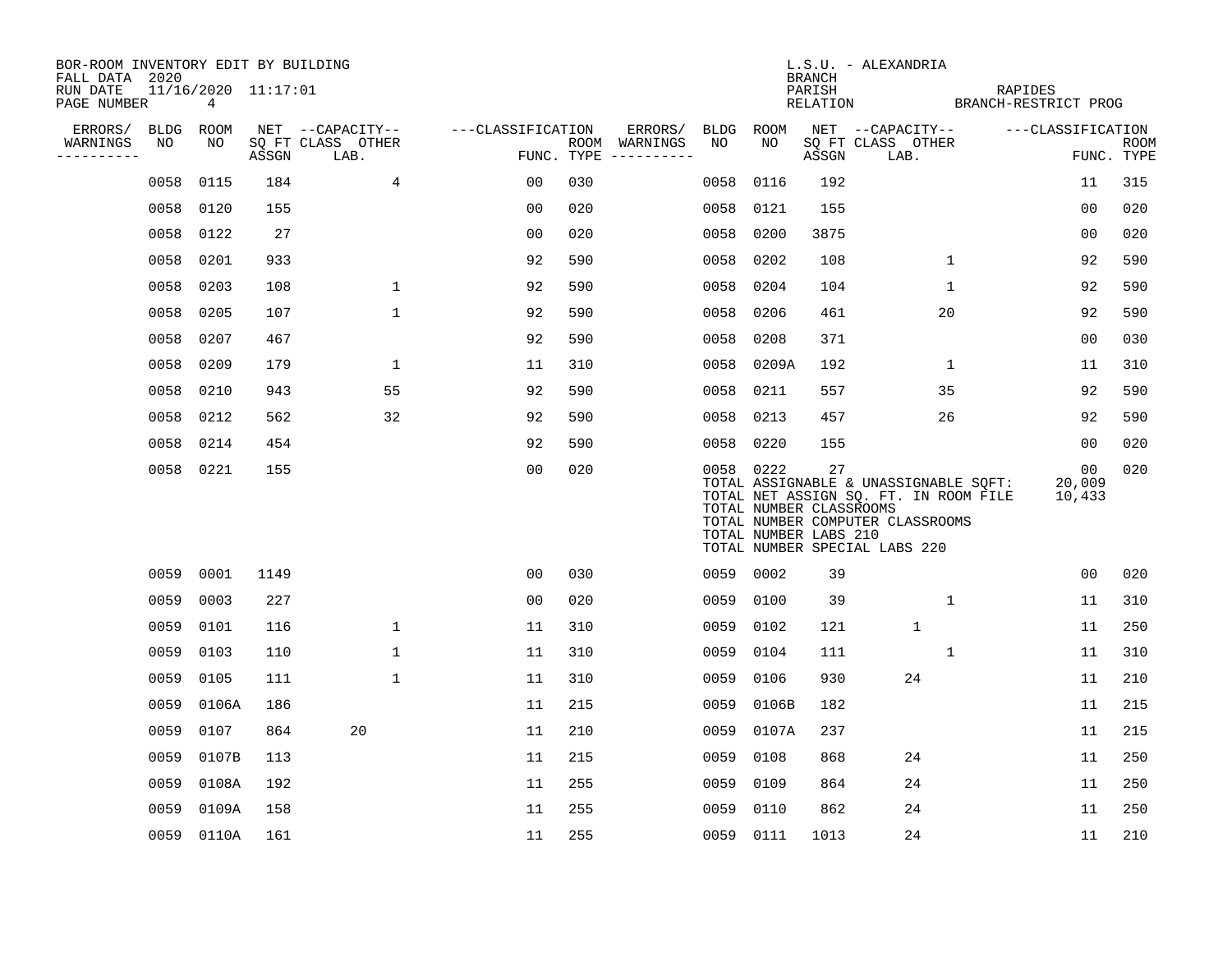| BOR-ROOM INVENTORY EDIT BY BUILDING       |           |                          |          |                           |              |                   |            |                              |             |             | <b>BRANCH</b>      | L.S.U. - ALEXANDRIA       |              |                                 |                   |                           |
|-------------------------------------------|-----------|--------------------------|----------|---------------------------|--------------|-------------------|------------|------------------------------|-------------|-------------|--------------------|---------------------------|--------------|---------------------------------|-------------------|---------------------------|
| FALL DATA 2020<br>RUN DATE<br>PAGE NUMBER |           | 11/16/2020 11:17:01<br>5 |          |                           |              |                   |            |                              |             |             | PARISH<br>RELATION |                           |              | RAPIDES<br>BRANCH-RESTRICT PROG |                   |                           |
| ERRORS/                                   | BLDG      | ROOM                     |          | NET --CAPACITY--          |              | ---CLASSIFICATION |            | ERRORS/                      | <b>BLDG</b> | <b>ROOM</b> |                    | NET --CAPACITY--          |              |                                 | ---CLASSIFICATION |                           |
| WARNINGS<br>----------                    | NO        | NO                       | ASSGN    | SQ FT CLASS OTHER<br>LAB. |              |                   | FUNC. TYPE | ROOM WARNINGS<br>----------- | NO          | NO          | ASSGN              | SQ FT CLASS OTHER<br>LAB. |              |                                 |                   | <b>ROOM</b><br>FUNC. TYPE |
|                                           | 0059      | 0111A                    | 249      |                           |              | 11                | 215        |                              | 0059        | 0112        | 905                |                           | 24           |                                 | 11                | 210                       |
|                                           | 0059      | 0112A                    | 252      |                           |              | 11                | 215        |                              | 0059        | 0112B       | 123                |                           |              |                                 | 11                | 215                       |
|                                           | 0059      | 0113                     | 304      |                           |              | 0 <sub>0</sub>    | 030        |                              | 0059        | 0114        | 141                |                           |              |                                 | 0 <sub>0</sub>    | 030                       |
|                                           | 0059      | 0115                     | 645      | 25                        |              | 11                | 110        |                              | 0059        | 0116        | 156                |                           |              | 4                               | 0 <sub>0</sub>    | 030                       |
|                                           | 0059      | 0117                     | 242      |                           | 5            | 0 <sub>0</sub>    | 030        |                              | 0059        | 0118        | 54                 |                           |              |                                 | 0 <sub>0</sub>    | 010                       |
|                                           | 0059      | 0118A                    | 39       |                           |              | 0 <sub>0</sub>    | 020        |                              | 0059        | 0119        | 1249               | 66                        |              |                                 | 11                | 110                       |
|                                           | 0059      | 0120                     | 118      |                           | $\mathbf 1$  | 11                | 310        |                              | 0059        | 0120A       | 251                |                           |              |                                 | 11                | 315                       |
|                                           | 0059      | 0121                     | 114      |                           |              | 0 <sub>0</sub>    | 010        |                              | 0059        | 0122        | 609                | 28                        |              |                                 | 11                | 110                       |
|                                           | 0059      | 0122A                    | 129      |                           |              | 11                | 215        |                              | 0059        | 0123        | 77                 |                           |              |                                 | 0 <sub>0</sub>    | 030                       |
|                                           | 0059      | 0124                     | 2524 210 |                           |              | 11                | 110        |                              | 0059        | 0124A       | 114                |                           |              |                                 | 11                | 215                       |
|                                           | 0059      | 0125                     | 68       |                           |              | 0 <sub>0</sub>    | 020        |                              | 0059        | 0126        | 303                |                           |              | $\mathbf 1$                     | 46                | 325                       |
|                                           | 0059      | 0127                     | 184      |                           | $\mathbf{1}$ | 46                | 310        |                              | 0059        | 0128        | 182                |                           |              |                                 | 11                | 315                       |
|                                           | 0059      | 0160                     | 151      |                           |              | 0 <sub>0</sub>    | 020        |                              | 0059        | 0161        | 227                |                           |              |                                 | 0 <sub>0</sub>    | 020                       |
|                                           | 0059      | 0162                     | 225      |                           |              | 0 <sub>0</sub>    | 020        |                              | 0059        | 0200        | 260                |                           |              |                                 | 11                | 315                       |
|                                           | 0059      | 0201                     | 113      |                           | $\mathbf 1$  | 11                | 310        |                              | 0059        | 0202        | 159                |                           | $\mathbf{1}$ |                                 | 11                | 250                       |
|                                           | 0059      | 0203                     | 159      |                           | $\mathbf 1$  | 11                | 310        |                              | 0059        | 0204        | 110                |                           |              | 1                               | 11                | 310                       |
|                                           | 0059      | 0205                     | 723      | 35                        |              | 11                | 110        |                              | 0059        | 0206        | 552                | 25                        |              |                                 | 11                | 110                       |
|                                           | 0059      | 0207                     | 1248     | 24                        |              | 11                | 210        |                              | 0059        | 0207A       | 273                |                           |              |                                 | 11                | 215                       |
|                                           | 0059      | 0208                     | 1290     | 32                        |              | 11                | 210        |                              | 0059        | 0208A       | 315                |                           |              |                                 | 11                | 215                       |
|                                           | 0059      | 0209                     | 262      | 12                        |              | 11                | 250        |                              | 0059        | 0210        | 225                |                           |              |                                 | 11                | 215                       |
|                                           | 0059      | 0211                     | 1404     | 32                        |              | 11                | 210        |                              | 0059        | 0212        | 1479               |                           | 32           |                                 | 11                | 210                       |
|                                           | 0059      | 0213                     | 539      |                           |              | 0 <sub>0</sub>    | 030        |                              | 0059        | 0213A       | 119                |                           |              |                                 | 44                | 710                       |
|                                           | 0059      | 0214                     | 683      | $\mathbf 1$               |              | 11                | 215        |                              | 0059        | 0215        | 159                |                           |              | 4                               | 0 <sub>0</sub>    | 030                       |
|                                           | 0059      | 0216                     | 242      |                           | 5            | 0 <sub>0</sub>    | 030        |                              | 0059        | 0217        | 1398               |                           | 32           |                                 | 11                | 210                       |
|                                           | 0059      | 0217A                    | 207      |                           |              | 11                | 215        |                              | 0059        | 0217B       | 259                |                           |              |                                 | 11                | 215                       |
|                                           | 0059 0218 |                          | 349      |                           | 10           | 46                | 350        |                              | 0059        | 0219        | 54                 |                           |              | 1                               | 00                | 030                       |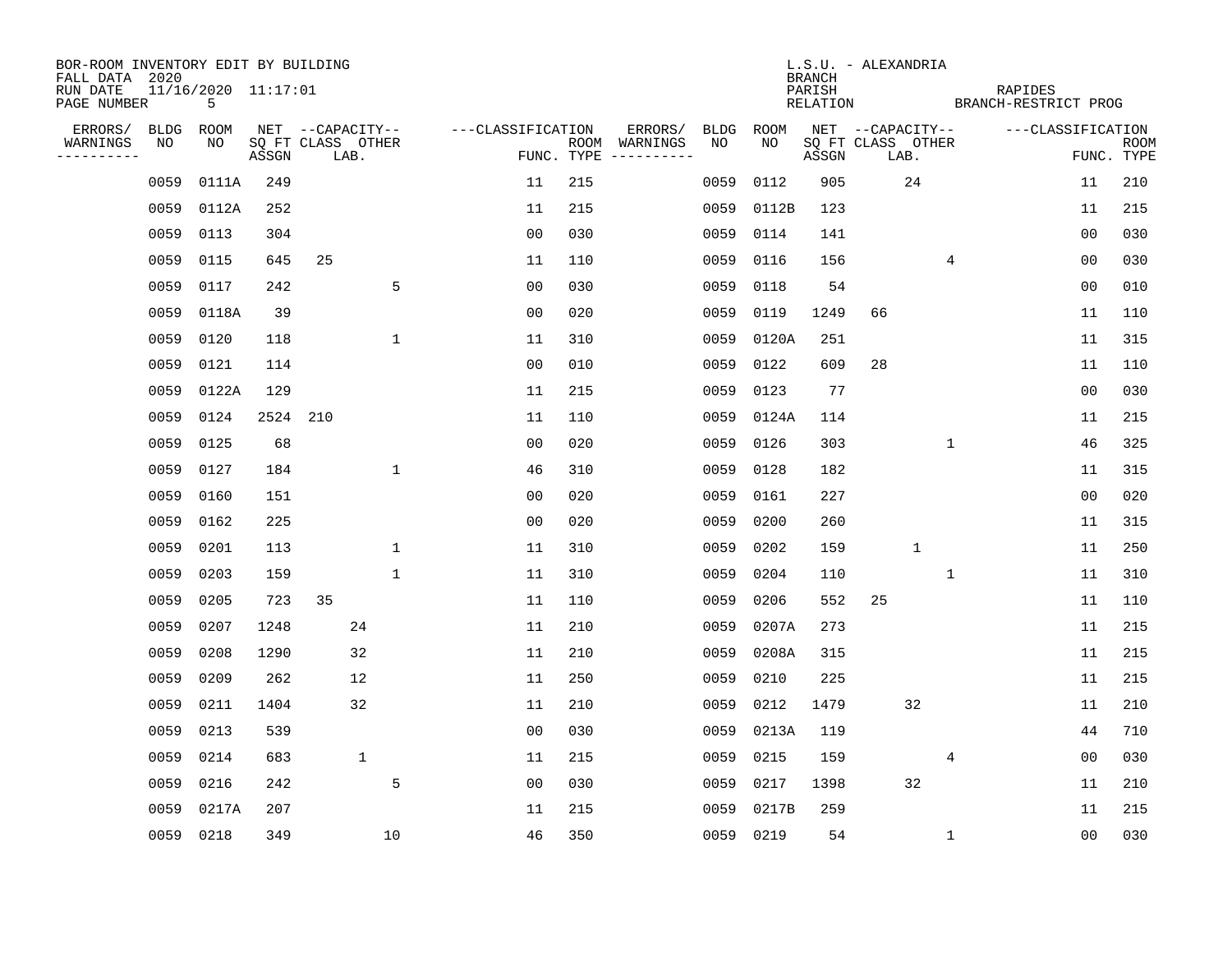| BOR-ROOM INVENTORY EDIT BY BUILDING       |      |                          |                |                           |                   |     |                                      |      |                 |                                                  | L.S.U. - ALEXANDRIA                                                                                                                                 |                                          |                           |
|-------------------------------------------|------|--------------------------|----------------|---------------------------|-------------------|-----|--------------------------------------|------|-----------------|--------------------------------------------------|-----------------------------------------------------------------------------------------------------------------------------------------------------|------------------------------------------|---------------------------|
| FALL DATA 2020<br>RUN DATE<br>PAGE NUMBER |      | 11/16/2020 11:17:01<br>6 |                |                           |                   |     |                                      |      |                 | <b>BRANCH</b><br>PARISH<br>RELATION              |                                                                                                                                                     | RAPIDES<br>BRANCH-RESTRICT PROG          |                           |
| ERRORS/                                   |      | BLDG ROOM                |                | NET --CAPACITY--          | ---CLASSIFICATION |     | ERRORS/                              | BLDG | ROOM            |                                                  | NET --CAPACITY--                                                                                                                                    | ---CLASSIFICATION                        |                           |
| WARNINGS<br>----------                    | NO   | NO                       | ASSGN          | SQ FT CLASS OTHER<br>LAB. |                   |     | ROOM WARNINGS<br>FUNC. TYPE $------$ | NO.  | NO.             | ASSGN                                            | SQ FT CLASS OTHER<br>LAB.                                                                                                                           |                                          | <b>ROOM</b><br>FUNC. TYPE |
|                                           | 0059 | 0220                     | 620            | 25                        | 92                | 590 |                                      | 0059 | 0221            | 830                                              | 20                                                                                                                                                  | 11                                       | 210                       |
|                                           | 0059 | 0222                     | 496            | 20                        | 11                | 240 |                                      | 0059 | 0223            | 330                                              | $7\phantom{.0}$                                                                                                                                     | 11                                       | 250                       |
|                                           | 0059 | 0223A                    | 269            | 5                         | 11                | 250 |                                      | 0059 | 0224            | 150                                              | 5                                                                                                                                                   | 11                                       | 410                       |
|                                           | 0059 | 0224A                    | 216            | 5                         | 11                | 410 |                                      | 0059 | 0225            | 824                                              | 30                                                                                                                                                  | 11                                       | 110                       |
|                                           | 0059 | 0226                     | 151            | $\mathbf{1}$              | 11                | 310 |                                      |      | 0059 0227       | 119                                              | $\mathbf{1}$                                                                                                                                        | 11                                       | 310                       |
|                                           | 0059 | 0228                     | 124            | $\mathbf{1}$              | 11                | 310 |                                      |      | 0059 0229       | 120                                              | $\mathbf{1}$                                                                                                                                        | 11                                       | 315                       |
|                                           | 0059 | 0230                     | 120            | $\mathbf 1$               | 11                | 310 |                                      |      | 0059 0231       | 124                                              | $\mathbf 1$                                                                                                                                         | 11                                       | 310                       |
|                                           |      | 0059 0232                | 246            | $\mathbf 1$               | 11                | 310 |                                      |      |                 | TOTAL NUMBER CLASSROOMS<br>TOTAL NUMBER LABS 210 | TOTAL ASSIGNABLE & UNASSIGNABLE SQFT:<br>TOTAL NET ASSIGN SQ. FT. IN ROOM FILE<br>TOTAL NUMBER COMPUTER CLASSROOMS<br>TOTAL NUMBER SPECIAL LABS 220 | 35,608<br>31,401<br>$\overline{7}$<br>10 |                           |
|                                           |      | 0060 0100                | 258            |                           | 0 <sub>0</sub>    | 020 | 9                                    |      | 0060 0101 11406 |                                                  | 157                                                                                                                                                 | 41                                       | 430                       |
|                                           | 0060 | 0102                     | 622            | 2                         | 41                | 440 |                                      | 0060 | 0103            | 177                                              | $\mathbf{1}$                                                                                                                                        | 41                                       | 310                       |
|                                           | 0060 | 0104                     | 99             |                           | 41                | 440 |                                      |      | 0060 0105       | 154                                              |                                                                                                                                                     | 41                                       | 440                       |
|                                           | 0060 | 0105A                    | 6              |                           | 41                | 455 |                                      | 0060 | 0106            | 2154                                             | 4                                                                                                                                                   | 41                                       | 440                       |
|                                           | 0060 | 0107                     | 391            |                           | 41                | 440 |                                      |      | 0060 0108       | 76                                               |                                                                                                                                                     | 41                                       | 315                       |
|                                           | 0060 | 0109                     | 16             | $\mathbf{1}$              | 0 <sub>0</sub>    | 030 |                                      | 0060 | 0110            | 16                                               | $\mathbf{1}$                                                                                                                                        | 0 <sub>0</sub>                           | 030                       |
|                                           | 0060 | 0111                     | 150            |                           | 00                | 030 |                                      | 0060 | 0112            | 18                                               |                                                                                                                                                     | 44                                       | 715                       |
|                                           | 0060 | 0113                     | 15             |                           | 41                | 315 |                                      | 0060 | 0114            | 8                                                |                                                                                                                                                     | 41                                       | 315                       |
|                                           | 0060 | 0115                     | 22             | $\mathbf 1$               | 41                | 315 |                                      | 0060 | 0116            | 311                                              | 1                                                                                                                                                   | 41                                       | 325                       |
|                                           | 0060 | 0117                     | 120            | $\mathbf{1}$              | 41                | 310 |                                      | 0060 | 0118            | 306                                              | $\mathbf 1$                                                                                                                                         | 41                                       | 310                       |
|                                           | 0060 | 0119                     | 336            |                           | 0 <sub>0</sub>    | 020 |                                      | 0060 | 0120            | 93                                               | 3                                                                                                                                                   | 00                                       | 030                       |
|                                           | 0060 | 0121                     | 121            | 3                         | 0 <sub>0</sub>    | 030 |                                      | 0060 | 0122            | 75                                               |                                                                                                                                                     | 00                                       | 010                       |
|                                           | 0060 | 0122A                    | $\overline{7}$ |                           | 0 <sub>0</sub>    | 010 |                                      |      | 0060 0122B      | 6                                                |                                                                                                                                                     | 00                                       | 010                       |
|                                           | 0060 | 0123                     | 411            | 16                        | 41                | 430 |                                      | 0060 | 0124            | 415                                              | 16                                                                                                                                                  | 52                                       | 410                       |
|                                           |      | 0060 0125                | 23             |                           | 0 <sub>0</sub>    | 020 |                                      |      | 0060 0126       | 120                                              |                                                                                                                                                     | 0 <sub>0</sub>                           | 020                       |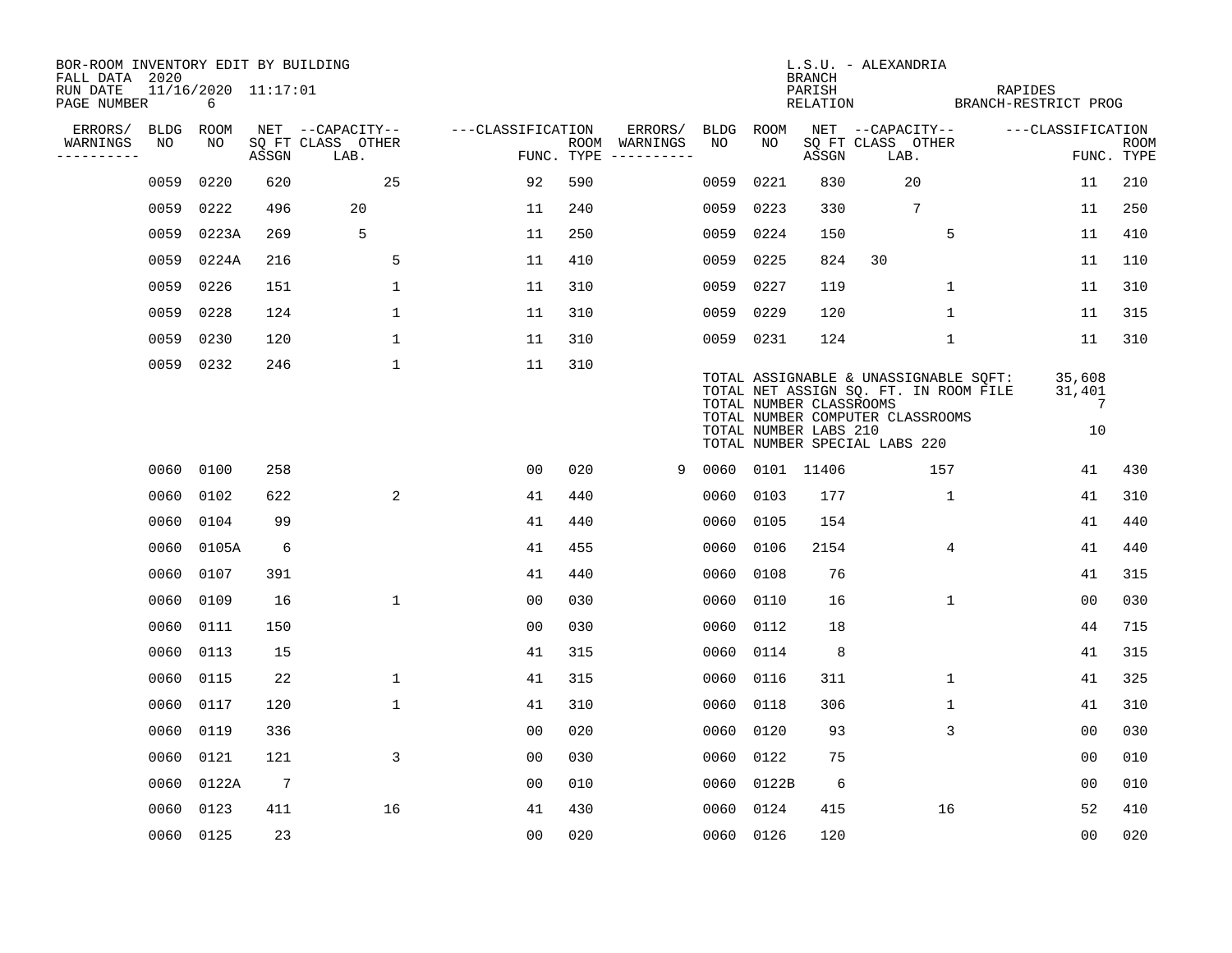| BOR-ROOM INVENTORY EDIT BY BUILDING<br>FALL DATA 2020 |           |                                        |       |                           |                   |     |                                      |      |                         | <b>BRANCH</b>      | L.S.U. - ALEXANDRIA                                                            |                                 |                   |             |
|-------------------------------------------------------|-----------|----------------------------------------|-------|---------------------------|-------------------|-----|--------------------------------------|------|-------------------------|--------------------|--------------------------------------------------------------------------------|---------------------------------|-------------------|-------------|
| RUN DATE<br>PAGE NUMBER                               |           | 11/16/2020 11:17:01<br>$7\overline{ }$ |       |                           |                   |     |                                      |      |                         | PARISH<br>RELATION |                                                                                | RAPIDES<br>BRANCH-RESTRICT PROG |                   |             |
| ERRORS/                                               | BLDG ROOM |                                        |       | NET --CAPACITY--          | ---CLASSIFICATION |     | ERRORS/                              | BLDG | ROOM                    |                    | NET --CAPACITY--                                                               |                                 | ---CLASSIFICATION |             |
| WARNINGS<br>----------                                | NO        | NO                                     | ASSGN | SQ FT CLASS OTHER<br>LAB. |                   |     | ROOM WARNINGS<br>FUNC. TYPE $------$ | NO   | NO.                     | ASSGN              | SQ FT CLASS OTHER<br>LAB.                                                      |                                 | FUNC. TYPE        | <b>ROOM</b> |
|                                                       | 0060      | 0127                                   | 158   |                           | 00                | 020 |                                      | 0060 | 0128                    | 214                |                                                                                |                                 | 0 <sub>0</sub>    | 020         |
|                                                       | 0060      | 0130                                   | 113   | 6                         | 41                | 410 |                                      | 0060 | 0131                    | 113                | 6                                                                              |                                 | 41                | 410         |
|                                                       | 0060      | 0132                                   | 113   | 6                         | 41                | 310 |                                      |      | 0060 0133               | 111                |                                                                                | $\mathbf 1$                     | 11                | 310         |
| 9                                                     | 0060      | 0134                                   | 210   | $\mathbf{1}$              | 11                | 410 | 9                                    | 0060 | 0135                    | 494                | $\mathbf{1}$                                                                   |                                 | 11                | 410         |
| 9                                                     | 0060      | 0200                                   | 9092  | 104                       | 41                | 430 |                                      | 0060 | 0201                    | 409                |                                                                                |                                 | 41                | 350         |
|                                                       | 0060      | 0202                                   | 744   | $\mathbf{1}$              | 41                | 440 |                                      |      | 0060 0202A              | 29                 |                                                                                |                                 | 41                | 455         |
|                                                       | 0060      | 0202B                                  | 23    |                           | 41                | 455 |                                      | 0060 | 0202C                   | 23                 |                                                                                |                                 | 61                | 455         |
|                                                       | 0060      | 0202D                                  | 23    |                           | 41                | 455 |                                      | 0060 | 0202E                   | 91                 |                                                                                |                                 | 41                | 455         |
|                                                       | 0060      | 0202F                                  | 54    | $\mathbf 1$               | 65                | 310 |                                      | 0060 | 0203                    | 150                |                                                                                |                                 | 00                | 030         |
|                                                       | 0060      | 0204                                   | 542   | $\mathbf{1}$              | 65                | 310 |                                      | 0060 | 0204A                   | 46                 |                                                                                |                                 | 65                | 315         |
|                                                       | 0060      | 0205                                   | 401   | $\mathbf{1}$              | 63                | 455 |                                      | 0060 | 0205A                   | 384                |                                                                                | 2                               | 63                | 455         |
|                                                       | 0060      | 0206                                   | 242   | $\mathbf{1}$              | 63                | 455 |                                      | 0060 | 0207                    | 242                | $\mathbf 1$                                                                    |                                 | 65                | 455         |
|                                                       | 0060      | 0208                                   | 293   |                           | 0 <sub>0</sub>    | 020 |                                      | 0060 | 0209                    | 194                | 1                                                                              |                                 | 65                | 310         |
|                                                       | 0060      | 0210                                   | 91    | 3                         | 0 <sub>0</sub>    | 030 | 9                                    | 0060 | 0211                    | 182                |                                                                                | 3                               | 41                | 410         |
|                                                       | 0060      | 0212A                                  | 83    | 2                         | 0 <sub>0</sub>    | 030 |                                      | 0060 | 0212B                   | 99                 | 1                                                                              |                                 | 00                | 030         |
|                                                       | 0060      | 0212C                                  | 168   | $\mathbf{1}$              | 00                | 030 |                                      | 0060 | 0213                    | 57                 |                                                                                |                                 | 00                | 010         |
|                                                       | 0060      | 0213A                                  | 205   |                           | 0 <sub>0</sub>    | 030 | 9                                    | 0060 | 0214                    | 121                | $\mathbf{1}$                                                                   |                                 | 41                | 410         |
|                                                       | 0060      | 0214A                                  | 10    |                           | 41                | 455 |                                      |      | 0060 0215               | 6                  |                                                                                |                                 | 65                | 315         |
|                                                       | 0060      | 0215A                                  | 6     |                           | 0 <sub>0</sub>    | 010 |                                      | 0060 | 0225                    | 23                 |                                                                                |                                 | 00                | 020         |
|                                                       | 0060      | 0226                                   | 120   |                           | 0 <sub>0</sub>    | 020 |                                      |      | 0060 0227               | 158                |                                                                                |                                 | 0 <sub>0</sub>    | 020         |
|                                                       | 0060      | 0228                                   | 214   |                           | 0 <sub>0</sub>    | 020 |                                      |      | 0060 0230               | 127                |                                                                                | $\mathbf 1$                     | 65                | 455         |
|                                                       | 0060      | 0231                                   | 127   | 4                         | 65                | 455 |                                      |      | 0060 0232               | 119                |                                                                                | 4                               | 41                | 410         |
|                                                       | 0060      | 0233                                   | 118   | 4                         | 41                | 410 |                                      |      | 0060 0300               | 1542               |                                                                                |                                 | 0 <sub>0</sub>    | 030         |
|                                                       |           | 0060 0301                              | 120   |                           | 0 <sub>0</sub>    | 020 |                                      |      | TOTAL NUMBER CLASSROOMS |                    | TOTAL ASSIGNABLE & UNASSIGNABLE SQFT:<br>TOTAL NET ASSIGN SQ. FT. IN ROOM FILE |                                 | 36,136<br>31,214  |             |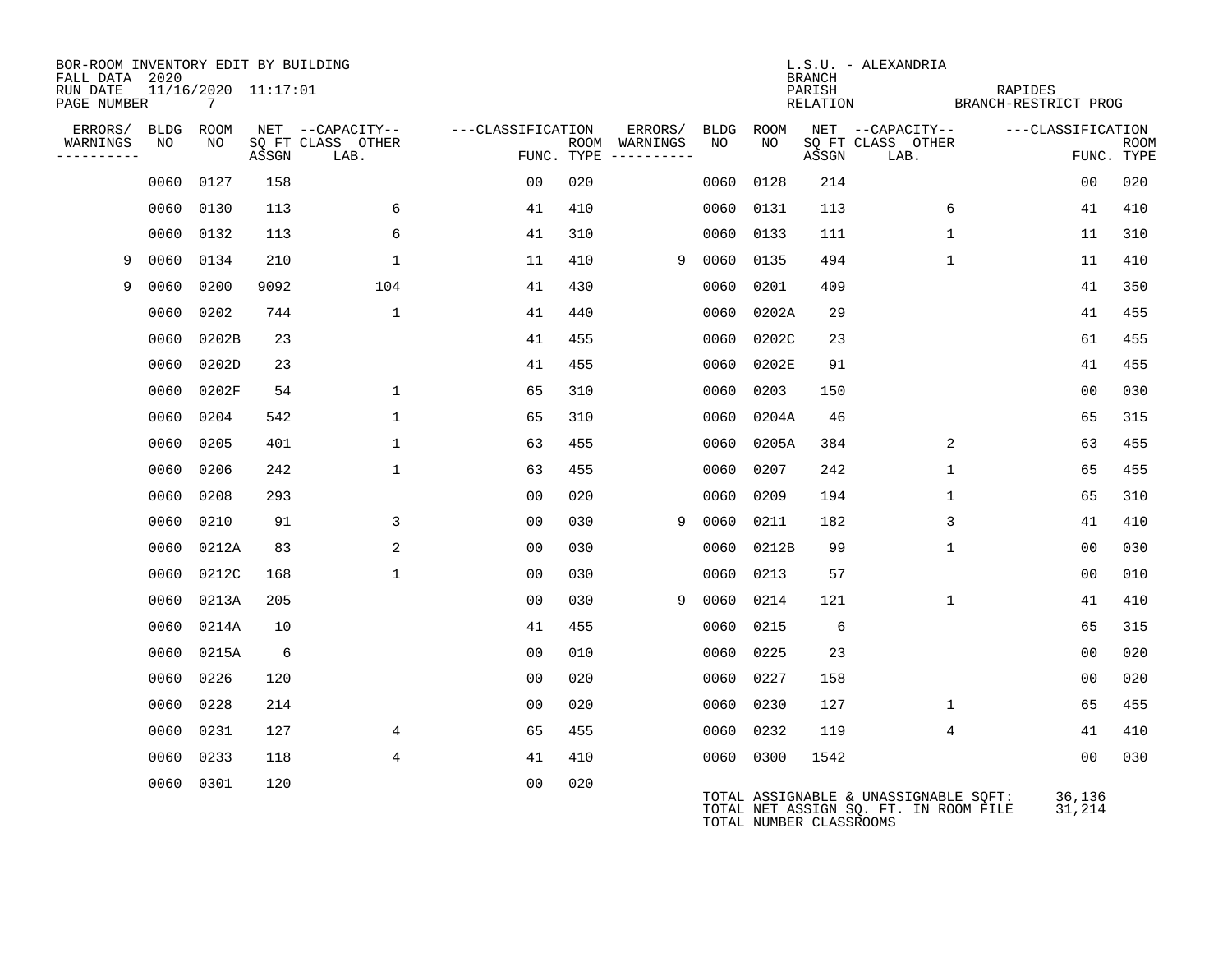| BOR-ROOM INVENTORY EDIT BY BUILDING<br>FALL DATA 2020<br>RUN DATE<br>PAGE NUMBER |           | 11/16/2020 11:17:01<br>8 |       |                                               |                   |     |                                      |           |                       | BRANCH<br>PARISH<br>RELATION | L.S.U. - ALEXANDRIA                                               | RAPIDES<br>BRANCH-RESTRICT PROG |                |             |
|----------------------------------------------------------------------------------|-----------|--------------------------|-------|-----------------------------------------------|-------------------|-----|--------------------------------------|-----------|-----------------------|------------------------------|-------------------------------------------------------------------|---------------------------------|----------------|-------------|
| ERRORS/ BLDG ROOM<br>WARNINGS<br>-----------                                     | NO        | NO                       | ASSGN | NET --CAPACITY--<br>SQ FT CLASS OTHER<br>LAB. | ---CLASSIFICATION |     | ROOM WARNINGS<br>FUNC. TYPE $------$ | NO        | NO                    | ASSGN                        | ERRORS/ BLDG ROOM NET --CAPACITY--<br>SQ FT CLASS OTHER<br>LAB.   | ---CLASSIFICATION               | FUNC. TYPE     | <b>ROOM</b> |
|                                                                                  |           |                          |       |                                               |                   |     |                                      |           | TOTAL NUMBER LABS 210 |                              | TOTAL NUMBER COMPUTER CLASSROOMS<br>TOTAL NUMBER SPECIAL LABS 220 |                                 |                |             |
|                                                                                  | 0061 0001 |                          | 996   | 28                                            | 52                | 680 |                                      |           | 0061 0001A            | 102                          |                                                                   |                                 | 0 <sub>0</sub> | 020         |
|                                                                                  |           | 0061 0001B               | 33    |                                               | 0 <sub>0</sub>    | 030 |                                      |           | 0061 0001C            | 76                           |                                                                   |                                 | 52             | 685         |
|                                                                                  | 0061 0002 |                          | 407   | 14                                            | 52                | 680 |                                      |           | 0061 0003             | 45                           |                                                                   |                                 | 0 <sub>0</sub> | 020         |
|                                                                                  |           | 0061 0003A               | 228   | 6                                             | 0 <sub>0</sub>    | 030 |                                      |           | 0061 0003B            | 28                           | $\mathbf{1}$                                                      |                                 | 0 <sub>0</sub> | 030         |
|                                                                                  |           | 0061 0003C               | 142   |                                               | 0 <sub>0</sub>    | 010 |                                      |           | 0061 0004             | 26                           |                                                                   |                                 | 52             | 685         |
|                                                                                  |           | 0061 0004A               | 35    |                                               | 0 <sub>0</sub>    | 030 |                                      |           | 0061 0005             | 187                          |                                                                   |                                 | 00             | 020         |
|                                                                                  | 0061 0010 |                          | 61    |                                               | 0 <sub>0</sub>    | 020 |                                      |           | 0061 0020             | 36                           |                                                                   |                                 | 0 <sub>0</sub> | 020         |
|                                                                                  | 0061 0100 |                          | 449   |                                               | 00                | 020 |                                      |           | 0061 0100A            | 52                           |                                                                   |                                 | 0 <sub>0</sub> | 020         |
|                                                                                  |           | 0061 0100B               | 52    |                                               | 0 <sub>0</sub>    | 020 |                                      |           | 0061 0101             | 334                          |                                                                   |                                 | 52             | 670         |
|                                                                                  |           | 0061 0101A               | 28    |                                               | 52                | 755 |                                      |           | 0061 0102             | 40                           |                                                                   |                                 | 52             | 630         |
|                                                                                  | 0061 0103 |                          | 496   |                                               | 52                | 755 |                                      |           | 0061 0103A            | 31                           |                                                                   |                                 | 52             | 625         |
|                                                                                  | 0061 0104 |                          | 3500  |                                               | 52                | 635 |                                      | 0061 0105 |                       | 132                          |                                                                   |                                 | 52             | 635         |
|                                                                                  | 0061 0106 |                          | 90    |                                               | 52                | 635 |                                      | 0061 0107 |                       | 235                          |                                                                   |                                 | 52             | 635         |
|                                                                                  | 0061 0108 |                          | 563   |                                               | 0 <sub>0</sub>    | 020 |                                      | 0061 0109 |                       | 401                          |                                                                   |                                 | 0 <sub>0</sub> | 030         |
|                                                                                  | 0061 0110 |                          | 30    |                                               | 0 <sub>0</sub>    | 010 |                                      |           | 0061 0111             | 76                           | $\mathbf{1}$                                                      |                                 | 52             | 310         |
|                                                                                  | 0061 0112 |                          | 332   |                                               | 52                | 750 |                                      |           | 0061 0113             | 268                          |                                                                   |                                 | 0 <sub>0</sub> | 020         |
|                                                                                  | 0061 0120 |                          | 214   |                                               | 0 <sub>0</sub>    | 020 |                                      |           | 0061 0121             | 31                           |                                                                   |                                 | 0 <sub>0</sub> | 020         |
|                                                                                  | 0061 0122 |                          | 46    |                                               | 0 <sub>0</sub>    | 020 |                                      |           | 0061 0123             | 56                           |                                                                   |                                 | 0 <sub>0</sub> | 020         |
|                                                                                  | 0061 0133 |                          | 1138  | 76                                            | 52                | 110 |                                      | 0061 0200 |                       | 2116                         |                                                                   |                                 | 00             | 020         |
|                                                                                  | 0061 0201 |                          | 177   | 2                                             | 52                | 750 |                                      |           | 0061 0202             | 177                          | 4                                                                 |                                 | 00             | 030         |
|                                                                                  |           | 0061 0202A               | 40    | $\mathbf{1}$                                  | 00                | 030 |                                      |           | 0061 0202B            | 114                          | $\mathbf{1}$                                                      |                                 | 52             | 310         |
|                                                                                  |           | 0061 0202C               | 36    |                                               | 52                | 315 |                                      | 0061 0203 |                       | 40                           |                                                                   |                                 | 52             | 680         |
|                                                                                  |           | 0061 0203A               | 10    |                                               | 52                | 730 |                                      |           | 0061 0203B            | 10                           |                                                                   |                                 | 52             | 730         |
|                                                                                  |           | 0061 0203C               | 10    |                                               | 52                | 730 |                                      |           | 0061 0203D            | 10                           |                                                                   |                                 | 52             | 730         |
|                                                                                  |           |                          |       |                                               |                   |     |                                      |           |                       |                              |                                                                   |                                 |                |             |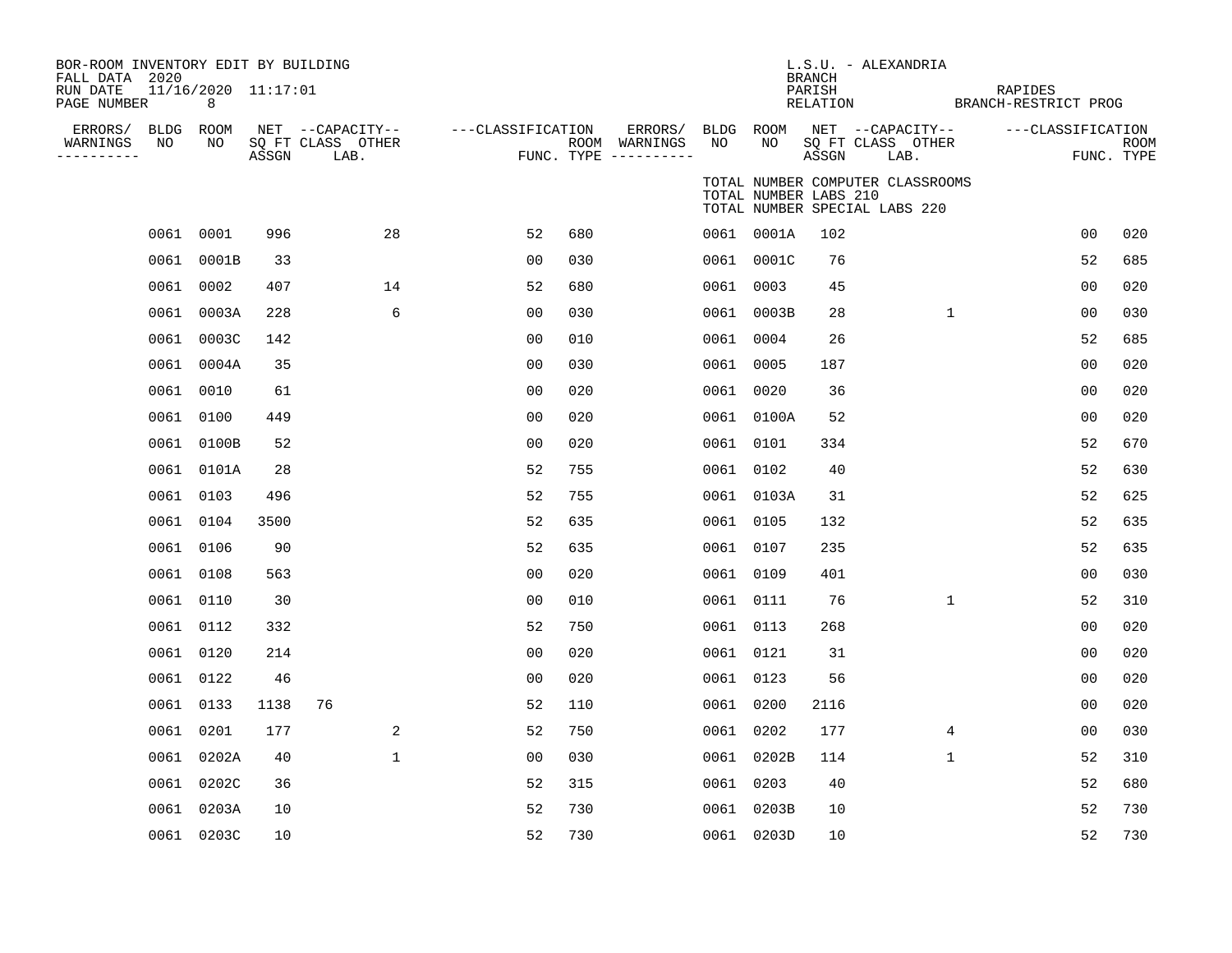| BOR-ROOM INVENTORY EDIT BY BUILDING       |             |                          |       |                           |                   |     |                                      |           |                                                               | BRANCH             | L.S.U. - ALEXANDRIA                                                                                                                                 |                                               |                           |
|-------------------------------------------|-------------|--------------------------|-------|---------------------------|-------------------|-----|--------------------------------------|-----------|---------------------------------------------------------------|--------------------|-----------------------------------------------------------------------------------------------------------------------------------------------------|-----------------------------------------------|---------------------------|
| FALL DATA 2020<br>RUN DATE<br>PAGE NUMBER |             | 11/16/2020 11:17:01<br>9 |       |                           |                   |     |                                      |           |                                                               | PARISH<br>RELATION | BRANCH-RESTRICT PROG                                                                                                                                | RAPIDES                                       |                           |
| ERRORS/                                   | <b>BLDG</b> | ROOM                     |       | NET --CAPACITY--          | ---CLASSIFICATION |     | ERRORS/                              | BLDG ROOM |                                                               |                    | NET --CAPACITY--                                                                                                                                    | ---CLASSIFICATION                             |                           |
| WARNINGS<br>----------                    | NO          | NO                       | ASSGN | SQ FT CLASS OTHER<br>LAB. |                   |     | ROOM WARNINGS<br>FUNC. TYPE $------$ | NO        | NO                                                            | ASSGN              | SQ FT CLASS OTHER<br>LAB.                                                                                                                           |                                               | <b>ROOM</b><br>FUNC. TYPE |
|                                           | 0061        | 0203E                    | 10    |                           | 52                | 730 |                                      | 0061      | 0204                                                          | 1605               |                                                                                                                                                     | 0 <sub>0</sub>                                | 030                       |
|                                           | 0061        | 0204A                    | 487   | 12                        | 52                | 220 |                                      |           | 0061 0204B                                                    | 266                | 10                                                                                                                                                  | 52                                            | 220                       |
|                                           |             | 0061 0204C               | 157   | 1                         | 52                | 220 |                                      |           | 0061 0205                                                     | 76                 | 1                                                                                                                                                   | 52                                            | 310                       |
|                                           |             | 0061 0205A               | 17    |                           | 52                | 315 |                                      |           | 0061 0205B                                                    | 89                 |                                                                                                                                                     | 52                                            | 315                       |
|                                           |             | 0061 0206                | 300   | $\mathbf 1$               | 52                | 310 |                                      |           | 0061 0207                                                     | 140                | $\mathbf 1$                                                                                                                                         | 52                                            | 310                       |
|                                           |             | 0061 0208                | 140   | $\mathbf{1}$              | 52                | 310 |                                      |           | 0061 0209                                                     | 122                | $\mathbf{1}$                                                                                                                                        | 52                                            | 310                       |
|                                           |             | 0061 0209A               | 122   | $\mathbf 1$               | 52                | 310 |                                      |           | 0061 0209B                                                    | 122                | $\mathbf{1}$                                                                                                                                        | 52                                            | 310                       |
|                                           | 0061        | 0209C                    | 122   | $\mathbf 1$               | 52                | 310 |                                      |           | 0061 0210                                                     | 149                | $\mathbf{1}$                                                                                                                                        | 52                                            | 310                       |
|                                           | 0061        | 0210A                    | 149   | $\mathbf 1$               | 52                | 310 |                                      |           | 0061 0211                                                     | 93                 | $\mathbf 1$                                                                                                                                         | 52                                            | 310                       |
|                                           |             | 0061 0211A               | 195   | 1                         | 52                | 310 |                                      |           | 0061 0212                                                     | 312                | 12                                                                                                                                                  | 52                                            | 350                       |
|                                           |             | 0061 0213                | 200   | $\mathbf 1$               | 52                | 315 |                                      |           | 0061 0220                                                     | 214                |                                                                                                                                                     | 00                                            | 020                       |
|                                           |             | 0061 0221                | 31    |                           | 0 <sub>0</sub>    | 020 |                                      |           | 0061 0223<br>TOTAL NUMBER CLASSROOMS<br>TOTAL NUMBER LABS 210 | 56                 | TOTAL ASSIGNABLE & UNASSIGNABLE SQFT:<br>TOTAL NET ASSIGN SQ. FT. IN ROOM FILE<br>TOTAL NUMBER COMPUTER CLASSROOMS<br>TOTAL NUMBER SPECIAL LABS 220 | 00 <sub>o</sub><br>18,910<br>11,612<br>1<br>3 | 020                       |
|                                           |             | 0063 0100                | 1801  |                           | 00                | 020 |                                      |           | 0063 0101 10656                                               |                    |                                                                                                                                                     | 11                                            | 520                       |
|                                           | 0063        | 0102                     | 143   |                           | 0 <sub>0</sub>    | 010 |                                      |           | 0063 0103                                                     | 131                |                                                                                                                                                     | 11                                            | 315                       |
|                                           | 0063        | 0104                     | 184   | 7                         | 11                | 525 |                                      |           | 0063 0104A                                                    | 109                |                                                                                                                                                     | 11                                            | 525                       |
|                                           | 0063        | 0105                     | 546   |                           | 11                | 525 |                                      |           | 0063 0106                                                     | 468                | 4                                                                                                                                                   | 00                                            | 030                       |
|                                           | 0063        | 0106A                    | 1047  |                           | 11                | 525 |                                      |           | 0063 0106B                                                    | 118                |                                                                                                                                                     | 11                                            | 525                       |
|                                           | 0063        | 0106C                    | 255   |                           | 11                | 525 |                                      |           | 0063 0106D                                                    | 118                |                                                                                                                                                     | 11                                            | 525                       |
|                                           | 0063        | 0107                     | 259   |                           | 00                | 030 |                                      |           | 0063 0107A                                                    | 396                |                                                                                                                                                     | 11                                            | 525                       |
|                                           | 0063        | 0107B                    | 1030  |                           | 11                | 525 |                                      | 0063 0108 |                                                               | 195                | $\mathbf{1}$                                                                                                                                        | 11                                            | 310                       |
|                                           | 0063        | 0109                     | 136   | $\mathbf{1}$              | 11                | 310 |                                      |           | 0063 0110                                                     | 349                | $\mathbf{1}$                                                                                                                                        | 11                                            | 310                       |
|                                           | 0063        | 0111                     | 414   |                           | 0 <sub>0</sub>    | 020 |                                      | 0063 0112 |                                                               | 129                | $\mathbf 1$                                                                                                                                         | 11                                            | 310                       |
|                                           |             | 0063 0113                | 129   | $\mathbf 1$               | 11                | 310 |                                      | 0063 0114 |                                                               | 116                |                                                                                                                                                     | 11                                            | 525                       |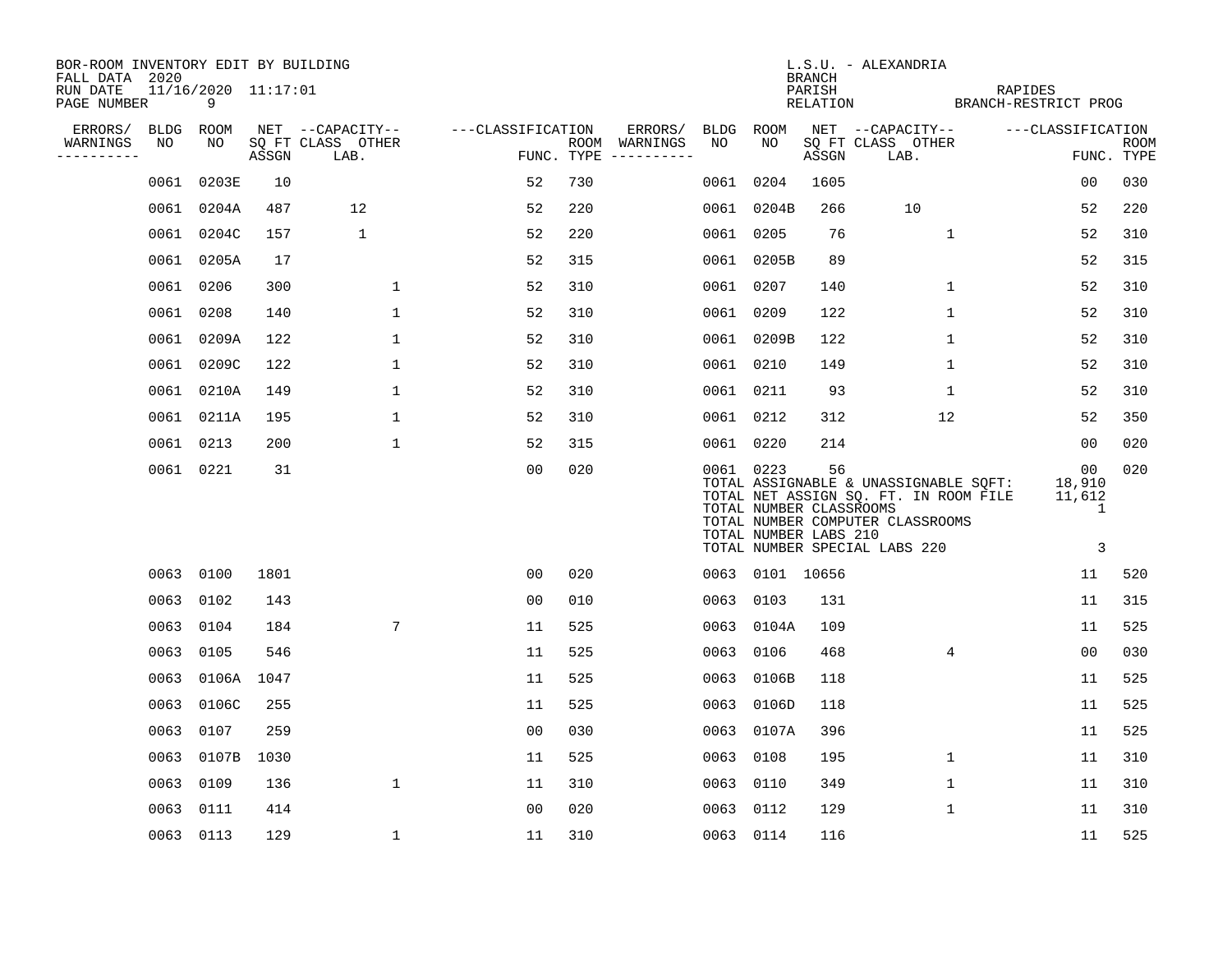| BOR-ROOM INVENTORY EDIT BY BUILDING<br>FALL DATA 2020 |                           |       |                           |                                        |     |                                      |           |                                                               | BRANCH | L.S.U. - ALEXANDRIA                                                                                                                                 |                   |                             |             |
|-------------------------------------------------------|---------------------------|-------|---------------------------|----------------------------------------|-----|--------------------------------------|-----------|---------------------------------------------------------------|--------|-----------------------------------------------------------------------------------------------------------------------------------------------------|-------------------|-----------------------------|-------------|
| RUN DATE<br>PAGE NUMBER                               | 11/16/2020 11:17:01<br>10 |       |                           |                                        |     |                                      |           |                                                               | PARISH | PARISH RELATION BRANCH-RESTRICT PROG                                                                                                                | RAPIDES           |                             |             |
| ERRORS/ BLDG ROOM                                     |                           |       |                           | NET --CAPACITY-- ---CLASSIFICATION     |     | ERRORS/ BLDG ROOM                    |           |                                                               |        | NET --CAPACITY--                                                                                                                                    | ---CLASSIFICATION |                             |             |
| WARNINGS<br>NO<br>-----------                         | NO                        | ASSGN | SO FT CLASS OTHER<br>LAB. | en al III-lea<br>Estatubat de la India |     | ROOM WARNINGS<br>FUNC. TYPE $------$ | NO        | NO                                                            | ASSGN  | SO FT CLASS OTHER<br>LAB.                                                                                                                           |                   | FUNC. TYPE                  | <b>ROOM</b> |
|                                                       | 0063 0114A                | 76    |                           | 11                                     | 525 |                                      | 0063 0115 |                                                               | 113    |                                                                                                                                                     |                   | 11                          | 525         |
|                                                       | 0063 0115A                | 76    |                           | 11                                     | 525 |                                      | 0063 0116 |                                                               | 132    | $\mathbf{1}$                                                                                                                                        |                   | 11                          | 310         |
|                                                       | 0063 0117                 | 129   | $\mathbf{1}$              | 11                                     | 310 |                                      | 0063 0118 |                                                               | 129    | $\mathbf{1}$                                                                                                                                        |                   | 11                          | 310         |
|                                                       | 0063 0119                 | 128   | $\mathbf{1}$              | 11                                     | 310 |                                      | 0063 0120 |                                                               | 5970   | 39                                                                                                                                                  |                   | 11                          | 520         |
|                                                       | 0063 0121                 | 72    |                           | 0 <sub>0</sub>                         | 030 |                                      | 0063 0122 |                                                               | 48     |                                                                                                                                                     |                   | 64                          | 715         |
|                                                       | 0063 0123                 | 123   |                           | 0 <sub>0</sub>                         | 030 |                                      | 0063 0124 |                                                               | 495    |                                                                                                                                                     |                   | 0 <sub>0</sub>              | 030         |
|                                                       | 0063 0125                 | 245   |                           | 0 <sub>0</sub>                         | 020 |                                      | 0063 0126 |                                                               | 248    |                                                                                                                                                     |                   | 0 <sub>0</sub>              | 020         |
|                                                       | 0063 0127                 | 27    |                           | 0 <sub>0</sub>                         | 020 |                                      | 0063      | 0200                                                          | 790    |                                                                                                                                                     |                   | 0 <sub>0</sub>              | 020         |
|                                                       | 0063 0201                 | 642   | 35                        | 11                                     | 110 |                                      | 0063      | 0202                                                          | 620    | 40                                                                                                                                                  |                   | 11                          | 110         |
|                                                       | 0063 0203                 | 616   | 40                        | 11                                     | 410 |                                      | 0063 0204 |                                                               | 1720   |                                                                                                                                                     |                   | 11                          | 520         |
|                                                       | 0063 0204A                | 45    |                           | 0 <sub>0</sub>                         | 010 |                                      |           | 0063 0204B                                                    | 88     | 1                                                                                                                                                   |                   | 11                          | 310         |
|                                                       | 0063 0204C                | 118   | $\mathbf{1}$              | 11                                     | 310 |                                      |           | 0063 0204D                                                    | 118    | $\mathbf{1}$                                                                                                                                        |                   | 11                          | 310         |
|                                                       | 0063 0205                 | 2856  |                           | 11                                     | 520 |                                      | 0063      | 0206                                                          | 1720   |                                                                                                                                                     |                   | 11                          | 520         |
|                                                       | 0063 0206A                | 44    |                           | 11                                     | 215 |                                      |           | 0063 0206B                                                    | 329    |                                                                                                                                                     |                   | 11                          | 215         |
|                                                       | 0063 0206C                | 1099  |                           | 00                                     | 030 |                                      | 0063 0209 |                                                               | 245    |                                                                                                                                                     |                   | $00 \,$                     | 020         |
|                                                       | 0063 0210                 | 248   |                           | 0 <sub>0</sub>                         | 020 |                                      |           | 0063 0227<br>TOTAL NUMBER CLASSROOMS<br>TOTAL NUMBER LABS 210 | 27     | TOTAL ASSIGNABLE & UNASSIGNABLE SOFT:<br>TOTAL NET ASSIGN SQ. FT. IN ROOM FILE<br>TOTAL NUMBER COMPUTER CLASSROOMS<br>TOTAL NUMBER SPECIAL LABS 220 |                   | 00<br>38,065<br>31,316<br>2 | 020         |
|                                                       | 0064 0100                 | 5024  |                           | 00                                     | 030 |                                      | 0064 0101 |                                                               | 276    | $\mathbf{1}$                                                                                                                                        |                   | 71                          | 310         |
|                                                       | 0064 0102                 | 140   | $\mathbf{1}$              | 74                                     | 310 |                                      | 0064 0103 |                                                               | 72     |                                                                                                                                                     |                   | 74                          | 315         |
|                                                       | 0064 0104                 | 64    | $\mathbf{1}$              | 74                                     | 315 |                                      | 0064 0105 |                                                               | 389    |                                                                                                                                                     |                   | 74                          | 720         |
|                                                       | 0064 0200                 | 10    |                           | 00                                     | 020 |                                      | 0064 0201 |                                                               | 32     |                                                                                                                                                     |                   | 00                          | 020         |
|                                                       | 0064 0202                 | 40    |                           | 71                                     | 315 |                                      | 0064 0203 | TOTAL NUMBER CLASSROOMS                                       | 162    | $\mathbf{1}$<br>TOTAL ASSIGNABLE & UNASSIGNABLE SOFT:<br>TOTAL NET ASSIGN SQ. FT. IN ROOM FILE                                                      |                   | 71<br>6,209<br>1,143        | 310         |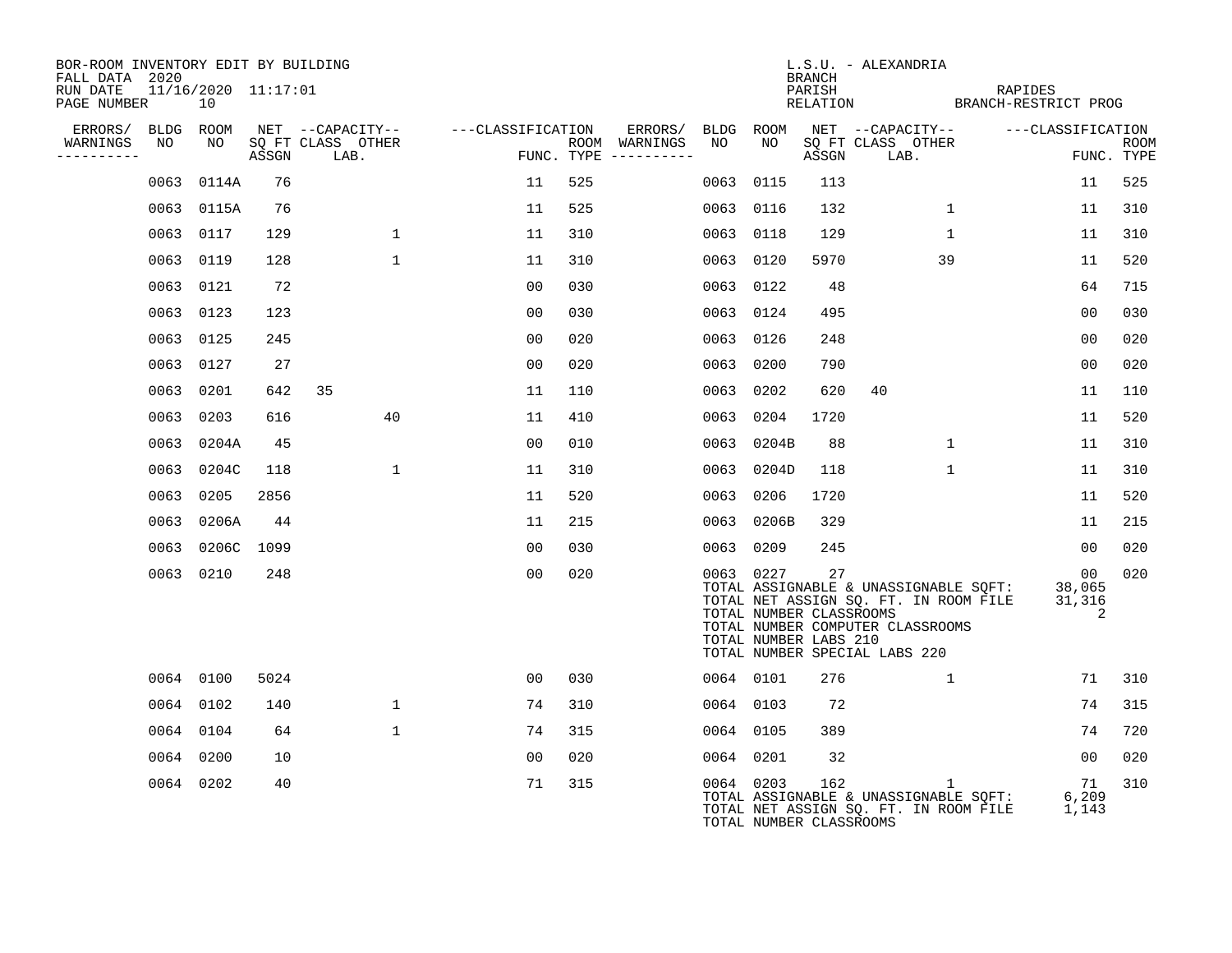| BOR-ROOM INVENTORY EDIT BY BUILDING<br>FALL DATA 2020<br>RUN DATE<br>PAGE NUMBER | 11/16/2020 11:17:01<br>11 |          |                                               |                   |     |                                                 |                 |                       | <b>BRANCH</b><br>PARISH<br>RELATION | L.S.U. - ALEXANDRIA                                               | RAPIDES<br>BRANCH-RESTRICT PROG |                |                           |
|----------------------------------------------------------------------------------|---------------------------|----------|-----------------------------------------------|-------------------|-----|-------------------------------------------------|-----------------|-----------------------|-------------------------------------|-------------------------------------------------------------------|---------------------------------|----------------|---------------------------|
| ERRORS/ BLDG ROOM<br>NO<br>WARNINGS<br>. <u>.</u> .                              | NO                        | ASSGN    | NET --CAPACITY--<br>SQ FT CLASS OTHER<br>LAB. | ---CLASSIFICATION |     | ERRORS/<br>ROOM WARNINGS<br>FUNC. TYPE $------$ | BLDG ROOM<br>NO | NO                    | ASSGN                               | NET --CAPACITY--<br>SQ FT CLASS OTHER<br>LAB.                     | ---CLASSIFICATION               |                | <b>ROOM</b><br>FUNC. TYPE |
|                                                                                  |                           |          |                                               |                   |     |                                                 |                 | TOTAL NUMBER LABS 210 |                                     | TOTAL NUMBER COMPUTER CLASSROOMS<br>TOTAL NUMBER SPECIAL LABS 220 |                                 |                |                           |
|                                                                                  | 0065 0100                 | 3350     |                                               | 0 <sub>0</sub>    | 020 |                                                 |                 | 0065 0101             | 133                                 |                                                                   |                                 | 11             | 650                       |
|                                                                                  | 0065 0101A                | 477      |                                               | 12                | 650 |                                                 |                 | 0065 0101B            | 270                                 | 10                                                                |                                 | 46             | 350                       |
|                                                                                  | 0065 0101C                | 161      | $\mathbf 1$                                   | 46                | 310 |                                                 | 0065            | 0101D                 | 185                                 | $\mathbf 1$                                                       |                                 | 46             | 310                       |
|                                                                                  | 0065 0102                 | 114      | $\mathbf 1$                                   | 12                | 310 |                                                 |                 | 0065 0103             | 110                                 | $\mathbf 1$                                                       |                                 | 12             | 310                       |
|                                                                                  | 0065 0104                 | 116      | $\mathbf 1$                                   | 12                | 310 |                                                 | 0065            | 0105                  | 109                                 | $\mathbf 1$                                                       |                                 | 12             | 310                       |
|                                                                                  | 0065 0106                 | 94       | $\mathbf{1}$                                  | 12                | 310 |                                                 | 0065            | 0107                  | 93                                  | $\mathbf 1$                                                       |                                 | 11             | 310                       |
| 0065                                                                             | 0108                      | 101      | $\mathbf{1}$                                  | 12                | 310 |                                                 | 0065            | 0109                  | 111                                 | $\mathbf{1}$                                                      |                                 | 12             | 310                       |
| 0065                                                                             | 0110                      | 107      | $\mathbf 1$                                   | 11                | 310 |                                                 | 0065            | 0111                  | 107                                 | 1                                                                 |                                 | 12             | 310                       |
|                                                                                  | 0065 0112                 | 95       | 1                                             | 11                | 310 |                                                 | 0065            | 0113                  | 114                                 | 1                                                                 |                                 | 12             | 310                       |
|                                                                                  | 0065 0114                 | 116      | $\mathbf{1}$                                  | 12                | 310 |                                                 | 0065            | 0115                  | 121                                 | 1                                                                 |                                 | 12             | 310                       |
|                                                                                  | 0065 0116                 | 121      | $\mathbf{1}$                                  | 12                | 310 |                                                 | 0065            | 0117                  | 95                                  | 1                                                                 |                                 | 12             | 310                       |
| 0065                                                                             | 0118                      | 132      | $\mathbf{1}$                                  | 12                | 310 |                                                 | 0065            | 0119                  | 97                                  | 1                                                                 |                                 | 12             | 310                       |
|                                                                                  | 0065 0120                 | 95       | 1                                             | 11                | 310 |                                                 |                 | 0065 0121             | 114                                 | 1                                                                 |                                 | 12             | 310                       |
|                                                                                  | 0065 0122                 | 121      | $\mathbf 1$                                   | 12                | 310 |                                                 | 0065            | 0123                  | 116                                 | $\mathbf 1$                                                       |                                 | 12             | 310                       |
|                                                                                  | 0065 0124                 | 114      | $\mathbf 1$                                   | 12                | 310 |                                                 |                 | 0065 0125             | 95                                  | 1                                                                 |                                 | 12             | 310                       |
|                                                                                  | 0065 0126                 | 97       | $\mathbf{1}$                                  | 11                | 310 |                                                 | 0065            | 0127                  | 147                                 |                                                                   |                                 | 12             | 315                       |
|                                                                                  | 0065 0128                 | 631      | $\mathbf{1}$                                  | 46                | 310 |                                                 |                 | 0065 0128A            | 133                                 | $\mathbf{1}$                                                      |                                 | 11             | 310                       |
|                                                                                  | 0065 0128B                | 161      | $\mathbf 1$                                   | 46                | 310 |                                                 |                 | 0065 0128C            | 62                                  |                                                                   |                                 | 46             | 315                       |
|                                                                                  | 0065 0128D                | 306      | $\mathbf{1}$                                  | 46                | 310 |                                                 | 0065            | 0128E                 | 22                                  |                                                                   |                                 | 46             | 315                       |
|                                                                                  | 0065 0128F                | 126      |                                               | 46                | 315 |                                                 | 0065            | 0129                  | 34                                  |                                                                   |                                 | 0 <sub>0</sub> | 010                       |
|                                                                                  | 0065 0130                 | 32       |                                               | 0 <sub>0</sub>    | 010 |                                                 | 0065            | 0131                  | 355                                 | $\overline{4}$                                                    |                                 | 00             | 030                       |
|                                                                                  | 0065 0132                 | 3434 286 |                                               | 12                | 110 |                                                 | 0065            | 0132A                 | 125                                 |                                                                   |                                 | 12             | 315                       |
| 0065                                                                             | 0132B                     | 273      | 8                                             | 12                | 350 |                                                 |                 | 0065 0132C            | 426                                 |                                                                   |                                 | 0 <sub>0</sub> | 030                       |
|                                                                                  | 0065 0133                 | 264      | 3                                             | 00                | 030 |                                                 |                 | 0065 0134             | 81                                  |                                                                   |                                 | 0 <sub>0</sub> | 010                       |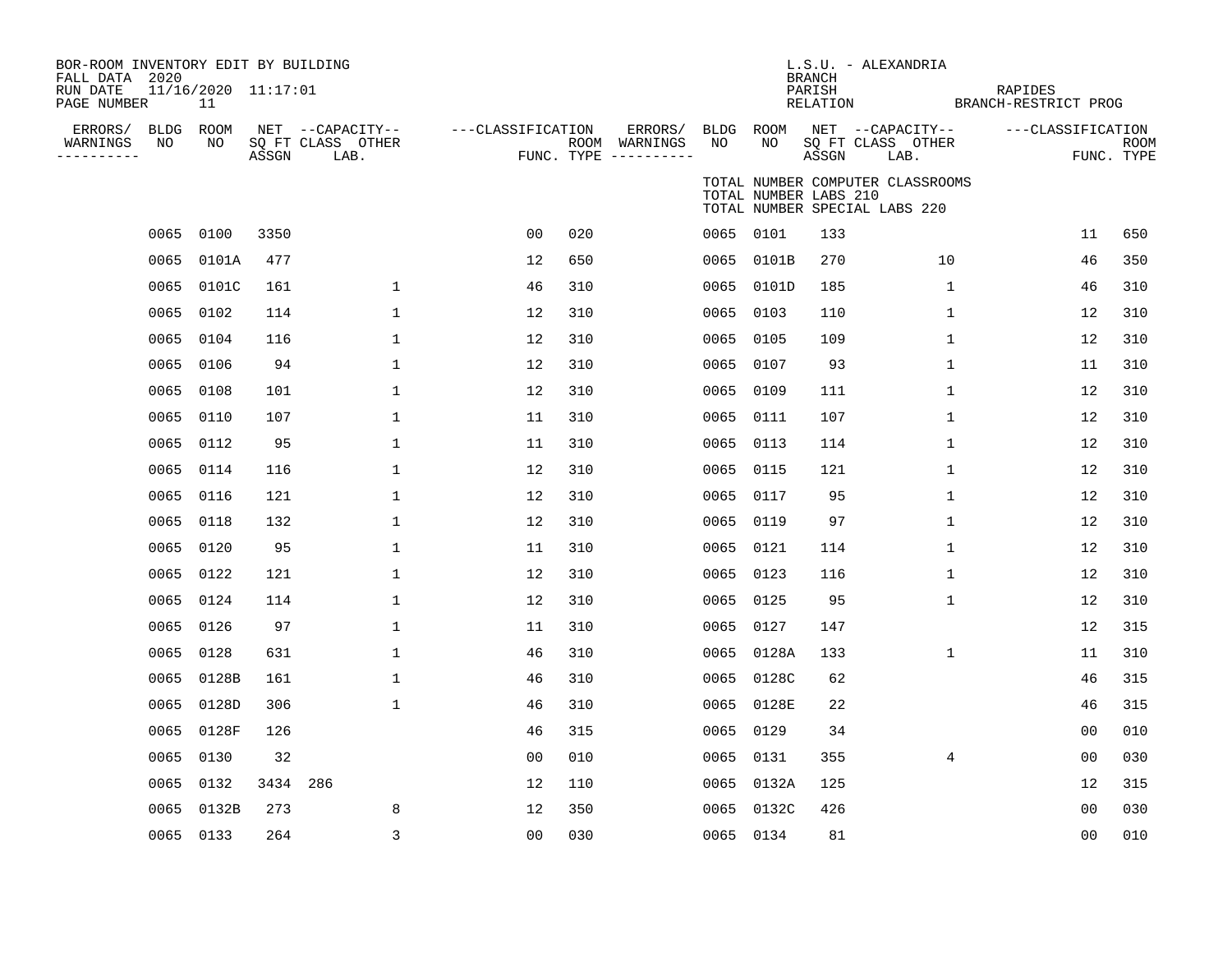| BOR-ROOM INVENTORY EDIT BY BUILDING       |             |                           |       |                           |                   |            |               |      |            | <b>BRANCH</b>      | L.S.U. - ALEXANDRIA       |                                 |                |                           |
|-------------------------------------------|-------------|---------------------------|-------|---------------------------|-------------------|------------|---------------|------|------------|--------------------|---------------------------|---------------------------------|----------------|---------------------------|
| FALL DATA 2020<br>RUN DATE<br>PAGE NUMBER |             | 11/16/2020 11:17:01<br>12 |       |                           |                   |            |               |      |            | PARISH<br>RELATION |                           | RAPIDES<br>BRANCH-RESTRICT PROG |                |                           |
| ERRORS/                                   | <b>BLDG</b> | ROOM                      |       | NET --CAPACITY--          | ---CLASSIFICATION |            | ERRORS/       | BLDG | ROOM       |                    | NET --CAPACITY--          | ---CLASSIFICATION               |                |                           |
| WARNINGS<br>----------                    | NO          | NO                        | ASSGN | SQ FT CLASS OTHER<br>LAB. |                   | FUNC. TYPE | ROOM WARNINGS | NO.  | NO.        | ASSGN              | SQ FT CLASS OTHER<br>LAB. |                                 |                | <b>ROOM</b><br>FUNC. TYPE |
|                                           | 0065        | 0135                      | 96    |                           | 0 <sub>0</sub>    | 030        |               | 0065 | 0136       | 114                | $\mathbf 1$               |                                 | 11             | 310                       |
|                                           | 0065        | 0137                      | 110   | $\mathbf 1$               | 11                | 310        |               | 0065 | 0138       | 110                | 1                         |                                 | 11             | 310                       |
|                                           | 0065        | 0139                      | 107   | $\mathbf{1}$              | 11                | 310        |               | 0065 | 0140       | 89                 | $\mathbf 1$               |                                 | 11             | 310                       |
|                                           | 0065 0141   |                           | 89    | $\mathbf{1}$              | 11                | 310        |               | 0065 | 0142       | 113                | 1                         |                                 | 11             | 310                       |
|                                           | 0065        | 0143                      | 114   | $\mathbf 1$               | 46                | 315        |               | 0065 | 0144       | 118                | 1                         |                                 | 11             | 310                       |
|                                           | 0065 0145   |                           | 118   | $\mathbf{1}$              | 11                | 731        |               |      | 0065 0146  | 251                | 1                         |                                 | 46             | 350                       |
|                                           | 0065 0147   |                           | 370   | $\mathbf{1}$              | 46                | 310        |               | 0065 | 0148       | 81                 |                           |                                 | 46             | 315                       |
|                                           | 0065        | 0149                      | 138   | $\mathbf 1$               | 46                | 315        |               |      | 0065 0150  | 138                | 1                         |                                 | 11             | 310                       |
|                                           | 0065        | 0151                      | 162   | $\mathbf{1}$              | 11                | 310        |               | 0065 | 0152       | 115                | $\mathbf{1}$              |                                 | 11             | 350                       |
|                                           | 0065 0153   |                           | 275   |                           | 0 <sub>0</sub>    | 030        |               | 0065 | 0154       | 258                |                           |                                 | 0 <sub>0</sub> | 030                       |
|                                           | 0065 0155   |                           | 228   |                           | 0 <sub>0</sub>    | 020        |               | 0065 | 0156       | 160                |                           |                                 | 0 <sub>0</sub> | 020                       |
|                                           | 0065 0157   |                           | 221   |                           | 0 <sub>0</sub>    | 020        |               | 0065 | 0158       | 39                 |                           |                                 | 0 <sub>0</sub> | 020                       |
|                                           | 0065        | 0200                      | 2602  |                           | 0 <sub>0</sub>    | 020        |               | 0065 | 0201       | 300                | 9                         |                                 | 12             | 220                       |
|                                           | 0065        | 0202                      | 300   | 11                        | 12                | 240        |               | 0065 | 0203       | 243                | 9                         |                                 | 12             | 240                       |
|                                           | 0065        | 0204                      | 243   |                           | 12                | 225        |               | 0065 | 0205       | 212                | 1                         |                                 | 12             | 310                       |
|                                           | 0065        | 0206                      | 34    |                           | 0 <sub>0</sub>    | 010        |               | 0065 | 0207       | 715                | 40                        |                                 | 12             | 110                       |
|                                           | 0065        | 0208                      | 683   | 42                        | 12                | 110        |               | 0065 | 0209       | 1191               | 31                        |                                 | 12             | 210                       |
|                                           | 0065        | 0209A                     | 161   |                           | 12                | 215        |               | 0065 | 0209B      | 174                |                           |                                 | 12             | 215                       |
|                                           | 0065        | 0210A                     | 636   | 12                        | 12                | 260        |               | 0065 | 0210B      | 635                | 12                        |                                 | 12             | 260                       |
|                                           | 0065        | 0211                      | 186   | $\mathbf{1}$              | 11                | 731        |               | 0065 | 0212       | 186                | $\mathbf{1}$              |                                 | 11             | 731                       |
|                                           | 0065        | 0213                      | 446   | 9                         | 0 <sub>0</sub>    | 030        |               | 0065 | 0214       | 117                |                           |                                 | 12             | 215                       |
|                                           | 0065        | 0215                      | 117   |                           | 12                | 215        |               | 0065 | 0216       | 856                |                           |                                 | 12             | 650                       |
|                                           | 0065        | 0216A                     | 14    |                           | 0 <sub>0</sub>    | 010        |               | 0065 | 0216B      | 14                 |                           |                                 | 0 <sub>0</sub> | 010                       |
|                                           | 0065        | 0217                      | 65    |                           | 0 <sub>0</sub>    | 030        |               | 0065 | 0217A      | 109                | 3                         |                                 | 0 <sub>0</sub> | 030                       |
|                                           | 0065        | 0218                      | 98    |                           | 12                | 315        |               | 0065 | 0219       | 117                | 1                         |                                 | 11             | 731                       |
|                                           |             | 0065 0220                 | 1168  | 23                        | 12                | 210        |               |      | 0065 0220A | 154                |                           |                                 | 12             | 215                       |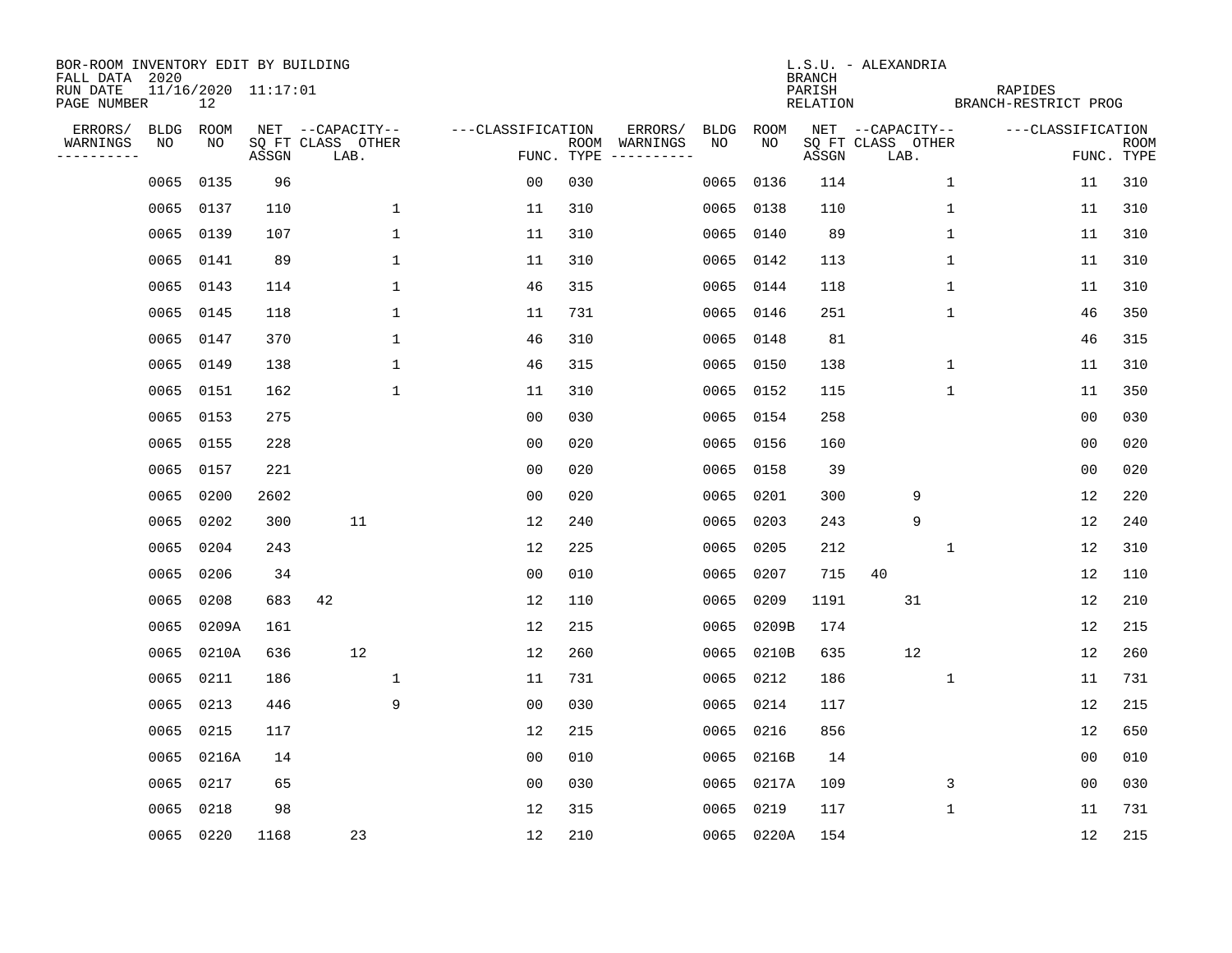| BOR-ROOM INVENTORY EDIT BY BUILDING<br>FALL DATA 2020 |      |                           |       |                           |                  |                   |                |     |                                      |           |           | <b>BRANCH</b>                                          | L.S.U. - ALEXANDRIA                                                                                                                                 |                |         |                                                  |                    |
|-------------------------------------------------------|------|---------------------------|-------|---------------------------|------------------|-------------------|----------------|-----|--------------------------------------|-----------|-----------|--------------------------------------------------------|-----------------------------------------------------------------------------------------------------------------------------------------------------|----------------|---------|--------------------------------------------------|--------------------|
| RUN DATE<br>PAGE NUMBER                               |      | 11/16/2020 11:17:01<br>13 |       |                           |                  |                   |                |     |                                      |           |           | PARISH                                                 | RELATION BRANCH-RESTRICT PROG                                                                                                                       |                | RAPIDES |                                                  |                    |
| ERRORS/                                               |      | BLDG ROOM                 |       |                           | NET --CAPACITY-- | ---CLASSIFICATION |                |     | ERRORS/                              | BLDG ROOM | NO        |                                                        | NET --CAPACITY-- ---CLASSIFICATION                                                                                                                  |                |         |                                                  |                    |
| WARNINGS<br>-----------                               | NO   | NO                        | ASSGN | SQ FT CLASS OTHER<br>LAB. |                  |                   |                |     | ROOM WARNINGS<br>FUNC. TYPE $------$ | NO        |           | ASSGN                                                  | SQ FT CLASS OTHER<br>LAB.                                                                                                                           |                |         |                                                  | ROOM<br>FUNC. TYPE |
|                                                       | 0065 | 0220B                     | 170   |                           |                  |                   | 12             | 215 |                                      | 0065      | 0221      | 656                                                    | 40                                                                                                                                                  |                |         | 12                                               | 110                |
|                                                       | 0065 | 0222                      | 656   | 45                        |                  |                   | 12             | 110 |                                      |           | 0065 0223 | 34                                                     |                                                                                                                                                     |                |         | 00                                               | 010                |
|                                                       | 0065 | 0224                      | 217   |                           | $\mathbf{1}$     |                   | 12             | 310 |                                      | 0065 0225 |           | 253                                                    |                                                                                                                                                     | 15             |         | 44                                               | 310                |
|                                                       | 0065 | 0226                      | 526   |                           | 6                |                   | 12             | 210 |                                      | 0065 0227 |           | 299                                                    |                                                                                                                                                     |                |         | 12                                               | 260                |
|                                                       | 0065 | 0255                      | 228   |                           |                  |                   | 00             | 020 |                                      | 0065 0256 |           | 160                                                    |                                                                                                                                                     |                |         | 00                                               | 020                |
|                                                       |      | 0065 0257                 | 221   |                           |                  |                   | 0 <sub>0</sub> | 020 |                                      | 0065 0258 |           | 39<br>TOTAL NUMBER CLASSROOMS<br>TOTAL NUMBER LABS 210 | TOTAL ASSIGNABLE & UNASSIGNABLE SQFT:<br>TOTAL NET ASSIGN SQ. FT. IN ROOM FILE<br>TOTAL NUMBER COMPUTER CLASSROOMS<br>TOTAL NUMBER SPECIAL LABS 220 |                |         | 00<br>32,742<br>22,957<br>5<br>3<br>$\mathbf{1}$ | 020                |
|                                                       |      | 0066 0001                 | 1015  |                           |                  |                   | 91             | 675 |                                      |           |           | TOTAL NUMBER CLASSROOMS<br>TOTAL NUMBER LABS 210       | TOTAL ASSIGNABLE & UNASSIGNABLE SQFT:<br>TOTAL NET ASSIGN SQ. FT. IN ROOM FILE<br>TOTAL NUMBER COMPUTER CLASSROOMS<br>TOTAL NUMBER SPECIAL LABS 220 |                |         | 1,015<br>1,015                                   |                    |
|                                                       |      | 0067 0100                 | 328   |                           |                  |                   | 74             | 750 |                                      |           |           | TOTAL NUMBER CLASSROOMS<br>TOTAL NUMBER LABS 210       | TOTAL ASSIGNABLE & UNASSIGNABLE SQFT:<br>TOTAL NET ASSIGN SQ. FT. IN ROOM FILE<br>TOTAL NUMBER COMPUTER CLASSROOMS<br>TOTAL NUMBER SPECIAL LABS 220 |                |         | 328<br>328                                       |                    |
|                                                       |      | 0068 0100                 | 1169  |                           |                  |                   | 00             | 020 |                                      |           | 0068 0101 | 480                                                    | 24                                                                                                                                                  |                |         | 11                                               | 220                |
|                                                       | 0068 | 0102                      | 512   | 24                        |                  |                   | 11             | 110 |                                      | 0068      | 0103      | 440                                                    | 20                                                                                                                                                  |                |         | 11                                               | 240                |
|                                                       | 0068 | 0104                      | 600   |                           | 20               |                   | 11             | 210 |                                      | 0068      | 0105      | 152                                                    |                                                                                                                                                     | 1              |         | 11                                               | 310                |
|                                                       | 0068 | 0106                      | 152   |                           | 4                |                   | 11             | 310 |                                      | 0068      | 0107      | 488                                                    | 31                                                                                                                                                  |                |         | 11                                               | 110                |
|                                                       | 0068 | 0108                      | 160   |                           | $\mathbf{1}$     |                   | 11             | 310 |                                      | 0068      | 0109      | 136                                                    |                                                                                                                                                     | $\mathbf{1}$   |         | 11                                               | 310                |
|                                                       | 0068 | 0110                      | 449   |                           |                  |                   | 91             | 630 |                                      | 0068      | 0111      | 94                                                     |                                                                                                                                                     | 4              |         | 00                                               | 030                |
|                                                       | 0068 | 0112                      | 248   |                           | 1                |                   | 11             | 731 |                                      | 0068      | 0113      | 216                                                    |                                                                                                                                                     | 1              |         | 11                                               | 310                |
|                                                       | 0068 | 0114                      | 130   |                           | $\mathbf{1}$     |                   | 11             | 315 |                                      | 0068      | 0115      | 176                                                    |                                                                                                                                                     | $\overline{2}$ |         | 00                                               | 030                |
|                                                       |      | 0068 0115A                | 24    |                           |                  |                   | 0 <sub>0</sub> | 010 |                                      | 0068 0116 |           | 138                                                    |                                                                                                                                                     |                |         | 11                                               | 731                |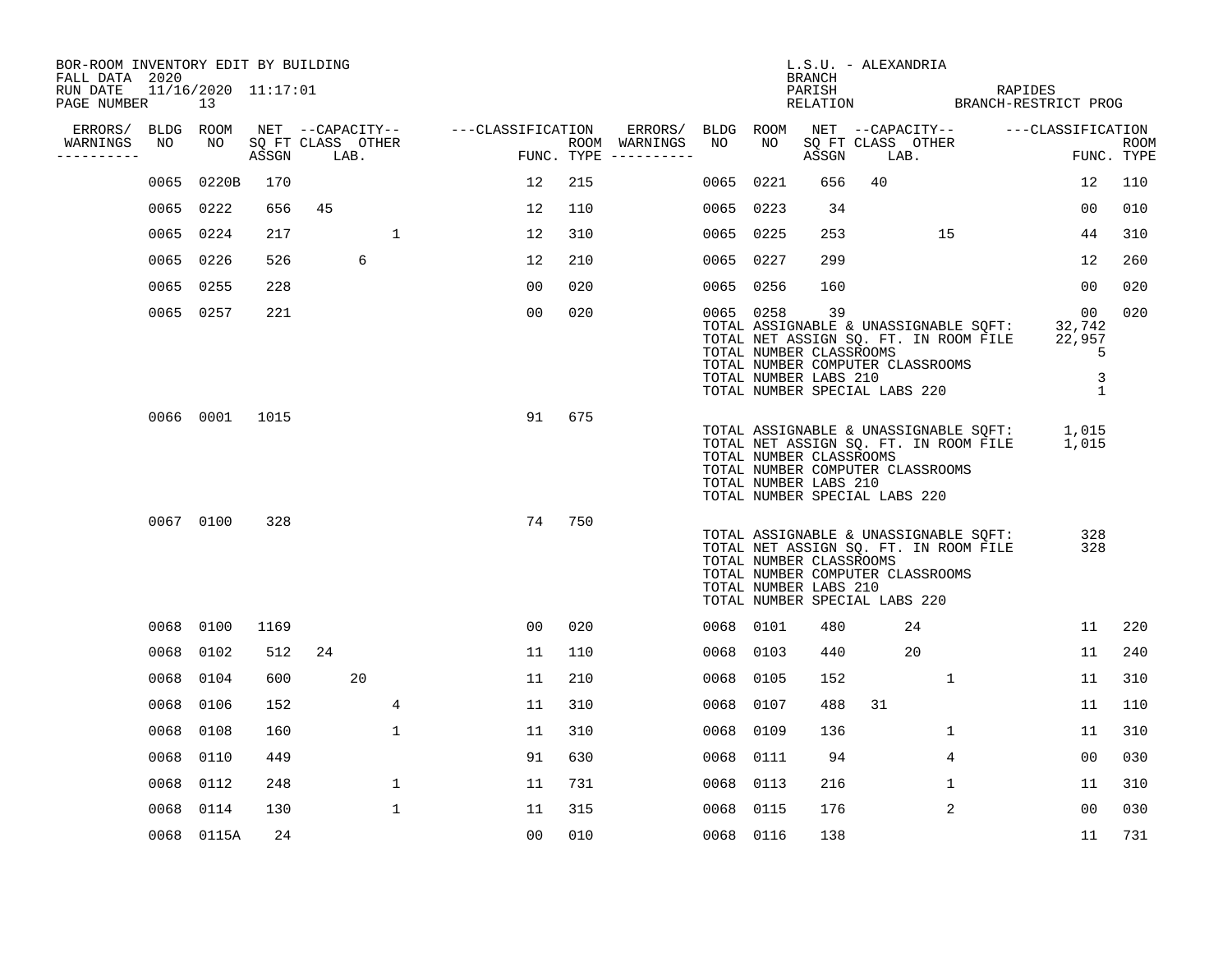| BOR-ROOM INVENTORY EDIT BY BUILDING<br>FALL DATA 2020 |                |     |                                                                                                                                                                                                                                        |    |     |           |            | BRANCH                                                  | L.S.U. - ALEXANDRIA                                                                                                                                             |                                       |             |
|-------------------------------------------------------|----------------|-----|----------------------------------------------------------------------------------------------------------------------------------------------------------------------------------------------------------------------------------------|----|-----|-----------|------------|---------------------------------------------------------|-----------------------------------------------------------------------------------------------------------------------------------------------------------------|---------------------------------------|-------------|
| RUN DATE 11/16/2020 11:17:01<br>PAGE NUMBER           | 14             |     |                                                                                                                                                                                                                                        |    |     |           |            |                                                         | PARISH RAPIDES<br>RELATION BRANCH-RESTRICT PROG                                                                                                                 |                                       |             |
| ERRORS/ BLDG ROOM                                     |                |     |                                                                                                                                                                                                                                        |    |     |           |            |                                                         |                                                                                                                                                                 |                                       |             |
| WARNINGS<br>NO<br>----------                          |                |     | NET --CAPACITY-- -----CLASSIFICATION ERRORS/BLDGROOM NET --CAPACITY-- -----CLASSIFICATION<br>SQFTCLASS OTHER ROOM WARNINGS NO NO SQFTCLASS OTHER ROOM<br>ASSGN LAB. FUNC.TYPE ----------- ASSGN LAB. FUNC.TYPE<br>NO SQ FT CLASS OTHER |    |     |           |            |                                                         | NO SQ FT CLASS OTHER THE ROOM ASSGN LAB. FUNC. TYPE                                                                                                             |                                       | <b>ROOM</b> |
|                                                       | 0068 0117      | 32  |                                                                                                                                                                                                                                        | 11 | 731 | 0068 0118 |            | 630                                                     |                                                                                                                                                                 | 91                                    | 630         |
|                                                       | 0068 0119      | 630 |                                                                                                                                                                                                                                        | 91 | 630 | 0068 0120 |            | 84                                                      |                                                                                                                                                                 | 91                                    | 635         |
|                                                       | 0068 0121      | 537 |                                                                                                                                                                                                                                        | 91 | 670 |           | 0068 0121A | 50                                                      |                                                                                                                                                                 | 91                                    | 675         |
|                                                       | 0068 0121B     | 78  |                                                                                                                                                                                                                                        | 91 | 310 | 0068 0122 |            | 489<br>TOTAL NUMBER CLASSROOMS<br>TOTAL NUMBER LABS 210 | TOTAL ASSIGNABLE & UNASSIGNABLE SQFT: 8,294<br>TOTAL NET ASSIGN SQ. FT. IN ROOM FILE 6,342<br>TOTAL NUMBER COMPUTER CLASSROOMS<br>TOTAL NUMBER SPECIAL LABS 220 | 0 <sub>0</sub><br>2<br>$\overline{1}$ | 020         |
|                                                       | 0070 0001 2245 |     |                                                                                                                                                                                                                                        | 61 | 970 |           |            | TOTAL NUMBER CLASSROOMS<br>TOTAL NUMBER LABS 210        | TOTAL ASSIGNABLE & UNASSIGNABLE SQFT: 2,245<br>TOTAL NET ASSIGN SQ. FT. IN ROOM FILE 2,245<br>TOTAL NUMBER COMPUTER CLASSROOMS<br>TOTAL NUMBER SPECIAL LABS 220 |                                       |             |
|                                                       | 0071 0100      | 89  |                                                                                                                                                                                                                                        | 00 | 020 | 0071 0101 |            | 195                                                     | 1                                                                                                                                                               | 63                                    | 325         |
|                                                       | 0071 0102      | 255 | $\mathbf{1}$                                                                                                                                                                                                                           | 63 | 310 | 0071 0103 |            | 152                                                     | $\mathbf{1}$                                                                                                                                                    | 63                                    | 310         |
|                                                       | 0071 0104      | 140 |                                                                                                                                                                                                                                        | 63 | 315 |           | 0071 0105A | 138                                                     | $\mathbf{1}$                                                                                                                                                    | 63                                    | 310         |
|                                                       | 0071 0105B     | 117 |                                                                                                                                                                                                                                        | 63 | 315 | 0071 0106 |            | 34                                                      | 1                                                                                                                                                               | 00                                    | 030         |
|                                                       | 0071 0107      | 27  |                                                                                                                                                                                                                                        | 63 | 315 | 0071 0108 |            | 9                                                       |                                                                                                                                                                 | 63                                    | 715         |
|                                                       | 0071 0109      | 36  |                                                                                                                                                                                                                                        | 63 | 315 | 0071 0110 |            | 7                                                       |                                                                                                                                                                 | 00                                    | 030         |
|                                                       | 0071 0111      | 23  |                                                                                                                                                                                                                                        | 63 | 315 | 0071 0112 |            | $\overline{4}$                                          |                                                                                                                                                                 | 00                                    | 030         |
|                                                       | 0071 0113      | - 5 |                                                                                                                                                                                                                                        | 00 | 010 |           |            | TOTAL NUMBER CLASSROOMS<br>TOTAL NUMBER LABS 210        | TOTAL ASSIGNABLE & UNASSIGNABLE SQFT: 1,231<br>TOTAL NET ASSIGN SQ. FT. IN ROOM FILE 1,092<br>TOTAL NUMBER COMPUTER CLASSROOMS<br>TOTAL NUMBER SPECIAL LABS 220 |                                       |             |
|                                                       | 0072 0001 1742 |     |                                                                                                                                                                                                                                        | 61 | 970 |           |            | TOTAL NUMBER CLASSROOMS<br>TOTAL NUMBER LABS 210        | TOTAL ASSIGNABLE & UNASSIGNABLE SQFT: 1,742<br>TOTAL NET ASSIGN SQ. FT. IN ROOM FILE 1,742<br>TOTAL NUMBER COMPUTER CLASSROOMS                                  |                                       |             |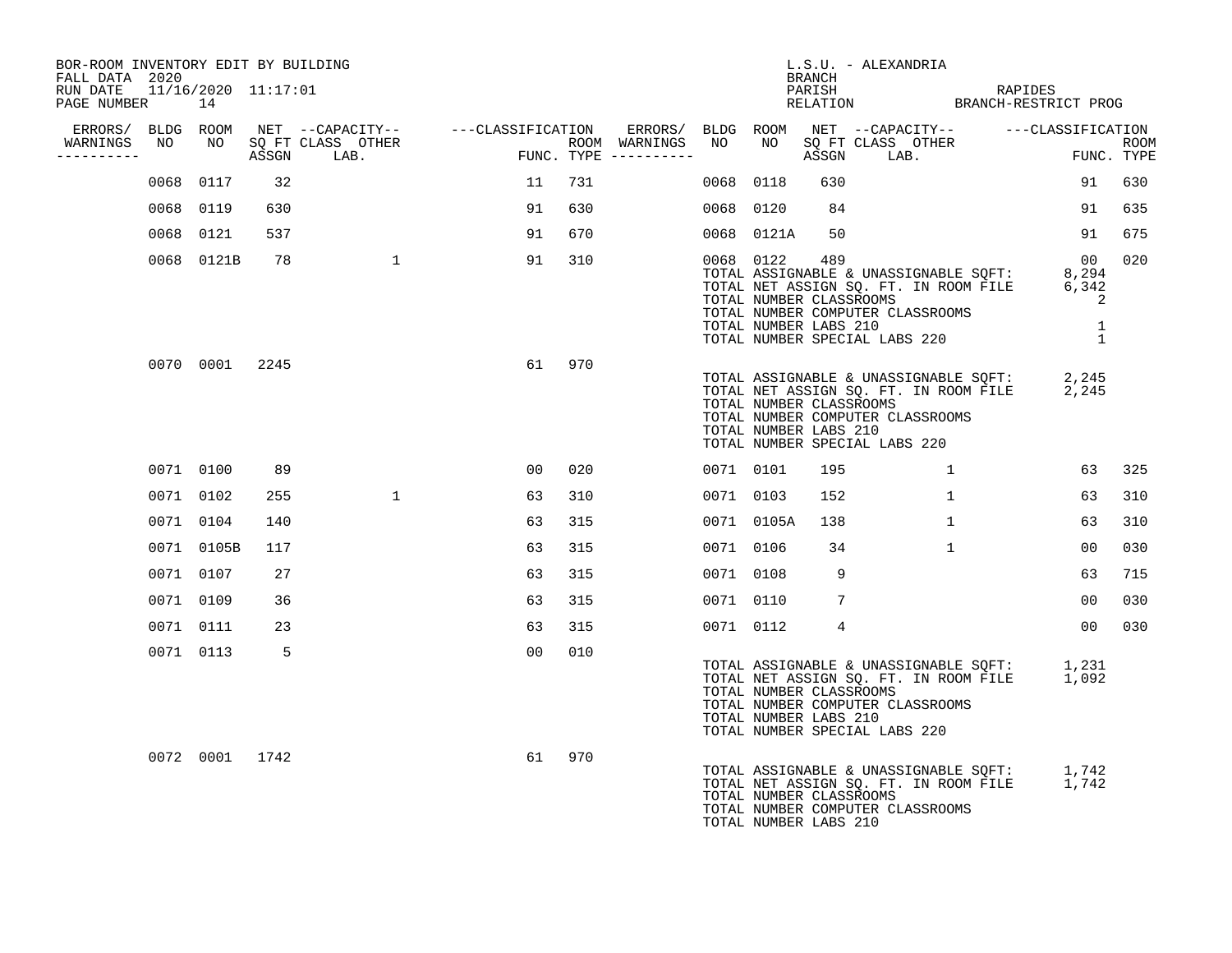| BOR-ROOM INVENTORY EDIT BY BUILDING                           |           |                |      |   |        |        |           |                                                                                                                       | L.S.U. - ALEXANDRIA |          |                                                                                              |                |     |
|---------------------------------------------------------------|-----------|----------------|------|---|--------|--------|-----------|-----------------------------------------------------------------------------------------------------------------------|---------------------|----------|----------------------------------------------------------------------------------------------|----------------|-----|
| FALL DATA 2020<br>RUN DATE 11/16/2020 11:17:01<br>PAGE NUMBER | 15        |                |      |   |        |        |           |                                                                                                                       | BRANCH              |          | PARISH RAPIDES RELATION BRANCH-RESTRICT PROG                                                 |                |     |
|                                                               |           |                |      |   |        |        |           |                                                                                                                       |                     |          |                                                                                              |                |     |
| WARNINGS NO NO SQ FT CLASS OTHER<br>-----------               |           |                |      |   |        |        |           |                                                                                                                       |                     |          |                                                                                              |                |     |
|                                                               |           |                |      |   |        |        |           | TOTAL NUMBER SPECIAL LABS 220                                                                                         |                     |          |                                                                                              |                |     |
|                                                               |           | 0073 0001 1742 |      |   | 61 970 |        |           | TOTAL NUMBER CLASSROOMS<br>TOTAL NUMBER COMPUTER CLASSROOMS<br>TOTAL NUMBER LABS 210<br>TOTAL NUMBER SPECIAL LABS 220 |                     |          | TOTAL ASSIGNABLE & UNASSIGNABLE SQFT: 1,742<br>TOTAL NET ASSIGN SQ. FT. IN ROOM FILE 1,742   |                |     |
|                                                               |           | 0074 0101      | 834  |   | 63     | 730    |           | TOTAL NUMBER CLASSROOMS<br>TOTAL NUMBER COMPUTER CLASSROOMS<br>TOTAL NUMBER LABS 210<br>TOTAL NUMBER SPECIAL LABS 220 |                     |          | TOTAL ASSIGNABLE & UNASSIGNABLE SQFT:<br>TOTAL NET ASSIGN SQ. FT. IN ROOM FILE               | 834<br>834     |     |
|                                                               |           | 0075 0100      | 99   |   | 11     | 730    |           | TOTAL NUMBER CLASSROOMS<br>TOTAL NUMBER COMPUTER CLASSROOMS<br>TOTAL NUMBER LABS 210<br>TOTAL NUMBER SPECIAL LABS 220 |                     |          | TOTAL ASSIGNABLE & UNASSIGNABLE SQFT:<br>TOTAL NET ASSIGN SQ. FT. IN ROOM FILE               | 99<br>99       |     |
|                                                               | 0077 0101 |                | 149  |   | 00     | 020    | 0077 0102 |                                                                                                                       | 196                 | 1        |                                                                                              | 71             | 310 |
|                                                               | 0077 0103 |                | 232  | 1 | 71     | 310    |           | 0077 0103A 2480                                                                                                       |                     |          |                                                                                              | 72             | 725 |
|                                                               | 0077 0104 |                | 173  |   | 00     | 030    | 0077 0105 |                                                                                                                       | 20                  |          |                                                                                              | 00             | 030 |
|                                                               | 0077      | 0106           | 223  |   | 00     | 030    |           | 0077 0106A                                                                                                            | 33                  |          |                                                                                              | 0 <sub>0</sub> | 030 |
|                                                               | 0077 0107 |                | 171  | 1 | 71     | 310    | 0077 0108 |                                                                                                                       | 4610                |          |                                                                                              | 72             | 720 |
|                                                               |           | 0077 0108A     | 253  |   | 72     | 720    | 0077 0109 |                                                                                                                       | -24                 |          |                                                                                              | 75             | 725 |
|                                                               | 0077 0111 |                | 2000 |   | 63     | 730    | 0077 0112 |                                                                                                                       | 120                 |          |                                                                                              | 72             | 725 |
|                                                               | 0077 0113 |                | 380  |   | 71     | 680    | 0077 0114 |                                                                                                                       | 1000                |          |                                                                                              | 73             | 745 |
|                                                               | 0077 0115 |                | 2720 |   | 75     | 740    | 0077 0116 | TOTAL NUMBER CLASSROOMS<br>TOTAL NUMBER COMPUTER CLASSROOMS<br>TOTAL NUMBER LABS 210<br>TOTAL NUMBER SPECIAL LABS 220 | 752                 |          | TOTAL ASSIGNABLE & UNASSIGNABLE SOFT: 15,536<br>TOTAL NET ASSIGN SQ. FT. IN ROOM FILE 14,938 | 63             | 745 |
|                                                               |           | 0100 0100      | 809  |   |        | 00 020 |           | 0100 0101 93                                                                                                          |                     | $\sim$ 1 |                                                                                              | 91 310         |     |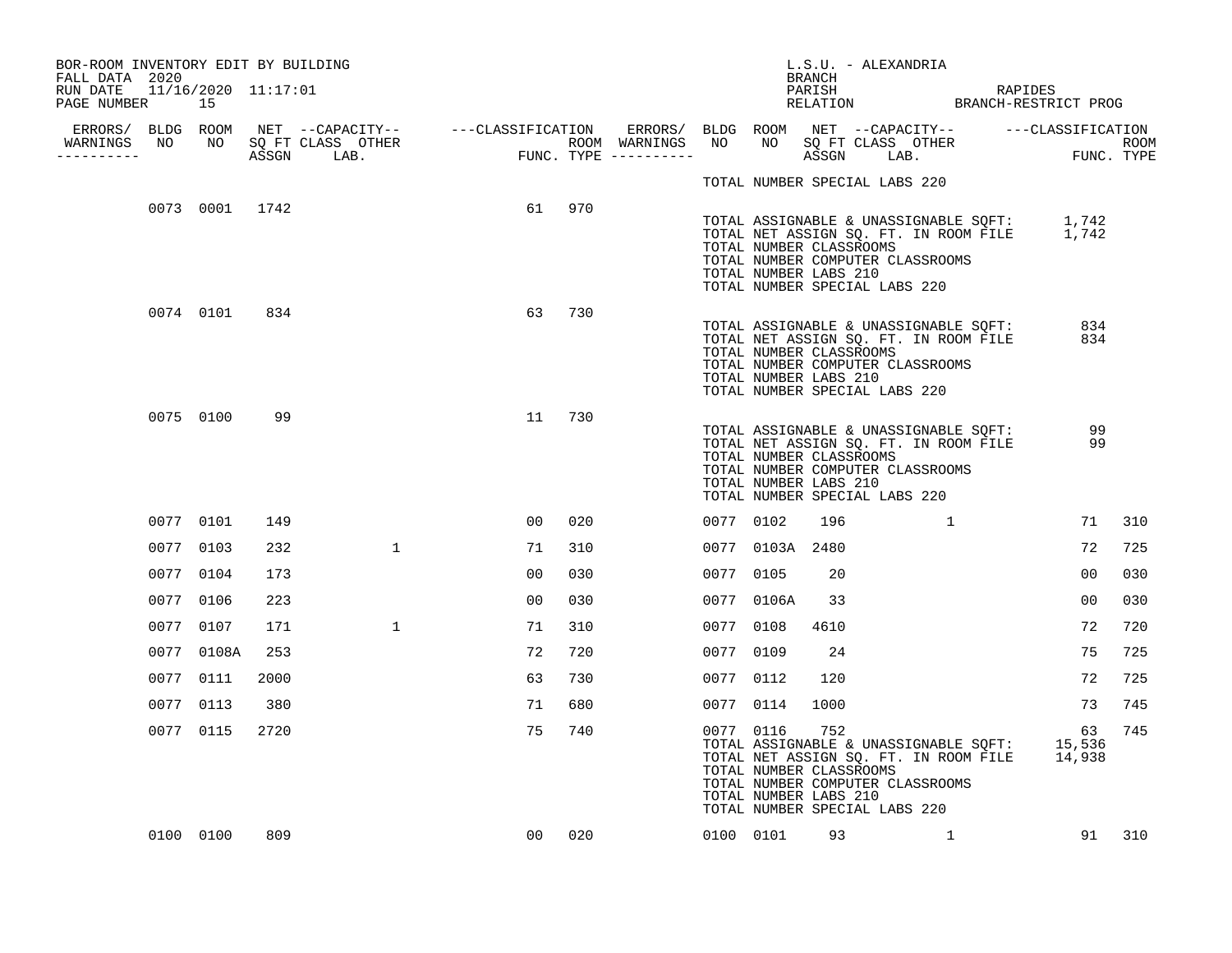| BOR-ROOM INVENTORY EDIT BY BUILDING<br>FALL DATA 2020 |           |           |                     |                                 |                                     |     |                                      |           |           | <b>BRANCH</b>                                           | L.S.U. - ALEXANDRIA                                                                                                                                       |                   |                                      |                           |
|-------------------------------------------------------|-----------|-----------|---------------------|---------------------------------|-------------------------------------|-----|--------------------------------------|-----------|-----------|---------------------------------------------------------|-----------------------------------------------------------------------------------------------------------------------------------------------------------|-------------------|--------------------------------------|---------------------------|
| RUN DATE<br>PAGE NUMBER                               |           | 16        | 11/16/2020 11:17:01 |                                 |                                     |     |                                      |           |           | PARISH                                                  | PARISH RAPIDES<br>RELATION BRANCH-RESTRICT PROG                                                                                                           | RAPIDES           |                                      |                           |
| ERRORS/                                               |           | BLDG ROOM |                     |                                 | NET --CAPACITY-- ----CLASSIFICATION |     | ERRORS/                              | BLDG ROOM |           |                                                         | NET --CAPACITY--                                                                                                                                          | ---CLASSIFICATION |                                      |                           |
| WARNINGS<br>----------                                | NO        | NO        |                     | SQ FT CLASS OTHER<br>ASSGN LAB. |                                     |     | ROOM WARNINGS<br>FUNC. TYPE $------$ | NO        | NO .      | ASSGN                                                   | SQ FT CLASS OTHER<br>LAB.                                                                                                                                 |                   |                                      | <b>ROOM</b><br>FUNC. TYPE |
|                                                       |           | 0100 0102 | 105                 | $\mathbf{1}$                    | 91                                  | 325 |                                      | 0100      | 0103      | 88                                                      |                                                                                                                                                           |                   | 91                                   | 645                       |
|                                                       |           | 0100 0104 | 816                 |                                 | 91                                  | 640 |                                      |           | 0100 0105 | 88                                                      |                                                                                                                                                           |                   | 91                                   | 645                       |
|                                                       | 0100 0106 |           | 86                  |                                 | 91                                  | 645 |                                      |           | 0100 0107 | 44                                                      |                                                                                                                                                           |                   | 91                                   | 640                       |
|                                                       |           | 0100 0108 | 39                  | $\mathbf 1$                     | 91                                  | 645 |                                      |           | 0100 0109 | 901                                                     | 26                                                                                                                                                        |                   | 91                                   | 640                       |
|                                                       |           | 0100 0110 | 37                  | 2                               | 91                                  | 640 |                                      |           | 0100 0111 | 11                                                      |                                                                                                                                                           |                   | 00                                   | 010                       |
|                                                       |           | 0100 0112 | 18                  |                                 | 91                                  | 645 |                                      |           | 0100 0113 | 458                                                     | 13                                                                                                                                                        |                   | 91                                   | 640                       |
|                                                       |           | 0100 0114 | 37                  | 2                               | 91                                  | 640 |                                      |           | 0100 0115 | 419<br>TOTAL NUMBER CLASSROOMS<br>TOTAL NUMBER LABS 210 | 12<br>TOTAL ASSIGNABLE & UNASSIGNABLE SQFT:<br>TOTAL NET ASSIGN SQ. FT. IN ROOM FILE<br>TOTAL NUMBER COMPUTER CLASSROOMS<br>TOTAL NUMBER SPECIAL LABS 220 |                   | 91<br>4,049<br>3,229                 | 640                       |
|                                                       |           | 0109 0100 | 1325                |                                 | 00                                  | 020 |                                      |           | 0109 0101 | 954                                                     | 2                                                                                                                                                         |                   | 64                                   | 310                       |
|                                                       | 0109 0102 |           | 118                 | $\mathbf{1}$                    | 64                                  | 350 |                                      |           | 0109 0103 | 118                                                     | $\mathbf{1}$                                                                                                                                              |                   | 64                                   | 325                       |
|                                                       |           | 0109 0104 | 108                 | $\mathbf{1}$                    | 64                                  | 310 |                                      | 0109      | 0105      | 110                                                     | $\mathbf{1}$                                                                                                                                              |                   | 64                                   | 310                       |
|                                                       | 0109 0106 |           | 141                 |                                 | 14                                  | 315 |                                      |           | 0109 0107 | 1664                                                    | 50                                                                                                                                                        |                   | 44                                   | 240                       |
|                                                       | 0109 0108 |           | 140                 |                                 | 14                                  | 315 |                                      | 0109      | 0109      | 141                                                     | $\mathbf{3}$                                                                                                                                              |                   | 0 <sub>0</sub>                       | 030                       |
|                                                       | 0109 0110 |           | 139                 | 3                               | 00                                  | 030 |                                      |           | 0109 0111 | 114                                                     | 1                                                                                                                                                         |                   | 11                                   | 530                       |
|                                                       |           | 0109 0112 | 118                 | 4                               | 44                                  | 530 |                                      | 0109      | 0113      | 115                                                     | $\mathbf 1$                                                                                                                                               |                   | 64                                   | 310                       |
|                                                       |           | 0109 0114 | 116                 | $\mathbf 1$                     | 11                                  | 310 |                                      |           | 0109 0115 | 579                                                     | 15                                                                                                                                                        |                   | 44                                   | 710                       |
|                                                       | 0109 0116 |           | 247                 | 16                              | 44                                  | 140 |                                      | 0109      | 0117      | 117                                                     | 1                                                                                                                                                         |                   | 11                                   | 310                       |
|                                                       |           | 0109 0118 | 107                 |                                 | 44                                  | 710 |                                      |           | 0109 0119 | 523                                                     | 2                                                                                                                                                         |                   | 11                                   | 310                       |
|                                                       |           | 0109 0120 | 64                  |                                 | 44                                  | 731 |                                      |           | 0109 0121 | 40                                                      |                                                                                                                                                           |                   | 00                                   | 010                       |
|                                                       |           | 0109 0122 | 148                 |                                 | 0 <sub>0</sub>                      | 030 |                                      |           | 0109 0123 | 148<br>TOTAL NUMBER CLASSROOMS<br>TOTAL NUMBER LABS 210 | TOTAL ASSIGNABLE & UNASSIGNABLE SQFT:<br>TOTAL NET ASSIGN SQ. FT. IN ROOM FILE<br>TOTAL NUMBER COMPUTER CLASSROOMS<br>TOTAL NUMBER SPECIAL LABS 220       |                   | 00<br>7,394<br>5,453<br>$\mathbf{1}$ | 030                       |
|                                                       |           | 0111 0113 | 504                 | 20                              | 42                                  | 610 |                                      |           | 0111 0206 | 160                                                     | 1                                                                                                                                                         |                   | 42                                   | 310                       |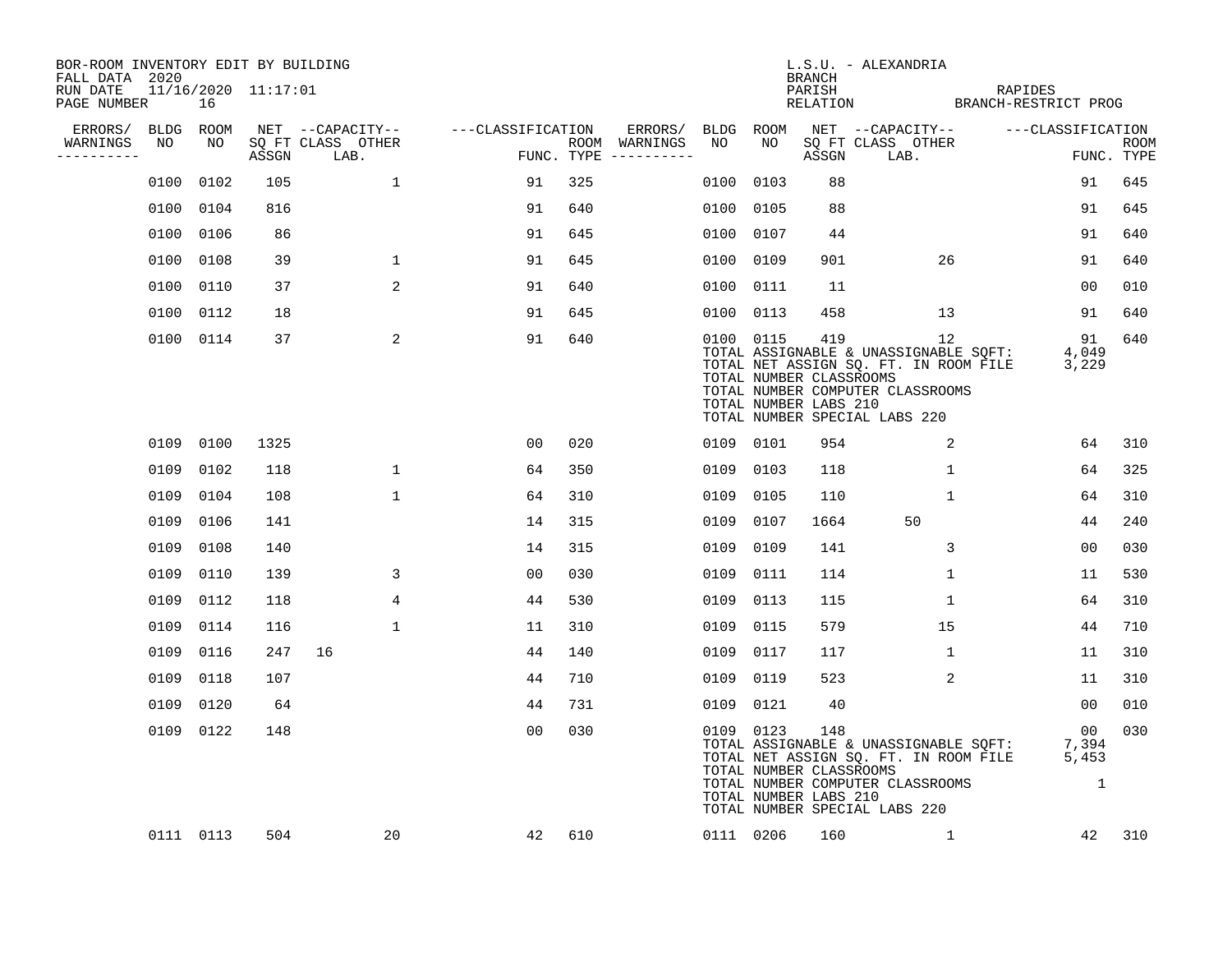| BOR-ROOM INVENTORY EDIT BY BUILDING<br>FALL DATA 2020 |             |           |                |          |                                        |        |           | BRANCH                                           | L.S.U. - ALEXANDRIA                                               |          |                                                                                |                                                                                                                                                                                       |            |        |
|-------------------------------------------------------|-------------|-----------|----------------|----------|----------------------------------------|--------|-----------|--------------------------------------------------|-------------------------------------------------------------------|----------|--------------------------------------------------------------------------------|---------------------------------------------------------------------------------------------------------------------------------------------------------------------------------------|------------|--------|
| RUN DATE 11/16/2020 11:17:01<br>PAGE NUMBER           |             | 17        |                |          |                                        |        |           |                                                  |                                                                   |          |                                                                                | PARISH RAPIDES<br>RELATION BRANCH-RESTRICT PROG                                                                                                                                       |            |        |
|                                                       |             |           |                |          |                                        |        |           |                                                  |                                                                   |          |                                                                                |                                                                                                                                                                                       |            |        |
| WARNINGS<br>---------                                 |             |           |                |          | ROOM WARNINGS<br>FUNC. TYPE ---------- |        |           |                                                  |                                                                   |          |                                                                                |                                                                                                                                                                                       |            |        |
|                                                       | 9 0111 0211 |           |                | 757 10   | 42                                     | 110    | 0111 0221 | 100                                              |                                                                   | $\sim$ 1 |                                                                                | 42 310                                                                                                                                                                                |            |        |
|                                                       |             |           | 0111 0222 100  | $\sim$ 1 | 42                                     | 310    |           | TOTAL NUMBER CLASSROOMS<br>TOTAL NUMBER LABS 210 | TOTAL NUMBER COMPUTER CLASSROOMS<br>TOTAL NUMBER SPECIAL LABS 220 |          |                                                                                | 0111 0224 266 1 42 310<br>TOTAL ASSIGNABLE & UNASSIGNABLE SQFT: 1,887<br>TOTAL NET ASSIGN SQ. FT. IN ROOM FILE 1,887<br>TOTAL NET ASSIGN SQ. FT. IN ROOM FILE 1,887<br>$\overline{1}$ |            |        |
|                                                       |             | 0112 0100 | 527            | 11       |                                        | 11 250 |           | TOTAL NUMBER CLASSROOMS<br>TOTAL NUMBER LABS 210 | TOTAL NUMBER COMPUTER CLASSROOMS<br>TOTAL NUMBER SPECIAL LABS 220 |          |                                                                                | TOTAL NET ASSIGN SQ. FT. IN ROOM FILE<br>TOTAL NET ASSIGN SQ. FT. IN ROOM FILE<br>TOTAL NUMBER CLASSPOOMS                                                                             | 527<br>527 |        |
|                                                       |             |           |                | 33       | 42                                     | 250    |           | TOTAL NUMBER CLASSROOMS<br>TOTAL NUMBER LABS 210 | TOTAL NUMBER COMPUTER CLASSROOMS<br>TOTAL NUMBER SPECIAL LABS 220 |          |                                                                                | TOTAL ASSIGNABLE & UNASSIGNABLE SQFT: 1,656<br>TOTAL NET ASSIGN SQ. FT. IN ROOM FILE 1,656                                                                                            |            |        |
|                                                       |             | 0114 0100 | 99             |          | 0 <sub>0</sub>                         | 010    |           | TOTAL NUMBER CLASSROOMS<br>TOTAL NUMBER LABS 210 | TOTAL NUMBER COMPUTER CLASSROOMS<br>TOTAL NUMBER SPECIAL LABS 220 |          | TOTAL ASSIGNABLE & UNASSIGNABLE SQFT:<br>TOTAL NET ASSIGN SQ. FT. IN ROOM FILE | 99                                                                                                                                                                                    |            |        |
|                                                       |             |           | 0115 0100 125  |          | 00                                     | 010    |           | TOTAL NUMBER CLASSROOMS<br>TOTAL NUMBER LABS 210 | TOTAL NUMBER COMPUTER CLASSROOMS<br>TOTAL NUMBER SPECIAL LABS 220 |          | TOTAL ASSIGNABLE & UNASSIGNABLE SQFT:<br>TOTAL NET ASSIGN SQ. FT. IN ROOM FILE |                                                                                                                                                                                       | 125        |        |
|                                                       |             |           | 0117 0100 1155 |          | 51                                     | 520    |           | TOTAL NUMBER CLASSROOMS<br>TOTAL NUMBER LABS 210 | TOTAL NUMBER COMPUTER CLASSROOMS<br>TOTAL NUMBER SPECIAL LABS 220 |          |                                                                                | TOTAL ASSIGNABLE & UNASSIGNABLE SQFT: 1,155<br>TOTAL NET ASSIGN SQ. FT. IN ROOM FILE 1,155                                                                                            |            |        |
|                                                       |             | 0118 0100 | 305            |          |                                        | 00 020 |           | 0118 0100A 1835                                  |                                                                   |          |                                                                                |                                                                                                                                                                                       |            | 00 020 |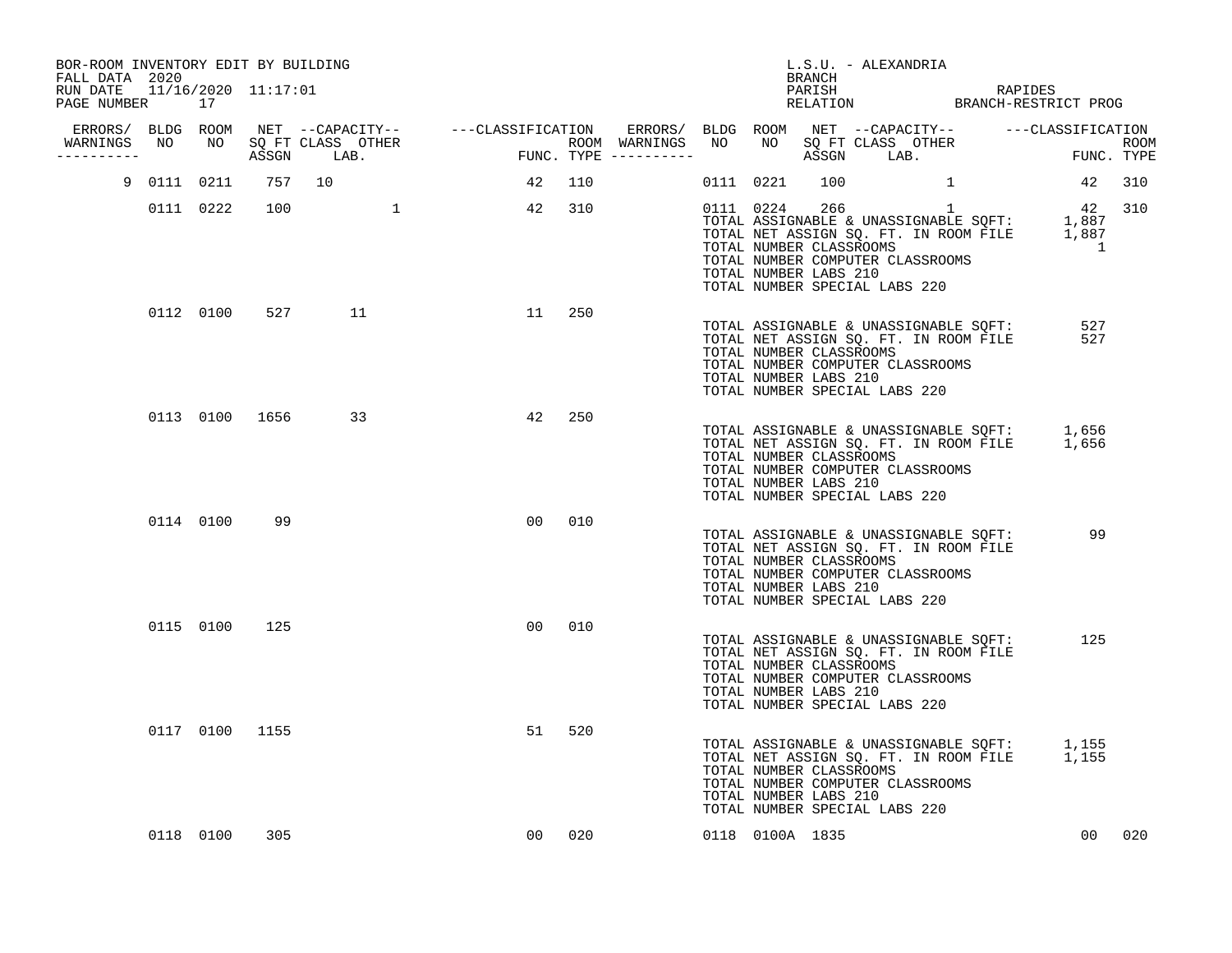| BOR-ROOM INVENTORY EDIT BY BUILDING<br>FALL DATA 2020 |             |                           |       |                           |                   |     |                                      |      |             | <b>BRANCH</b>      | L.S.U. - ALEXANDRIA       |                                 |                |             |
|-------------------------------------------------------|-------------|---------------------------|-------|---------------------------|-------------------|-----|--------------------------------------|------|-------------|--------------------|---------------------------|---------------------------------|----------------|-------------|
| RUN DATE<br>PAGE NUMBER                               |             | 11/16/2020 11:17:01<br>18 |       |                           |                   |     |                                      |      |             | PARISH<br>RELATION |                           | RAPIDES<br>BRANCH-RESTRICT PROG |                |             |
| ERRORS/                                               | <b>BLDG</b> | ROOM                      |       | NET --CAPACITY--          | ---CLASSIFICATION |     | ERRORS/                              | BLDG | <b>ROOM</b> |                    | NET --CAPACITY--          | ---CLASSIFICATION               |                |             |
| WARNINGS<br>-----------                               | NO          | NO                        | ASSGN | SQ FT CLASS OTHER<br>LAB. |                   |     | ROOM WARNINGS<br>FUNC. TYPE $------$ | NO   | NO          | ASSGN              | SQ FT CLASS OTHER<br>LAB. |                                 | FUNC. TYPE     | <b>ROOM</b> |
|                                                       | 0118        | 0100B                     | 419   | 10                        | 11                | 410 |                                      | 0118 | 0100C       | 567                |                           |                                 | 00             | 020         |
|                                                       | 0118        | 0100D                     | 120   |                           | 0 <sub>0</sub>    | 020 |                                      | 0118 | 0100E       | 1887               |                           |                                 | 0 <sub>0</sub> | 020         |
|                                                       | 0118        | 0100F                     | 78    |                           | 0 <sub>0</sub>    | 020 |                                      | 0118 | 0100G       | 241                |                           |                                 | 0 <sub>0</sub> | 020         |
|                                                       | 0118        | 0100H                     | 50    |                           | 0 <sub>0</sub>    | 020 |                                      | 0118 | 0100I       | 270                |                           |                                 | 0 <sub>0</sub> | 020         |
|                                                       | 0118        | 0100J                     | 607   |                           | 0 <sub>0</sub>    | 020 |                                      | 0118 | 0100K       | 72                 |                           |                                 | 00             | 020         |
|                                                       |             | 0118 0100L                | 85    |                           | 0 <sub>0</sub>    | 020 |                                      |      | 0118 0100M  | 74                 |                           |                                 | 0 <sub>0</sub> | 020         |
|                                                       |             | 0118 0100N                | 73    |                           | 0 <sub>0</sub>    | 020 |                                      | 0118 | 0101        | 161                |                           |                                 | 11             | 615         |
|                                                       |             | 0118 0102                 | 196   |                           | 11                | 635 |                                      | 0118 | 0103        | 2490               | 140                       |                                 | 11             | 610         |
|                                                       | 0118        | 0103A                     | 79    |                           | 0 <sub>0</sub>    | 030 |                                      | 0118 | 0103B       | 43                 |                           |                                 | 0 <sub>0</sub> | 030         |
|                                                       | 0118 0104   |                           | 37    |                           | 0 <sub>0</sub>    | 010 |                                      | 0118 | 0105        | 1131               | 30                        |                                 | 11             | 210         |
|                                                       | 0118        | 0106                      | 130   |                           | 11                | 731 |                                      | 0118 | 0106A       | 39                 |                           |                                 | 63             | 315         |
|                                                       | 0118        | 0106B                     | 106   |                           | 11                | 215 |                                      |      | 0118 0107   | 96                 |                           |                                 | 11             | 731         |
|                                                       | 0118        | 0108                      | 96    |                           | 11                | 731 |                                      | 0118 | 0109        | 64                 |                           |                                 | 11             | 215         |
|                                                       | 0118        | 0110                      | 63    |                           | 11                | 731 |                                      |      | 0118 0111   | 63                 |                           |                                 | 11             | 731         |
|                                                       | 0118 0112   |                           | 100   |                           | 11                | 731 |                                      | 0118 | 0113        | 345                |                           |                                 | 11             | 720         |
|                                                       | 0118        | 0114                      | 121   |                           | 11                | 725 |                                      |      | 0118 0115   | 241                |                           |                                 | 11             | 215         |
|                                                       | 0118        | 0116                      | 133   |                           | 0 <sub>0</sub>    | 030 |                                      | 0118 | 0117        | 315                |                           |                                 | 11             | 215         |
|                                                       | 0118        | 0118                      | 133   |                           | 0 <sub>0</sub>    | 030 |                                      |      | 0118 0119   | 44                 |                           |                                 | 11             | 215         |
|                                                       | 0118 0120   |                           | 44    |                           | 11                | 215 |                                      |      | 0118 0121   | 83                 |                           |                                 | 0 <sub>0</sub> | 030         |
|                                                       | 0118 0122   |                           | 257   | 10                        | 11                | 650 |                                      |      | 0118 0122A  | 88                 |                           |                                 | 0 <sub>0</sub> | 020         |
|                                                       | 0118 0123   |                           | 64    |                           | 0 <sub>0</sub>    | 010 |                                      | 0118 | 0124        | 1001               |                           |                                 | 11             | 280         |
|                                                       | 0118        | 0125                      | 86    | $\mathbf{1}$              | 11                | 310 |                                      |      | 0118 0126   | 149                |                           |                                 | 11             | 731         |
|                                                       | 0118 0127   |                           | 67    |                           | 11                | 731 |                                      |      | 0118 0129   | 322                |                           |                                 | 0 <sub>0</sub> | 030         |
|                                                       | 0118        | 0130                      | 311   |                           | 63                | 315 |                                      |      | 0118 0131   | 201                |                           |                                 | 46             | 325         |
|                                                       | 0118        | 0132                      | 188   | 10                        | 11                | 350 |                                      |      | 0118 0133   | 93                 |                           |                                 | 11             | 731         |
|                                                       | 0118 0134   |                           | 35    |                           | 11                | 731 |                                      |      | 0118 0135   | 466                |                           |                                 | 0 <sub>0</sub> | 030         |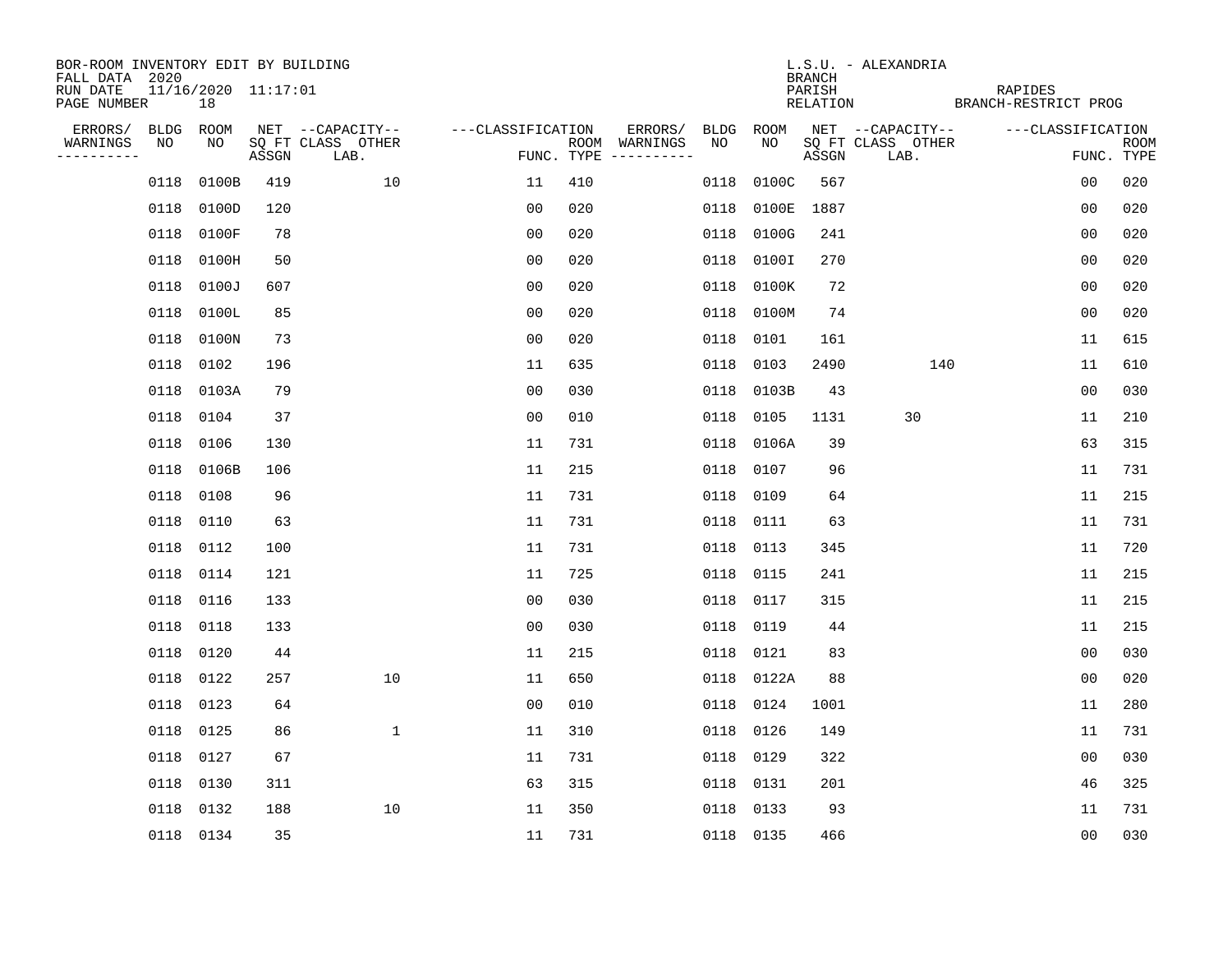| BOR-ROOM INVENTORY EDIT BY BUILDING<br>FALL DATA 2020 |                           |       |       |                           |                   |     |                                        |             |             | <b>BRANCH</b>      | L.S.U. - ALEXANDRIA       |                                 |                   |                           |
|-------------------------------------------------------|---------------------------|-------|-------|---------------------------|-------------------|-----|----------------------------------------|-------------|-------------|--------------------|---------------------------|---------------------------------|-------------------|---------------------------|
| RUN DATE<br>PAGE NUMBER                               | 11/16/2020 11:17:01<br>19 |       |       |                           |                   |     |                                        |             |             | PARISH<br>RELATION |                           | RAPIDES<br>BRANCH-RESTRICT PROG |                   |                           |
| ERRORS/                                               | BLDG ROOM                 |       |       | NET --CAPACITY--          | ---CLASSIFICATION |     | ERRORS/                                | <b>BLDG</b> | <b>ROOM</b> |                    | NET --CAPACITY--          |                                 | ---CLASSIFICATION |                           |
| WARNINGS<br>NO<br>----------                          | NO                        |       | ASSGN | SQ FT CLASS OTHER<br>LAB. |                   |     | ROOM WARNINGS<br>FUNC. TYPE ---------- | NO          | NO          | ASSGN              | SQ FT CLASS OTHER<br>LAB. |                                 |                   | <b>ROOM</b><br>FUNC. TYPE |
|                                                       | 0136<br>0118              |       | 45    |                           | 00                | 010 |                                        | 0118        | 0137        | 397                |                           |                                 | 0 <sub>0</sub>    | 030                       |
|                                                       | 0118 0138                 |       | 678   |                           | 0 <sub>0</sub>    | 030 |                                        | 0118        | 0139        | 149                |                           |                                 | 0 <sub>0</sub>    | 030                       |
|                                                       | 0118<br>0140              |       | 94    |                           | 0 <sub>0</sub>    | 030 |                                        | 0118        | 0141        | 78                 |                           |                                 | 0 <sub>0</sub>    | 030                       |
|                                                       | 0118 0142                 |       | 122   |                           | 74                | 710 |                                        | 0118        | 0143        | 192                |                           |                                 | 0 <sub>0</sub>    | 030                       |
|                                                       | 0118<br>0144              |       | 1251  | 80                        | 11                | 110 |                                        | 0118        | 0145        | 1858               | 80                        |                                 | 11                | 110                       |
|                                                       | 0118 0146                 |       | 1251  | 80                        | 11                | 110 |                                        | 0118        | 0146A       | 49                 |                           |                                 | 0 <sub>0</sub>    | 020                       |
|                                                       | 0118 0146B                |       | 82    |                           | 11                | 215 |                                        | 0118        | 0147        | 1858               | 80                        |                                 | 11                | 110                       |
|                                                       | 0118 0148                 |       | 1262  | 30                        | 11                | 210 |                                        | 0118        | 0149        | 51                 |                           |                                 | 0 <sub>0</sub>    | 030                       |
|                                                       | 0118<br>0150              |       | 130   |                           | 11                | 731 |                                        | 0118        | 0151        | 130                |                           |                                 | 11                | 530                       |
|                                                       | 0118 0152                 |       | 122   | $\mathbf 1$               | 11                | 310 |                                        |             | 0118 0153   | 1429               | 29                        |                                 | 11                | 210                       |
|                                                       | 0118 0154                 |       | 148   |                           | 11                | 215 |                                        | 0118        | 0155        | 121                |                           |                                 | 11                | 731                       |
|                                                       | 0118 0156                 |       | 111   |                           | 11                | 270 |                                        | 0118        | 0157        | 113                |                           | $\mathbf{1}$                    | 11                | 310                       |
|                                                       | 0118<br>0158              |       | 48    |                           | 0 <sub>0</sub>    | 030 |                                        | 0118        | 0159        | 114                |                           | $\mathbf 1$                     | 11                | 310                       |
|                                                       | 0118<br>0160              |       | 121   |                           | 11                | 530 |                                        |             | 0118 0161   | 49                 |                           |                                 | 74                | 710                       |
|                                                       | 0118<br>0162              |       | 40    |                           | 0 <sub>0</sub>    | 030 |                                        | 0118        | 0163        | 233                |                           |                                 | 11                | 731                       |
|                                                       | 0118 0164                 |       | 792   |                           | 11                | 530 |                                        | 0118        | 0165        | 130                |                           |                                 | 11                | 535                       |
|                                                       | 0118<br>0166              |       | 192   |                           | 11                | 215 |                                        | 0118        | 0167        | 398                |                           |                                 | 11                | 530                       |
|                                                       | 0118<br>0168              |       | 18    |                           | 0 <sub>0</sub>    | 030 |                                        | 0118        | 0169        | 35                 |                           |                                 | 0 <sub>0</sub>    | 010                       |
|                                                       | 0118 0170                 |       | 324   |                           | 0 <sub>0</sub>    | 030 |                                        | 0118        | 0199        | 63                 |                           |                                 | 11                | 731                       |
|                                                       | 0118<br>0200              |       | 240   |                           | 0 <sub>0</sub>    | 020 |                                        | 0118        | 0200A       | 124                |                           |                                 | 0 <sub>0</sub>    | 020                       |
|                                                       | 0118                      | 0200B | 466   |                           | 0 <sub>0</sub>    | 020 |                                        | 0118        | 0200C       | 40                 |                           |                                 | 0 <sub>0</sub>    | 020                       |
|                                                       | 0118                      | 0200D | 1640  |                           | 0 <sub>0</sub>    | 020 |                                        | 0118        | 0202        | 173                |                           |                                 | 71                | 215                       |
|                                                       | 0203<br>0118              |       | 61    |                           | 0 <sub>0</sub>    | 030 |                                        | 0118        | 0204        | 427                |                           |                                 | 0 <sub>0</sub>    | 030                       |
|                                                       | 0118<br>0205              |       | 883   |                           | 0 <sub>0</sub>    | 030 |                                        | 0118        | 0206        | 96                 |                           |                                 | 0 <sub>0</sub>    | 030                       |
|                                                       | 0207<br>0118              |       | 114   |                           | 0 <sub>0</sub>    | 030 |                                        | 0118        | 0207A       | 228                |                           |                                 | 0 <sub>0</sub>    | 020                       |
|                                                       | 0118 0207B                |       | 58    |                           | 0 <sub>0</sub>    | 030 |                                        |             | 0118 0208   | 623                |                           |                                 | 11                | 215                       |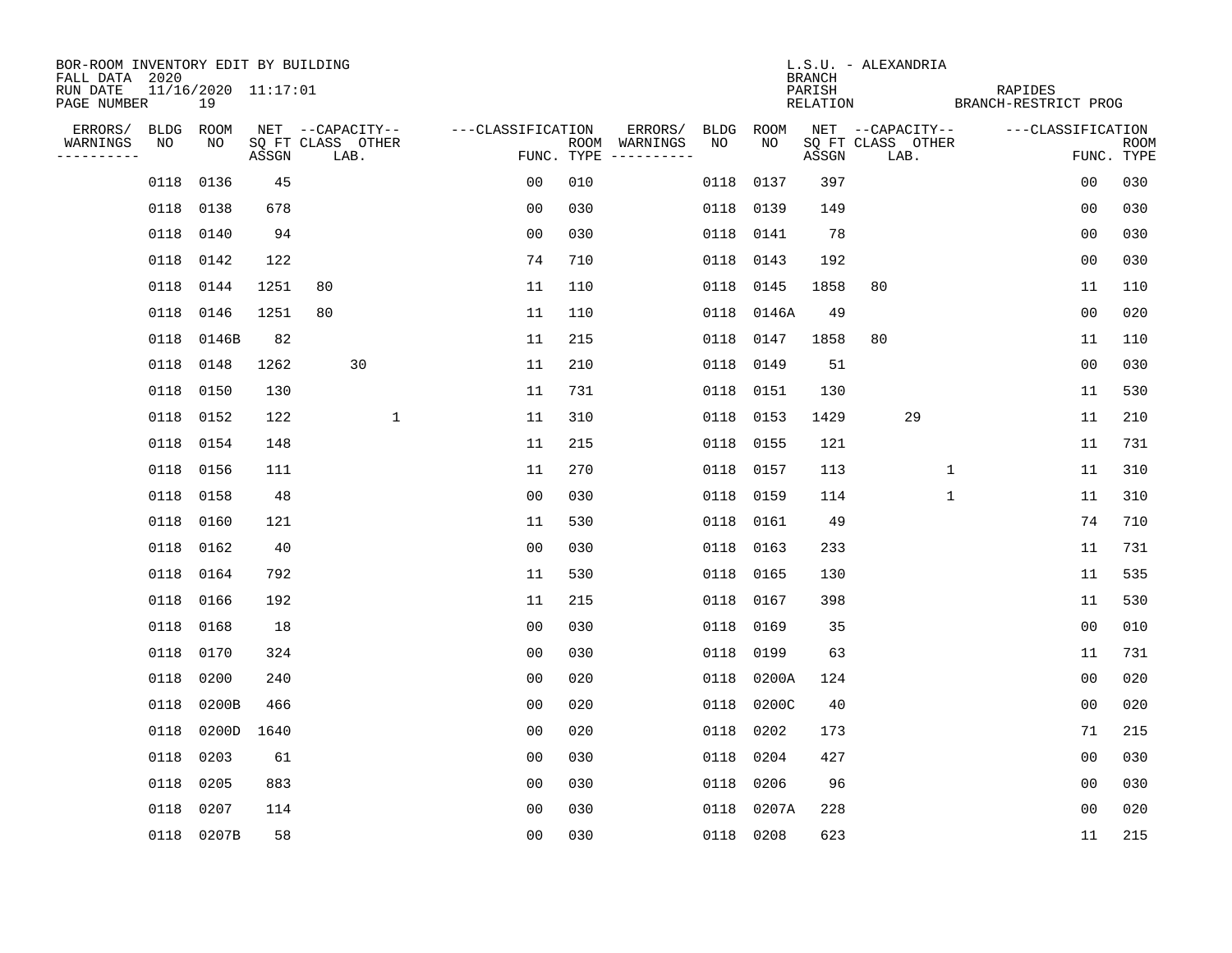| BOR-ROOM INVENTORY EDIT BY BUILDING<br>FALL DATA 2020 |             |       |                     |                           |                   |            |                              |             |           | <b>BRANCH</b>      | L.S.U. - ALEXANDRIA       |                                 |                |             |
|-------------------------------------------------------|-------------|-------|---------------------|---------------------------|-------------------|------------|------------------------------|-------------|-----------|--------------------|---------------------------|---------------------------------|----------------|-------------|
| RUN DATE<br>PAGE NUMBER                               |             | 20    | 11/16/2020 11:17:01 |                           |                   |            |                              |             |           | PARISH<br>RELATION |                           | RAPIDES<br>BRANCH-RESTRICT PROG |                |             |
| ERRORS/                                               | <b>BLDG</b> | ROOM  |                     | NET --CAPACITY--          | ---CLASSIFICATION |            | ERRORS/                      | <b>BLDG</b> | ROOM      |                    | NET --CAPACITY--          | ---CLASSIFICATION               |                |             |
| WARNINGS<br>----------                                | NO          | NO    | ASSGN               | SQ FT CLASS OTHER<br>LAB. |                   | FUNC. TYPE | ROOM WARNINGS<br>----------- | NO          | NO        | ASSGN              | SQ FT CLASS OTHER<br>LAB. |                                 | FUNC. TYPE     | <b>ROOM</b> |
|                                                       | 0118        | 0210  | 243                 |                           | 00                | 030        |                              | 0118        | 0211      | 238                |                           |                                 | 0 <sub>0</sub> | 030         |
|                                                       | 0118        | 0212  | 608                 | 30                        | 11                | 140        |                              | 0118        | 0213      | 146                | 10                        |                                 | 11             | 410         |
|                                                       | 0118        | 0214  | 69                  |                           | 0 <sub>0</sub>    | 010        |                              | 0118        | 0215      | 86                 |                           |                                 | 0 <sub>0</sub> | 030         |
|                                                       | 0118        | 0216  | 124                 |                           | 74                | 710        |                              | 0118        | 0217      | 785                |                           |                                 | 0 <sub>0</sub> | 030         |
|                                                       | 0118        | 0218  | 643                 |                           | 11                | 240        |                              | 0118        | 0219      | 1253               | 80                        |                                 | 11             | 110         |
|                                                       | 0118        | 0220  | 563                 | 30                        | 11                | 110        |                              | 0118        | 0221      | 617                | 30                        |                                 | 11             | 110         |
|                                                       | 0118        | 0222  | 667                 |                           | 11                | 115        |                              | 0118        | 0223      | 617                |                           |                                 | 11             | 115         |
|                                                       | 0118        | 0224  | 637                 | 30                        | 11                | 110        |                              | 0118        | 0225      | 1314               | 80                        |                                 | 11             | 210         |
|                                                       | 0118        | 0226  | 582                 | 30                        | 11                | 110        |                              | 0118        | 0227      | 19                 |                           |                                 | 0 <sub>0</sub> | 030         |
|                                                       | 0118        | 0228  | 626                 | 30                        | 11                | 110        |                              | 0118        | 0229      | 19                 |                           |                                 | 74             | 710         |
|                                                       | 0118        | 0230  | 626                 | 30                        | 11                | 110        |                              | 0118        | 0231      | 686                | 30                        |                                 | 11             | 110         |
|                                                       | 0118        | 0232  | 564                 |                           | 30<br>11          | 350        |                              | 0118        | 0300      | 856                |                           |                                 | 0 <sub>0</sub> | 020         |
|                                                       | 0118        | 0300A | 124                 |                           | 0 <sub>0</sub>    | 020        |                              | 0118        | 0300B     | 117                |                           |                                 | 0 <sub>0</sub> | 020         |
|                                                       | 0118        | 0300C | 72                  |                           | 00                | 020        |                              | 0118        | 0300D     | 106                |                           |                                 | 11             | 315         |
|                                                       | 0118        | 0300E | 72                  |                           | 0 <sub>0</sub>    | 020        |                              | 0118        | 0300F     | 106                |                           |                                 | 11             | 315         |
|                                                       | 0118        | 0300G | 72                  |                           | 0 <sub>0</sub>    | 020        |                              | 0118        | 0300H     | 106                |                           |                                 | 11             | 315         |
|                                                       | 0118        | 0300I | 72                  |                           | 11                | 325        |                              | 0118        | 0300J     | 106                |                           |                                 | 0 <sub>0</sub> | 020         |
|                                                       | 0118        | 0300K | 91                  |                           | 11                | 325        |                              | 0118        | 0300L     | 1527               |                           |                                 | 0 <sub>0</sub> | 020         |
|                                                       | 0118        | 0300M | 72                  |                           | 0 <sub>0</sub>    | 020        |                              | 0118        | 0300N     | 106                |                           |                                 | 11             | 315         |
|                                                       | 0118        | 03000 | 72                  |                           | 0 <sub>0</sub>    | 020        |                              | 0118        | 0300P     | 106                |                           |                                 | 11             | 315         |
|                                                       | 0118        | 0300Q | 72                  |                           | 0 <sub>0</sub>    | 020        |                              | 0118        | 0300R     | 100                |                           |                                 | 11             | 315         |
|                                                       | 0118        | 0300S | 72                  |                           | 0 <sub>0</sub>    | 020        |                              | 0118        | 0300T     | 106                |                           |                                 | 11             | 315         |
|                                                       | 0118        | 0301  | 506                 |                           | 11                | 350        |                              | 0118        | 0302      | 834                | 30                        |                                 | 11             | 350         |
|                                                       | 0118        | 0303  | 252                 |                           | 11                | 315        |                              | 0118        | 0304      | 148                |                           |                                 | 11             | 315         |
|                                                       | 0118        | 0305  | 180                 |                           | 11                | 350        |                              | 0118        | 0306      | 201                |                           |                                 | 46             | 325         |
|                                                       | 0118 0307   |       | 46                  |                           | 11                | 315        |                              |             | 0118 0308 | 53                 |                           |                                 | 11             | 315         |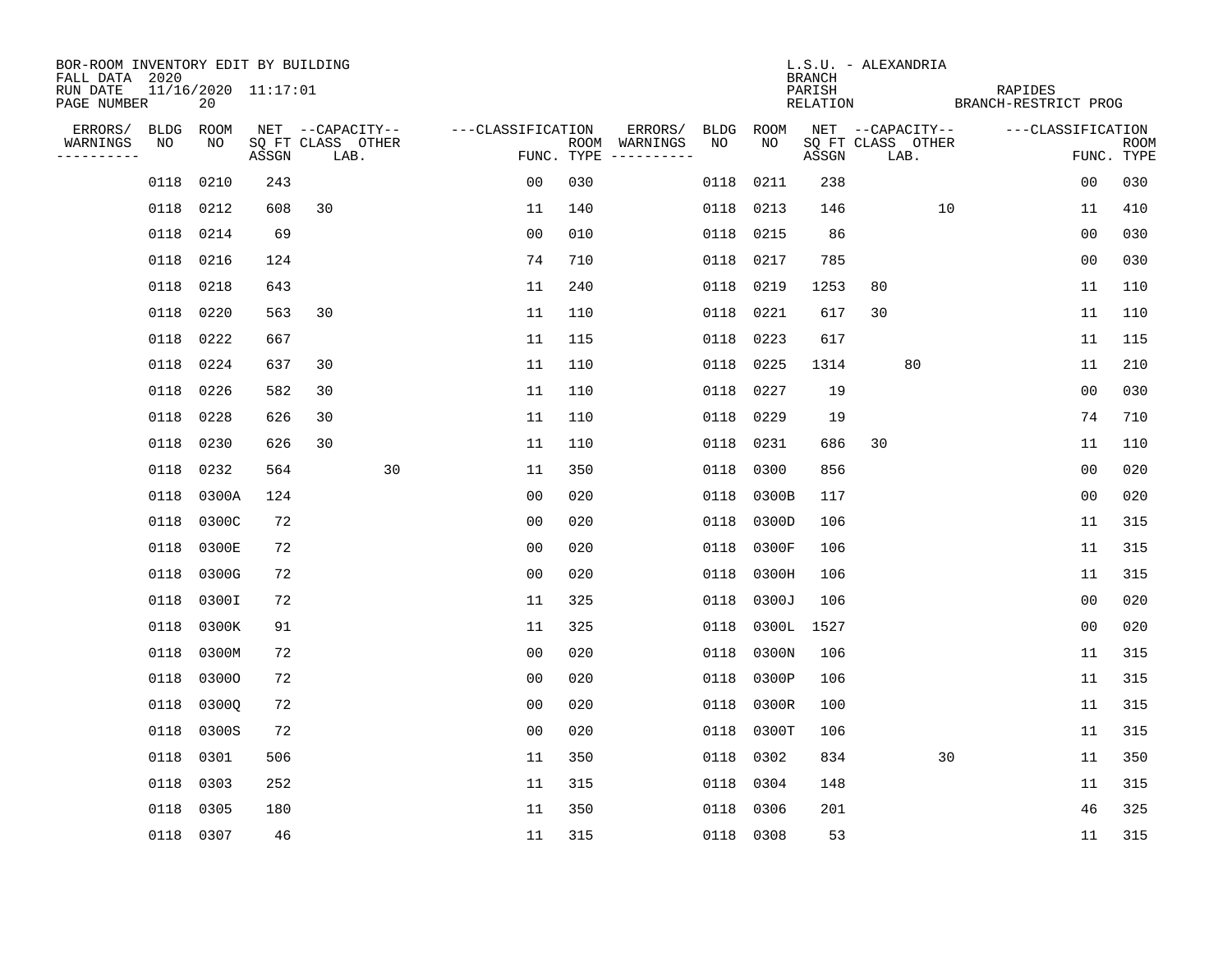| BOR-ROOM INVENTORY EDIT BY BUILDING       |             |           |                     |                           |                   |     |                                      |      |           | BRANCH             | L.S.U. - ALEXANDRIA       |                                 |                |                           |
|-------------------------------------------|-------------|-----------|---------------------|---------------------------|-------------------|-----|--------------------------------------|------|-----------|--------------------|---------------------------|---------------------------------|----------------|---------------------------|
| FALL DATA 2020<br>RUN DATE<br>PAGE NUMBER |             | 21        | 11/16/2020 11:17:01 |                           |                   |     |                                      |      |           | PARISH<br>RELATION |                           | RAPIDES<br>BRANCH-RESTRICT PROG |                |                           |
| ERRORS/                                   | <b>BLDG</b> | ROOM      |                     | NET --CAPACITY--          | ---CLASSIFICATION |     | ERRORS/                              | BLDG | ROOM      |                    | NET --CAPACITY--          | ---CLASSIFICATION               |                |                           |
| WARNINGS<br>----------                    | NO          | NO        | ASSGN               | SQ FT CLASS OTHER<br>LAB. |                   |     | ROOM WARNINGS<br>FUNC. TYPE $------$ | NO.  | NO        | ASSGN              | SQ FT CLASS OTHER<br>LAB. |                                 |                | <b>ROOM</b><br>FUNC. TYPE |
|                                           | 0118        | 0310      | 243                 |                           | 00                | 030 |                                      | 0118 | 0311      | 238                |                           |                                 | 0 <sub>0</sub> | 030                       |
|                                           |             | 0118 0312 | 234                 |                           | 11                | 315 |                                      | 0118 | 0313      | 159                |                           |                                 | 11             | 315                       |
|                                           | 0118        | 0314      | 189                 | 10                        | 11                | 350 |                                      | 0118 | 0315      | 203                |                           | $\mathbf{1}$                    | 11             | 310                       |
|                                           |             | 0118 0316 | 48                  |                           | 11                | 315 |                                      | 0118 | 0317      | 787                |                           |                                 | 11             | 315                       |
|                                           |             | 0118 0318 | 70                  |                           | 0 <sub>0</sub>    | 010 |                                      | 0118 | 0320      | 86                 |                           |                                 | 0 <sub>0</sub> | 030                       |
|                                           |             | 0118 0321 | 124                 |                           | 74                | 710 |                                      |      | 0118 0322 | 121                |                           | 1                               | 11             | 310                       |
|                                           |             | 0118 0323 | 92                  | $\mathbf 1$               | 11                | 310 |                                      | 0118 | 0324      | 121                |                           | $\mathbf{1}$                    | 11             | 310                       |
|                                           |             | 0118 0325 | 97                  | $\mathbf{1}$              | 11                | 310 |                                      | 0118 | 0326      | 153                |                           |                                 | 46             | 325                       |
|                                           |             | 0118 0327 | 93                  |                           | 11                | 325 |                                      | 0118 | 0328      | 96                 |                           |                                 | 11             | 315                       |
|                                           |             | 0118 0329 | 93                  |                           | 11                | 325 |                                      |      | 0118 0330 | 96                 |                           |                                 | 11             | 325                       |
|                                           |             | 0118 0331 | 91                  |                           | 11                | 325 |                                      | 0118 | 0332      | 95                 |                           |                                 | 11             | 325                       |
|                                           |             | 0118 0334 | 96                  | $\mathbf 1$               | 11                | 310 |                                      | 0118 | 0335      | 96                 |                           | $\mathbf 1$                     | 11             | 310                       |
|                                           |             | 0118 0336 | 96                  | $\mathbf{1}$              | 11                | 310 |                                      | 0118 | 0337      | 95                 |                           | $\mathbf 1$                     | 11             | 310                       |
|                                           |             | 0118 0338 | 95                  | $\mathbf{1}$              | 11                | 310 |                                      | 0118 | 0339      | 116                |                           |                                 | 11             | 325                       |
|                                           |             | 0118 0340 | 94                  |                           | 11                | 325 |                                      | 0118 | 0341      | 116                |                           |                                 | 11             | 325                       |
|                                           |             | 0118 0342 | 131                 |                           | 11                | 325 |                                      | 0118 | 0343      | 114                |                           |                                 | 11             | 325                       |
|                                           | 0118        | 0344      | 96                  | $\mathbf 1$               | 11                | 310 |                                      | 0118 | 0345      | 96                 |                           | 1                               | 11             | 310                       |
|                                           |             | 0118 0346 | 96                  | $\mathbf 1$               | 11                | 310 |                                      | 0118 | 0347      | 96                 |                           | 1                               | 11             | 310                       |
|                                           |             | 0118 0348 | 95                  | $\mathbf{1}$              | 11                | 310 |                                      | 0118 | 0349      | 95                 | 1                         |                                 | 11             | 310                       |
|                                           | 0118        | 0350      | 96                  |                           | 11                | 325 |                                      | 0118 | 0351      | 96                 |                           |                                 | 11             | 325                       |
|                                           |             | 0118 0352 | 96                  |                           | 11                | 325 |                                      | 0118 | 0353      | 96                 |                           |                                 | 11             | 325                       |
|                                           | 0118        | 0354      | 95                  |                           | 11                | 325 |                                      | 0118 | 0355      | 95                 |                           |                                 | 11             | 325                       |
|                                           |             | 0118 0356 | 96                  | $\mathbf 1$               | 11                | 310 |                                      | 0118 | 0357      | 98                 |                           | 1                               | 11             | 310                       |
|                                           | 0118        | 0358      | 96                  | $\mathbf 1$               | 11                | 310 |                                      | 0118 | 0359      | 98                 |                           | $\mathbf 1$                     | 11             | 310                       |
|                                           | 0118        | 0360      | 95                  | $\mathbf{1}$              | 11                | 310 |                                      | 0118 | 0361      | 98                 |                           | 1                               | 11             | 310                       |
|                                           |             | 0118 0362 | 96                  |                           | 11                | 325 |                                      |      | 0118 0363 | 96                 |                           |                                 | 11             | 325                       |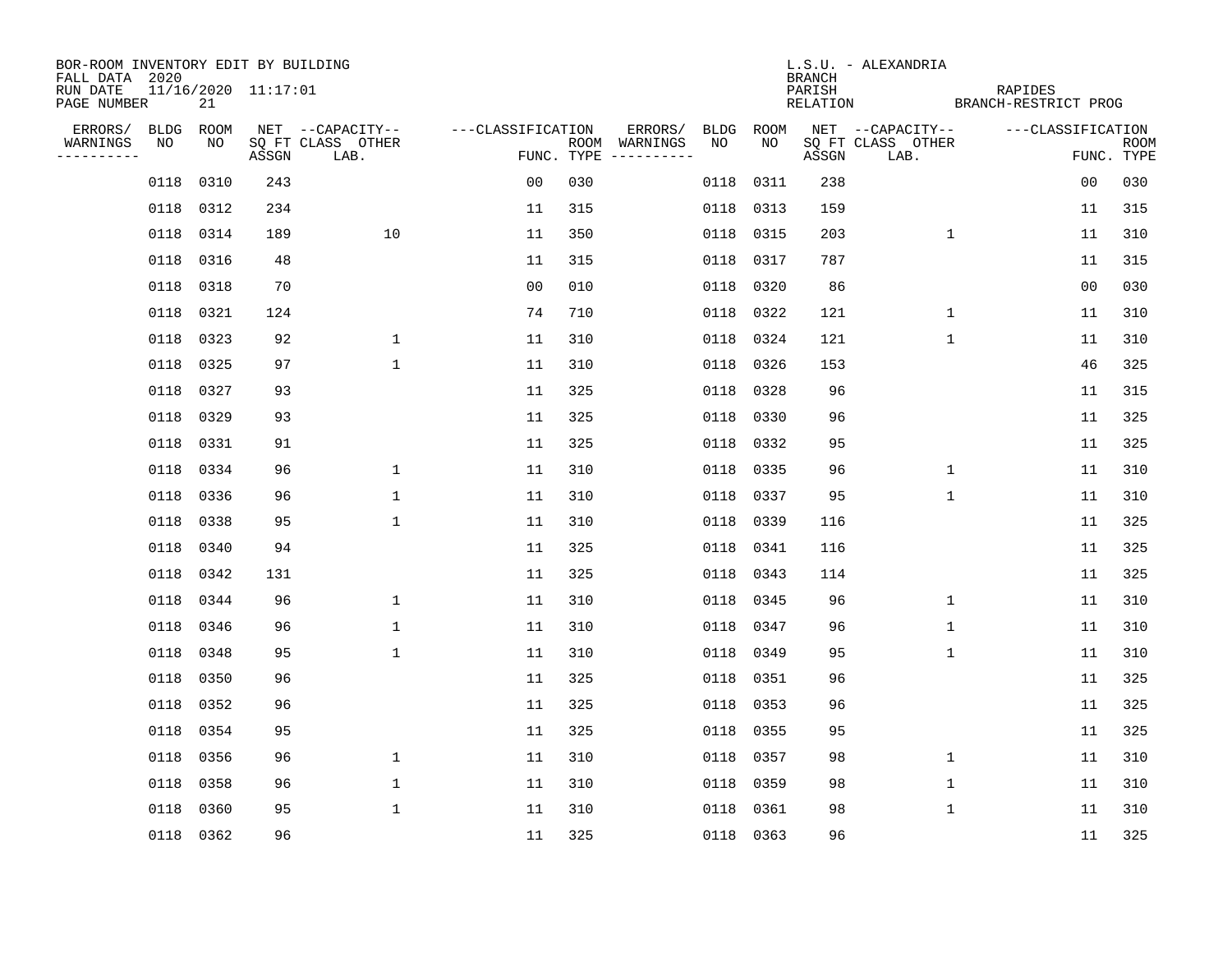| BOR-ROOM INVENTORY EDIT BY BUILDING<br>FALL DATA 2020 |           |                     |                                                                                                               |    |                                      |           |                                                               | BRANCH | L.S.U. - ALEXANDRIA                                                                                                                                                                                   |                                                        |                    |
|-------------------------------------------------------|-----------|---------------------|---------------------------------------------------------------------------------------------------------------|----|--------------------------------------|-----------|---------------------------------------------------------------|--------|-------------------------------------------------------------------------------------------------------------------------------------------------------------------------------------------------------|--------------------------------------------------------|--------------------|
| RUN DATE<br>PAGE NUMBER                               | 22        | 11/16/2020 11:17:01 |                                                                                                               |    |                                      |           |                                                               |        | PARISH REPRISH RELATION BRANCH-RESTRICT PROG                                                                                                                                                          |                                                        |                    |
|                                                       |           |                     |                                                                                                               |    |                                      |           |                                                               |        | ERRORS/ BLDG ROOM NET --CAPACITY-- ---CLASSIFICATION                                                                                                                                                  |                                                        |                    |
| WARNINGS<br>----------                                |           |                     | ERRORS/ BLDG ROOM NET --CAPACITY-- -----CLASSIFICATION<br>WARNINGS NO NO SQFTCLASS OTHER ROOM ROOM PUNC. TYPE |    | ROOM WARNINGS<br>FUNC. TYPE $------$ | NO        | NO                                                            |        |                                                                                                                                                                                                       |                                                        | ROOM<br>FUNC. TYPE |
|                                                       | 0118 0364 | 96                  |                                                                                                               | 11 | 325                                  | 0118 0365 |                                                               | 96     |                                                                                                                                                                                                       | 11                                                     | 325                |
|                                                       | 0118 0366 | 95                  |                                                                                                               | 11 | 325                                  | 0118 0367 |                                                               | 95     |                                                                                                                                                                                                       | 11                                                     | 325                |
|                                                       | 0118 0368 | 96                  |                                                                                                               | 11 | 325                                  | 0118 0369 |                                                               | 96     |                                                                                                                                                                                                       | 11                                                     | 325                |
| 0118                                                  | 0370      | 96                  |                                                                                                               | 11 | 325                                  | 0118 0371 |                                                               | 96     |                                                                                                                                                                                                       | 11                                                     | 325                |
|                                                       | 0118 0372 | 90                  |                                                                                                               | 11 | 325                                  | 0118 0373 |                                                               | 90     |                                                                                                                                                                                                       | 11                                                     | 325                |
|                                                       | 0118 0374 | 96                  |                                                                                                               | 11 | 325                                  | 0118 0375 |                                                               | 98     |                                                                                                                                                                                                       | 11                                                     | 325                |
|                                                       | 0118 0376 | 96                  |                                                                                                               | 11 | 325                                  | 0118 0377 |                                                               | 98     |                                                                                                                                                                                                       | 11                                                     | 325                |
| 0118                                                  | 0378      | 90                  |                                                                                                               | 11 | 325                                  | 0118 0379 |                                                               | 98     |                                                                                                                                                                                                       | 11                                                     | 325                |
|                                                       | 0118 0380 | 254                 |                                                                                                               | 11 | 350                                  | 0118 0381 |                                                               | 53     |                                                                                                                                                                                                       | 11                                                     | 315                |
| 0118                                                  | 0382      | 46                  |                                                                                                               | 11 | 313                                  | 0118 0383 |                                                               | 192    |                                                                                                                                                                                                       | 46                                                     | 325                |
| 0118                                                  | 0384      | 176                 |                                                                                                               | 11 | 350                                  | 0118 0385 |                                                               | 128    |                                                                                                                                                                                                       | 11                                                     | 315                |
|                                                       | 0118 0386 | 24                  |                                                                                                               | 00 | 030                                  | 0118 0387 |                                                               | 30     |                                                                                                                                                                                                       | 74                                                     | 710                |
|                                                       | 0118 0388 | 250                 |                                                                                                               | 11 | 315                                  | 0118 0389 |                                                               | 123    |                                                                                                                                                                                                       | 11                                                     | 315                |
|                                                       | 0118 0390 | 181                 |                                                                                                               | 11 | 350                                  | 0118 0391 |                                                               | 209    |                                                                                                                                                                                                       | 46                                                     | 325                |
|                                                       | 0118 0392 | 52                  |                                                                                                               | 11 | 315                                  |           | 0118 0393<br>TOTAL NUMBER CLASSROOMS<br>TOTAL NUMBER LABS 210 | 60     | TOTAL ASSIGNABLE & UNASSIGNABLE SQFT: 63,699<br>TOTAL NET ASSIGN SQ. FT. IN ROOM FILE 44,077<br>TOTAL NUMBER COMPUTER CLASSROOMS<br>TOTAL NUMBER COMPUTER CLASSROOMS<br>TOTAL NUMBER SPECIAL LABS 220 | 11<br>12<br>$\overline{\phantom{0}}$<br>$\overline{4}$ | 315                |
|                                                       |           | 1000 0100 86590     |                                                                                                               | 91 | 950                                  |           | TOTAL NUMBER CLASSROOMS<br>TOTAL NUMBER LABS 210              |        | TOTAL ASSIGNABLE & UNASSIGNABLE SQFT: 86,590<br>TOTAL NET ASSIGN SQ. FT. IN ROOM FILE 86,590<br>TOTAL NUMBER COMPUTER CLASSROOMS<br>TOTAL NUMBER SPECIAL LABS 220                                     |                                                        |                    |
|                                                       | 9901 0103 | 176                 | 12                                                                                                            | 11 | 110                                  |           | 9901 0118                                                     |        | 192 13                                                                                                                                                                                                |                                                        | 11 110             |
|                                                       | 9901 0124 | 160                 | 11                                                                                                            | 11 | 110                                  |           | TOTAL NUMBER CLASSROOMS                                       |        | $\begin{tabular}{lllllllllll} 9901 & 0209 & 892 & 18 & 11 \\ \text{TOTAL ASSIGNABLE & UNASSIGNABLE & SQFT: & 1,420 \\ \text{TOTAL NET ASSIGN SG. FT. IN Room FILE} & 1,420 \end{tabular}$             | 3                                                      | 210                |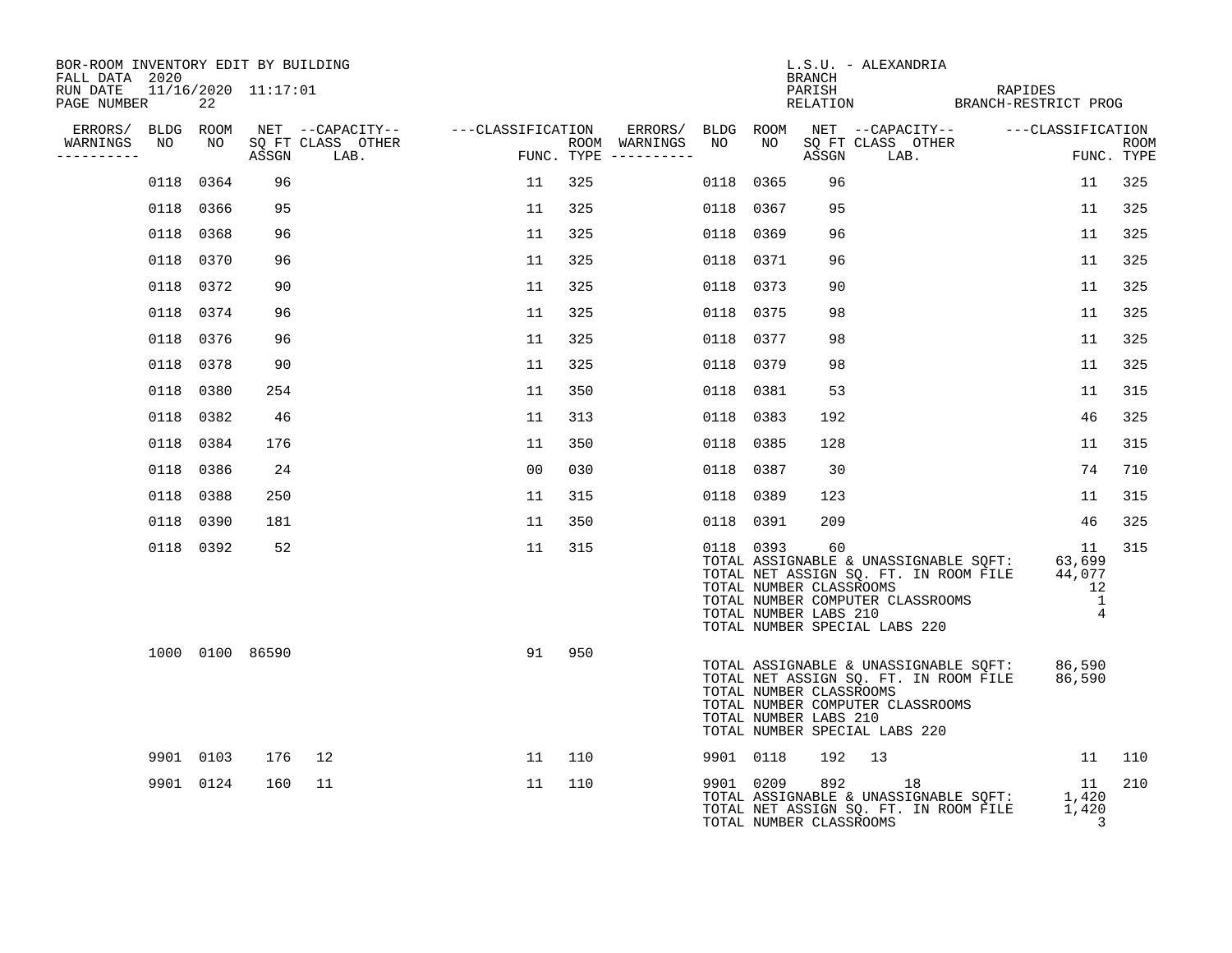| BOR-ROOM INVENTORY EDIT BY BUILDING<br>FALL DATA | 2020       |            |                     |                                       |                   |     |                          |            |                                                                                                                                                                                                         | <b>BRANCH</b> | L.S.U. - ALEXANDRIA |      |                                    |                |            |
|--------------------------------------------------|------------|------------|---------------------|---------------------------------------|-------------------|-----|--------------------------|------------|---------------------------------------------------------------------------------------------------------------------------------------------------------------------------------------------------------|---------------|---------------------|------|------------------------------------|----------------|------------|
| RUN DATE                                         |            |            | 11/16/2020 11:17:01 |                                       |                   |     |                          |            |                                                                                                                                                                                                         | PARISH        |                     |      | RAPIDES                            |                |            |
| PAGE NUMBER                                      |            | 23         |                     |                                       |                   |     |                          |            |                                                                                                                                                                                                         | RELATION      |                     |      | BRANCH-RESTRICT PROG               |                |            |
| ERRORS/<br>WARNINGS                              | BLDG<br>NO | ROOM<br>NO |                     | NET --CAPACITY--<br>SQ FT CLASS OTHER | ---CLASSIFICATION |     | ERRORS/<br>ROOM WARNINGS | BLDG<br>NO | ROOM<br>NO 11                                                                                                                                                                                           |               | SQ FT CLASS OTHER   |      | NET --CAPACITY-- ---CLASSIFICATION |                | ROOM       |
|                                                  |            |            | ASSGN               | LAB.                                  |                   |     | FUNC. TYPE $------$      |            |                                                                                                                                                                                                         | ASSGN         |                     | LAB. |                                    |                | FUNC. TYPE |
|                                                  |            |            |                     |                                       |                   |     |                          |            | TOTAL NUMBER COMPUTER CLASSROOMS<br>TOTAL NUMBER LABS 210<br>TOTAL NUMBER SPECIAL LABS 220                                                                                                              |               |                     |      |                                    |                |            |
|                                                  |            | 9903 0127  | 730                 |                                       | 61                | 310 |                          |            | 9903 0131                                                                                                                                                                                               | 396           | 24                  |      |                                    | 11             | 110        |
|                                                  |            | 9903 0158  | 730                 |                                       | 61                | 310 |                          | 9903 0181  |                                                                                                                                                                                                         | 512           | 30                  |      |                                    | 11             | 110        |
|                                                  |            | 9903 0228  | 564                 | 41                                    | 11                | 110 |                          | 9903 0251  |                                                                                                                                                                                                         | 551           | 30                  |      |                                    | 11             | 110        |
|                                                  | 9903       | 0260       | 551                 | 20                                    | 11                | 110 |                          |            | TOTAL ASSIGNABLE & UNASSIGNABLE SQFT:<br>TOTAL NET ASSIGN SO. FT. IN ROOM FILE<br>TOTAL NUMBER CLASSROOMS<br>TOTAL NUMBER COMPUTER CLASSROOMS<br>TOTAL NUMBER LABS 210<br>TOTAL NUMBER SPECIAL LABS 220 |               |                     |      |                                    | 4,034<br>4,034 |            |